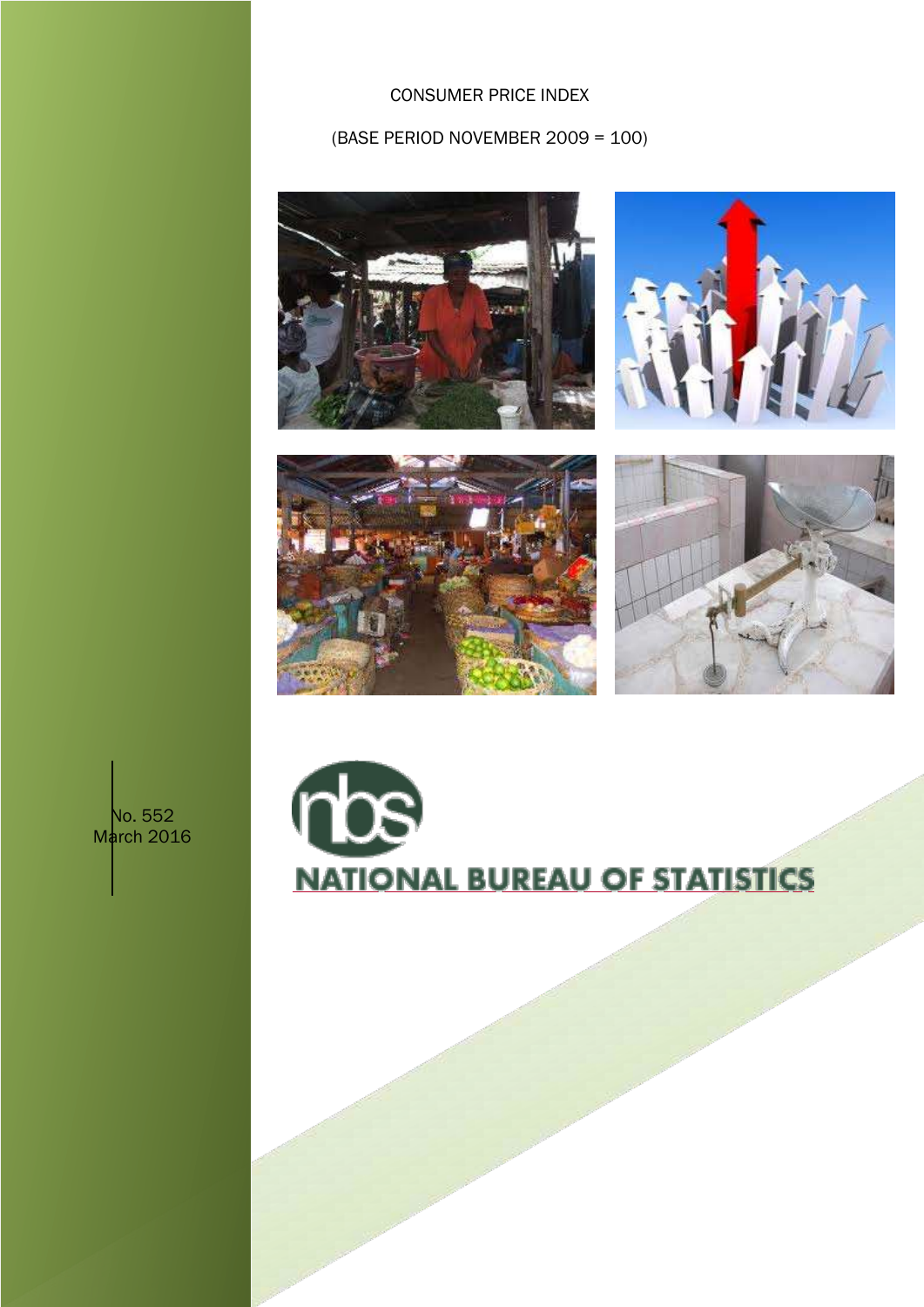# BRIEF METHODOLOGY:

The CPI measures the average change over time in prices of goods and services consumed by people for day-to-day living. The construction of the CPI combines economic theory, sampling and other statistical techniques using data from other surveys to produce a weighted measure of average price changes in the Nigerian economy. The weighting occurs to capture the importance of the selected commodities in the entire index. The production of the CPI requires skills of economists, statisticians, computer scientists, data collectors and others.

Key in the construction of the price index is the selection of the market basket of goods and services. Every month, 10,534 informants spread across the country provide price data for the computation of the CPI. The market items currently comprise of 740 goods and services regularly priced.

The first stage in the calculation of the CPI is the collection of prices on each item (740 goods and services) from outlets in each sector (rural or urban) for each state. Prices are then averaged for each item according to sector across the state. The next step is to use the average price to calculate the basic index for each commodity: The current year price of each commodity is compared with a base year's price to obtain a relative price.

Next we use the Laspeyres formula to compute an aggregated index for each class (which has a multitude of commodities which have similar consumption purposes): Here the sum of the product of weights (obtained from the expenditure

survey) and relative prices for each item is divided by the sum of the weight of the items in that class, and the result multiplied by 100 gives the required index number. This index number is still classified according to the urban or rural classification sector for each of the 36 states and the FCT. This yields 85 classes then 48 groups which are then reclassified into 12 Divisions to derive:

1. The country composite index

2. The Urban National index

3. The Rural National index

4. The Combined Urban and Rural State Composite index

The survey methodology generates 3774 all items indices for all states and the FCT.

This edition of the Statistical News contains the revised Consumer Price Index (CPI) based on Nigeria Living Standard Survey (NLSS) 2003/2004. The consumption expenditure data were re-valued to November 2009, which is the base period for the revised CPI.

The May 2003 and September 1985 based indices are being continued using factors derived from the new CPI. All of these indices will yield the same price change for any commodity group contained in all the series. A new sub index – Imported Food Indexis available in the revised CPI.

Note: The urban and rural indices were weighted with the ratio of their populations to the national i.e. 0.455 and 0.545 respectively to compute the composite indices at the 12 COICOP functions and all items levels. This may cause variance between a recalculated all items index using the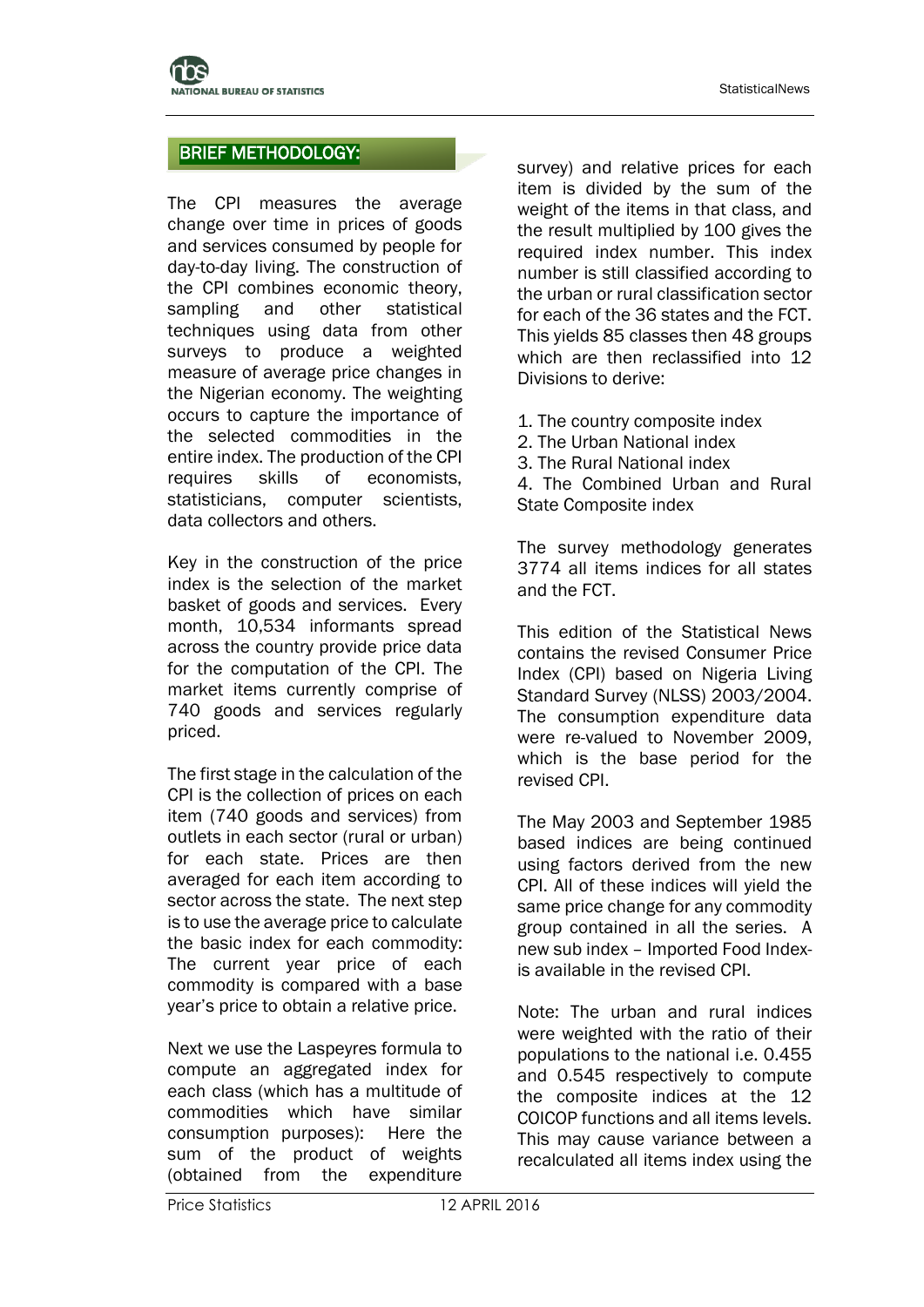weights published on table 2 and the published all items index because the published weights were computed only from consumption expenditure survey result. The following breakdown highlights a nonexhaustive list of the components of the current CPI:

| <b>FOOD AND NON ALCOHOLIC BEVERAGES</b>            |
|----------------------------------------------------|
| Food                                               |
| <b>Bread and cereals</b>                           |
| Meat                                               |
| Fish                                               |
| Milk, cheese and eggs                              |
| Oils and fats                                      |
| Fruit                                              |
| Vegetables                                         |
| Potatoes, Yam & other tubers                       |
| Food products n.e.c                                |
| Coffee, tea and cocoa                              |
| Soft drinks                                        |
| ALCOHOLIC BEVERAGES, TOBACCO AND KOLA              |
| <b>Spirits</b>                                     |
| Wine                                               |
| <b>Tobacco</b>                                     |
| <b>Narcotics</b>                                   |
| <b>CLOTHING AND FOOTWEAR</b>                       |
| Clothing materials, other articles of clothing     |
| Garments                                           |
| Cleaning, repair and hire of clothing              |
| Shoes and other footwear                           |
| Repair and hire of footwear                        |
| HOUSING, WATER, ELECTRICITY, GAS                   |
| Actual and imputed rentals for housing             |
| Water supply                                       |
| Miscellaneous services relating to the dwelling    |
| Electricity                                        |
| Gas                                                |
| Liquid fuel                                        |
| Solid fuels                                        |
| FURNISHINGS, HOUSEHOLD EQUIPMENT                   |
| Furniture and furnishings                          |
| Carpets and other floor coverings                  |
| Repair of Furniture                                |
| <b>Household textiles</b>                          |
| Major household appliances whether electric or not |
| Repair of household appliances                     |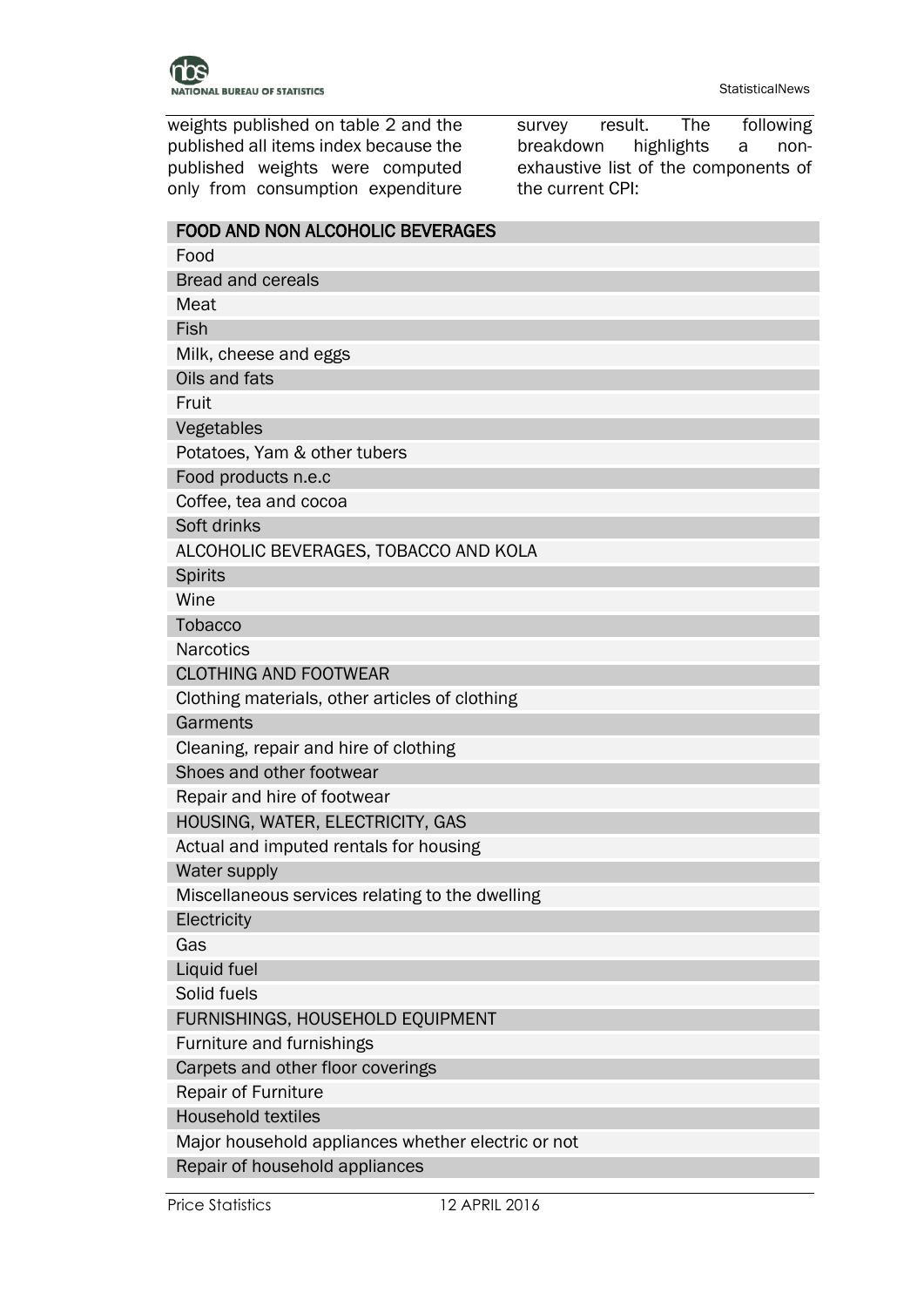

| Glassware, tableware and household utensils                     |
|-----------------------------------------------------------------|
| Non-durable household goods                                     |
| Domestic services and household services                        |
| <b>HEALTH</b>                                                   |
| Pharmaceutical products                                         |
| <b>Medical services</b>                                         |
| <b>Dental services</b>                                          |
| <b>Paramedical services</b>                                     |
| <b>Hospital services</b>                                        |
| <b>TRANSPORT</b>                                                |
| Motor cars                                                      |
| Motor cycles                                                    |
| <b>Bicycles</b>                                                 |
| Vehicle spare parts                                             |
| Fuels and lubricants for personal transportation                |
| Maintenance and repair of personal transport                    |
| Passenger transport by road                                     |
| Passenger transport by air                                      |
| Passenger transport by sea and inland waterways                 |
| <b>COMMUNICATION</b>                                            |
| <b>Postal services</b>                                          |
| Telephone and telefax equipment                                 |
| Telephone and telefax services                                  |
| <b>RECREATION AND CULTURE</b>                                   |
| Audio-visual, photographic and information processing equipment |
| Photographic development                                        |
| <b>Musical instrument</b>                                       |
| Recreational and sporting services                              |
| Games of chance                                                 |
| <b>EDUCATION</b>                                                |
| Books & stationery                                              |
| RESTAURANTS AND HOTELS                                          |
| Catering services                                               |
| <b>Accommodation services</b>                                   |
| MISCELLANEOUS GOODS AND SERVICES                                |
| Hairdressing salons and personal grooming establishments        |
| Appliances, articles and products for personal care             |
| Jewellery, clocks and watches                                   |
| Insurance                                                       |
| Other services.                                                 |
|                                                                 |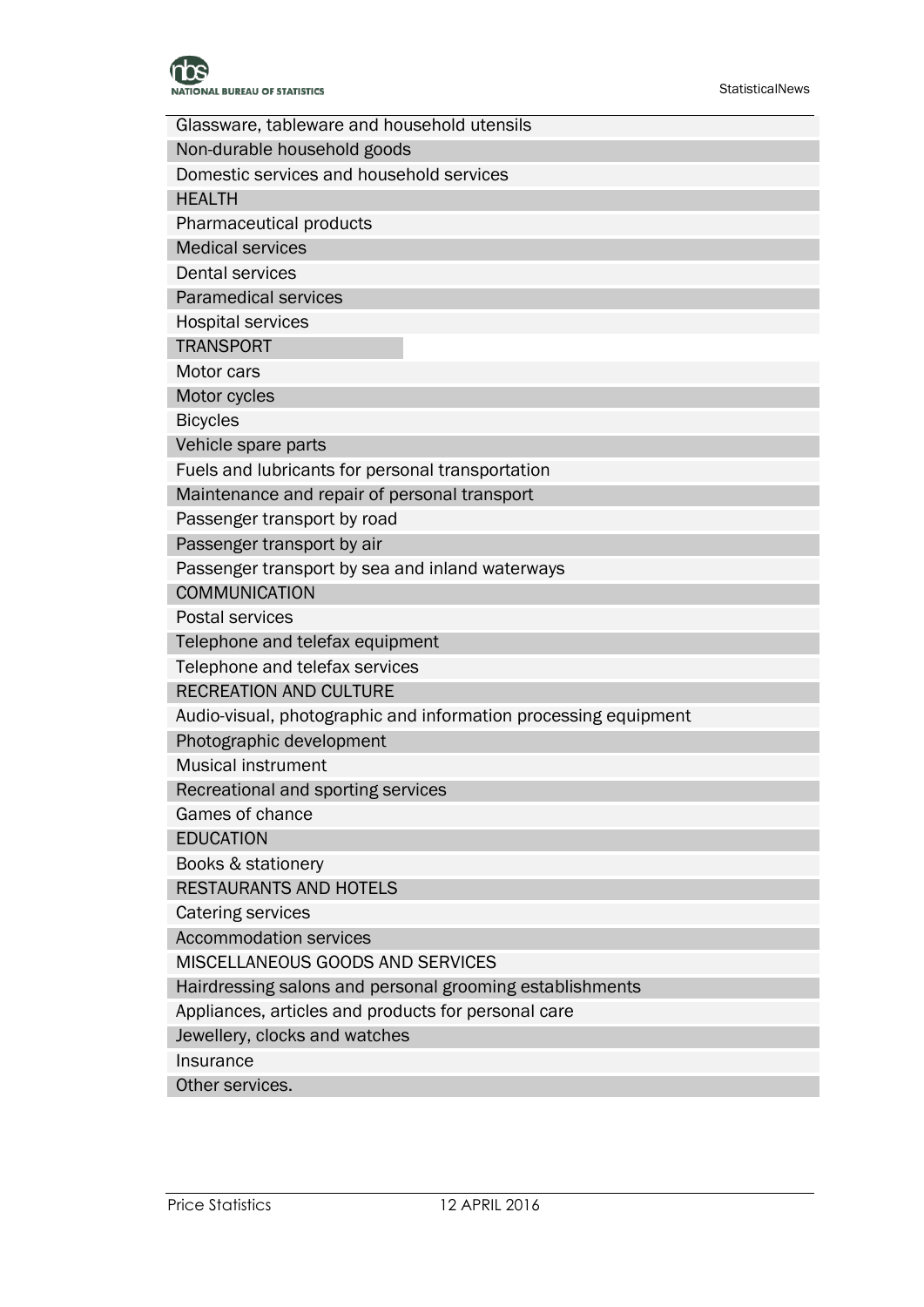# ALL ITEMS INDEX

In March, the Consumer Price Index (CPI) which measures inflation recorded a sharp rise for the second consecutive month. The headline index increased by 12.8% (year-onyear), roughly 1.4% points higher from rates recorded in February (11.4%) reflecting an increase in the prices of goods and services across the nation to a year-on-year high last recorded in July of 2012. The higher price level was reflected in faster increases across all divisions which contribute to the index with the exception of the Restaurants and Hotels division which increased, albeit at a slower pace for the second consective month.

Transportation costs, the planting season, and foreign exchange movements created significant upward pressures on the Food index in March. The Food index increased by 12.7%, up by 1.4% points from rates recorded in February as all major food groups which contribute to the Food sub-index increased at a faster pace. Similarly, imported items as well as other domestic shocks continued to have ripple effects across many divisions that contribute to the Core. The index increased by 12.2% in March, roughly 1.1% points from rates recorded in February.

While exhibiting a slower increase in the on a month-on-month basis, the Headline Index still recorded a notable increase in March relative to rates recorded in previous years. The index increased by 2.2%, in March, marginally lower from 2.3% recorded in February. Almost half of all divisions that contribute to the index increased, albeit at a slower pace, during the month notably the Housing Water, Electricity, Gas & Other Fuel; Health, Education, and Restaurants & Hotels divsions.

*It should be noted that the Headline Index is made up of the Core Index* 

|      | <b>COMPOSITION OF THE MAJOR</b><br><b>INDEX AND SUB-INDICES</b><br>All Items $=$ Farm Produce $+$ |
|------|---------------------------------------------------------------------------------------------------|
|      | Core index                                                                                        |
| Food | $=$ Farm Produce +<br><b>Processed Foods</b>                                                      |
| Core | $=$ All Items – Farm<br>Produce                                                                   |

#### *and Farm Produce items. As. Processed Foods are included in both the Core and Food sub-indices, this implies that these sub-indices are not mutually-exclusive.*

Both the Urban and Rural indices recorded marked increases for the second consecutive month in March. The Urban index rose by 1.2% points from 12.3% (year-on-year) in February to 13.5% in March. In tandem, the Rural Index increased by 1.3% points from 10.7% in February to 12.0%in March. On a month-on-month basis, while the Urban index increased at a slower pace, from 3.0% in February to 2.0% in March, the Rural index increased at a faster pace, from 1.8% in February to 2.1% in March.

The percentage change in the average composite CPI for the twelvemonth period ending in March 2016 over the average of the CPI for the previous twelve-month period was 9.8%, higher from 9.4% recorded in February. The corresponding twelvemonth year-on-year average percentage change for the Urban index increased from 9.5% in February to 9.9% in March, while the corresponding Rural index also increased from 9.2% in February to 9.6% in March.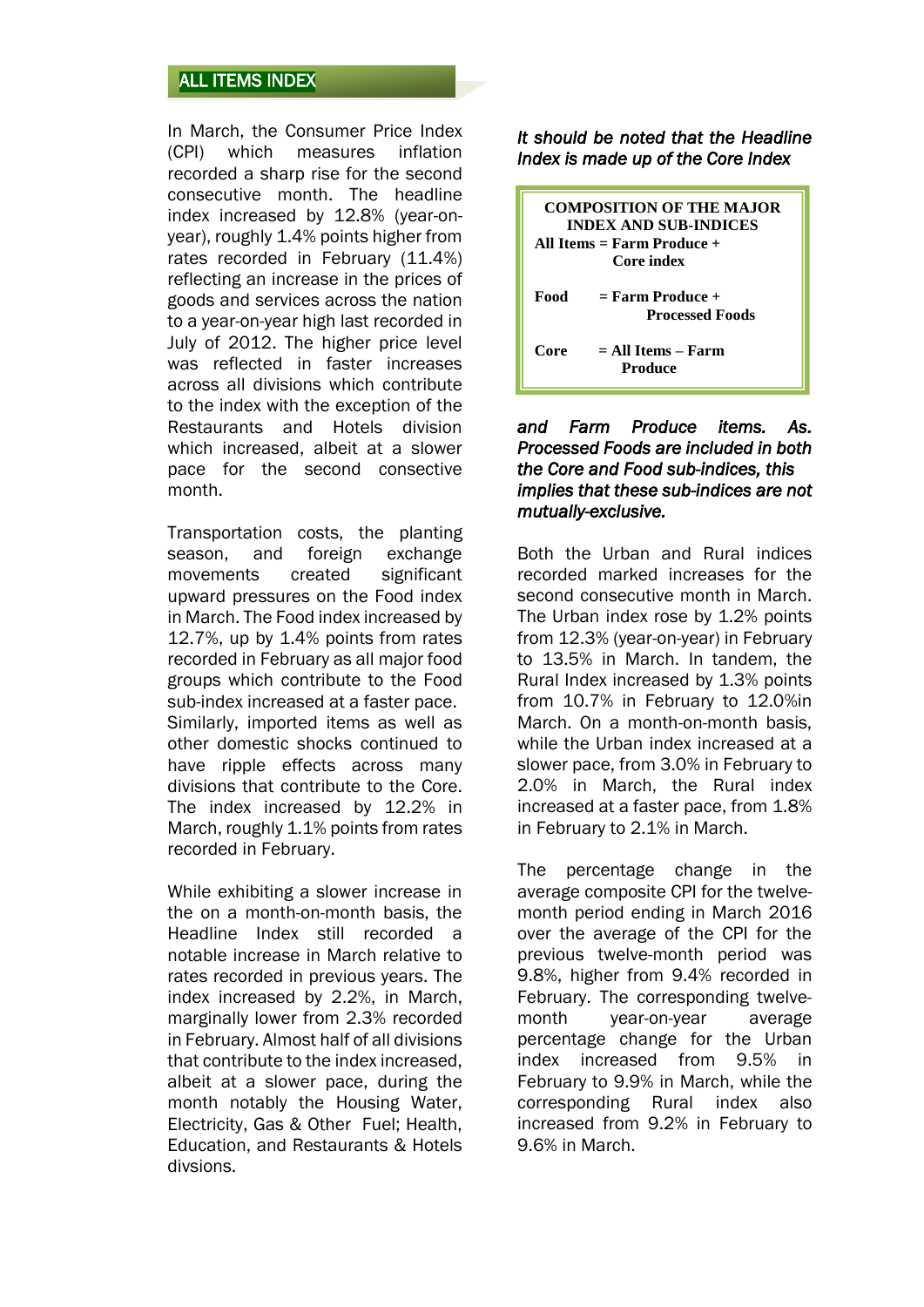### FOOD INDEX

The Food sub-index continues to record upward pressure from both imported foods as well as cereals. In March, the Food index increased by 12.7% (Year-on-year), 1.4% points higher from rates recorded in February and reaching a year-on-year high last recorded in May 2012. The highest price increases were recorded in the Fish, Vegetables, and Bread and Cereals groups for the third consecutive month. On a month-onmonth basis, the Food sub-index increased by 2.3% in March, 0.9% points higher from rates recorded in

February. All groups which contribute to the Food Sub-index increased at a faster pace during the month. Monthon-month, the highest price increases were recorded in the the Fish, Vegetables, Bread and Cereals; and Meats groups. The average annual rate of change of the Food sub-index for the twelve-month period ending in March 2016 over the previous twelve month average was 10.5%, 0.3% points from the average annual rate of change recorded in February at 10.2%.

### ALL ITEMS LESS FARM PRODUCE

The knockon effect of foreign exchange movements which has inturn affected the prices of imported food and non food items, the importation of Premium Motor Spirit as well as the adjustment in the electricity tariffs nationwide have resulted in a surge of rates recorded by the "All items less Farm Produce" or Core sub-index. The index increased by 12.2% during the month, 1.1% points from 11.0% recorded in Feburary. All key divisions which contribute to the index increased at a faster pace with the exception of the Restaurants and Hotels division which increased at a slower pace.

On a month-on-month basis, the Core Sub-index increased at a slower pace in March relative to February increasing by 1.9%, 0.9% points lower than rates recorded in Feburary. In March, the highest price increases were recorded in the Electricity, Furniture and Furnishings, Passenger Transport by Road, Spare Parts and Liquid Fuels groups. The average twelve month annual rate of rise of the index was recorded at 9.1% for the twelve-month period ending in March 2016, 0.4% points higher from the twelve month rate of change recorded in February (8.7%).

For enquiries relating to this CPI report, please contact: **[ykale@nigerianstat.gov.ng](mailto:ykale@nigerianstat.gov.ng)** and **[udeokenwa@yahoo.com](mailto:udeokenwa@yahoo.com)**

**Follow us on twitter @nigerianstat and online at www.nigerianstat.gov.ng**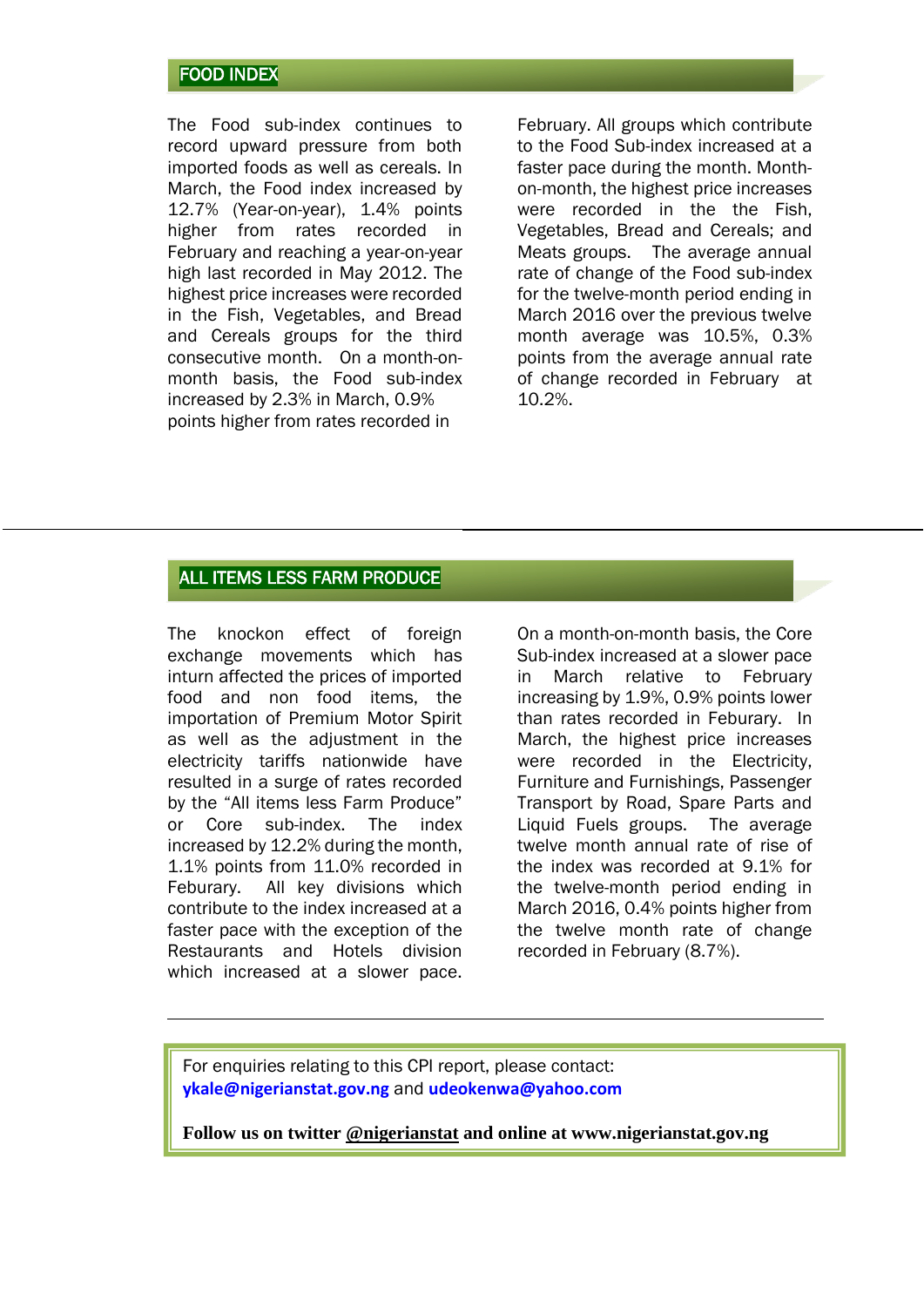

|           |      |         |                                              |                               |                          |                                             | Table 1 Composite Consumer Price Index (Base November 2009 = 100) |                               |                                                          |                                             |         |                                         |                              |                                             |
|-----------|------|---------|----------------------------------------------|-------------------------------|--------------------------|---------------------------------------------|-------------------------------------------------------------------|-------------------------------|----------------------------------------------------------|---------------------------------------------|---------|-----------------------------------------|------------------------------|---------------------------------------------|
|           |      |         | (Farm Produce + All Items Less Farm Produce) | All Items Index               |                          |                                             |                                                                   |                               | All Items less Farm Produce<br>(includes Processed Food) |                                             |         | Food<br>(Farm Produce + Processed Food) |                              |                                             |
|           |      | Monthly | $12 -$<br>Month<br>Average                   | Month-<br>on<br>change<br>(%) | Year-on<br>change<br>(%) | $12 -$<br>Month<br>average<br>change<br>(%) | Monthly                                                           | Month-<br>on<br>change<br>(%) | Year-<br>on<br>change<br>(%)                             | $12 -$<br>Month<br>average<br>change<br>(%) | Monthly | Month-<br>on<br>change<br>(%)           | Year-<br>on<br>change<br>(%) | $12 -$<br>Month<br>average<br>change<br>(%) |
| Weights** |      | 1000.0  |                                              |                               |                          |                                             | 513.10                                                            |                               |                                                          |                                             | 507.06  |                                         |                              |                                             |
| 2009      | Jan  | 90.15   | 86.02                                        | 0.55                          | 14.03                    | 12.03                                       | 91.14                                                             | $-0.11$                       | 8.01                                                     | 5.52                                        | 89.46   | 0.92                                    | 18.44                        | 16.54                                       |
|           | Feb  | 90.83   | 86.99                                        | 0.75                          | 14.58                    | 12.57                                       | 91.68                                                             | 0.60                          | 7.18                                                     | 5.59                                        | 90.22   | 0.84                                    | 20.04                        | 17.45                                       |
|           | Mar  | 91.36   | 87.94                                        | 0.59                          | 14.37                    | 13.10                                       | 91.98                                                             | 0.33                          | 11.84                                                    | 6.51                                        | 90.94   | 0.81                                    | 16.23                        | 17.74                                       |
|           | Apr  | 91.90   | 88.84                                        | 0.59                          | 13.27                    | 13.51                                       | 92.52                                                             | 0.59                          | 10.85                                                    | 7.30                                        | 91.62   | 0.74                                    | 15.34                        | 17.89                                       |
|           | May  | 93.59   | 89.75                                        | 1.84                          | 13.21                    | 13.79                                       | 94.19                                                             | 1.80                          | 9.88                                                     | 7.85                                        | 93.50   | 2.05                                    | 15.74                        | 17.95                                       |
|           | June | 95.32   | 90.55                                        | 1.85                          | 11.19                    | 13.69                                       | 95.32                                                             | 1.20                          | 8.47                                                     | 8.26                                        | 95.60   | 2.25                                    | 13.14                        | 17.50                                       |
|           | July | 97.29   | 91.36                                        | 2.07                          | 11.09                    | 13.44                                       | 96.80                                                             | 1.55                          | 8.28                                                     | 8.55                                        | 97.87   | 2.37                                    | 12.87                        | 16.81                                       |
|           | Aug  | 98.39   | 92.18                                        | 1.13                          | 11.05                    | 13.31                                       | 97.27                                                             | 0.49                          | 8.04                                                     | 8.91                                        | 98.90   | 1.05                                    | 12.75                        | 16.28                                       |
|           | Sep  | 98.88   | 92.95                                        | 0.50                          | 10.39                    | 13.07                                       | 98.09                                                             | 0.85                          | 7.43                                                     | 8.94                                        | 99.49   | 0.60                                    | 12.47                        | 15.86                                       |
|           | Oct  | 99.35   | 93.81                                        | 0.48                          | 11.59                    | 12.80                                       | 98.87                                                             | 0.79                          | 8.93                                                     | 9.02                                        | 99.92   | 0.44                                    | 13.52                        | 15.40                                       |
|           | Nov  | 100.00  | 94.73                                        | 0.65                          | 12.37                    | 12.61                                       | 100.00                                                            | 1.14                          | 10.70                                                    | 9.14                                        | 100.00  | 0.08                                    | 13.48                        | 15.02                                       |
|           | Dec  | 102.15  | 95.77                                        | 2.15                          | 13.93                    | 12.54                                       | 101.50                                                            | 1.50                          | 11.25                                                    | 9.23                                        | 102.40  | 2.40                                    | 15.52                        | 14.84                                       |
| 2010      | Jan  | 103.13  | 96.85                                        | 0.96                          | 14.40                    | 12.59                                       | 102.14                                                            | 0.63                          | 12.06                                                    | 9.57                                        | 103.70  | 1.27                                    | 15.92                        | 14.67                                       |
|           | Feb  | 105.04  | 98.03                                        | 1.85                          | 15.65                    | 12.70                                       | 104.50                                                            | 2.32                          | 13.98                                                    | 10.14                                       | 104.84  | 1.10                                    | 16.21                        | 14.41                                       |
|           | Mar  | 104.90  | 99.16                                        | $-0.14$                       | 14.81                    | 12.76                                       | 104.11                                                            | $-0.37$                       | 13.18                                                    | 10.27                                       | 105.30  | 0.44                                    | 15.79                        | 14.39                                       |
|           | Apr  | 105.72  | 100.31                                       | 0.79                          | 15.04                    | 12.92                                       | 104.41                                                            | 0.28                          | 12.84                                                    | 10.44                                       | 106.56  | 1.19                                    | 16.31                        | 14.49                                       |
|           | May  | 105.68  | 101.32                                       | $-0.04$                       | 12.91                    | 12.89                                       | 105.22                                                            | 0.78                          | 11.71                                                    | 10.60                                       | 105.68  | $-0.83$                                 | 13.02                        | 14.27                                       |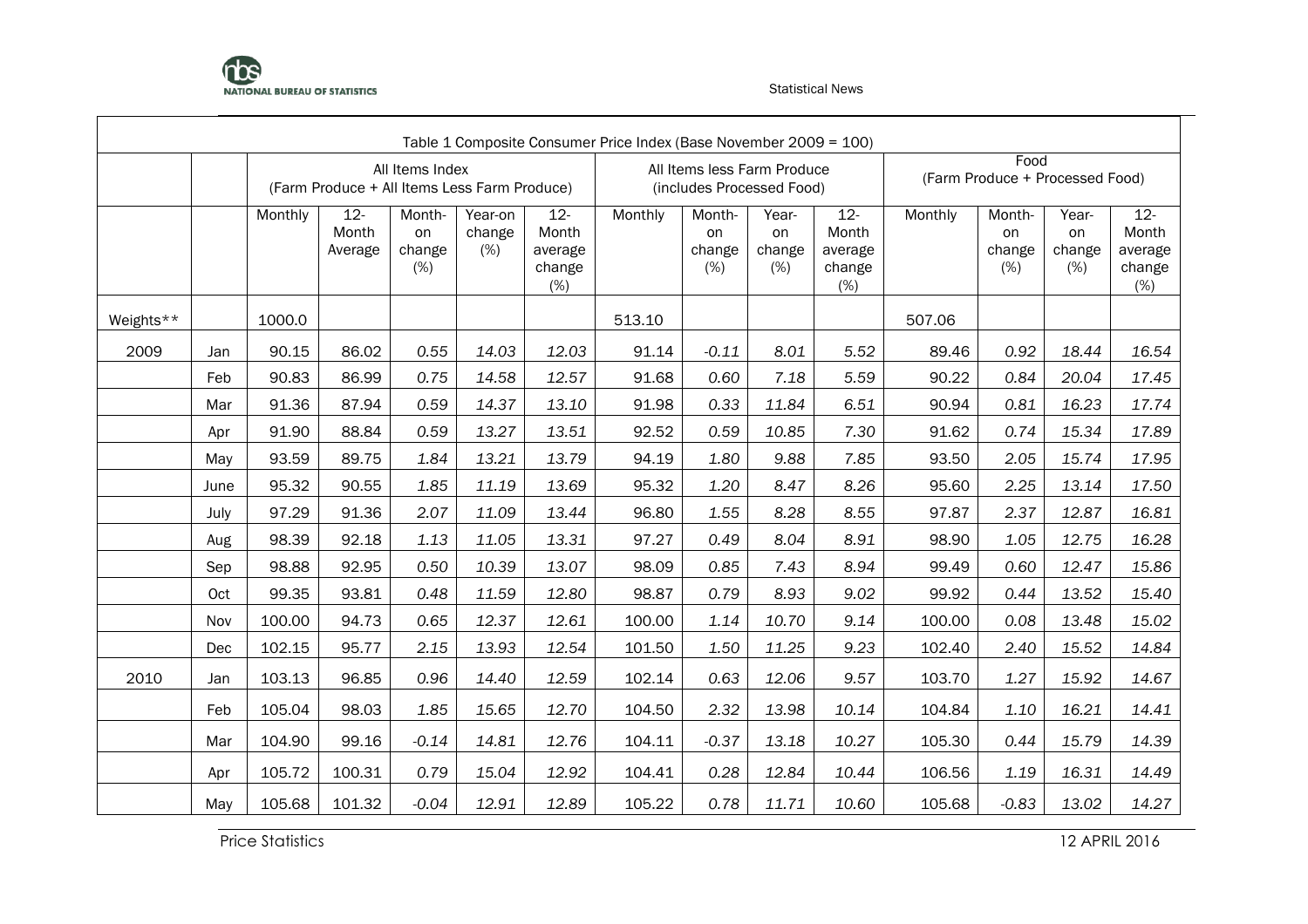

|           |                                                                                                                       |         |                                                                                                                                                                                                                                                                                                                                                                  |                               |                          |                                             | Table 1 Composite Consumer Price Index (Base November 2009 = 100) |                                                          |                              |                                             |         |                                         |                              |                                             |  |  |
|-----------|-----------------------------------------------------------------------------------------------------------------------|---------|------------------------------------------------------------------------------------------------------------------------------------------------------------------------------------------------------------------------------------------------------------------------------------------------------------------------------------------------------------------|-------------------------------|--------------------------|---------------------------------------------|-------------------------------------------------------------------|----------------------------------------------------------|------------------------------|---------------------------------------------|---------|-----------------------------------------|------------------------------|---------------------------------------------|--|--|
|           |                                                                                                                       |         | (Farm Produce + All Items Less Farm Produce)                                                                                                                                                                                                                                                                                                                     | All Items Index               |                          |                                             |                                                                   | All Items less Farm Produce<br>(includes Processed Food) |                              |                                             |         | Food<br>(Farm Produce + Processed Food) |                              |                                             |  |  |
|           |                                                                                                                       | Monthly | $12 -$<br>Month<br>Average                                                                                                                                                                                                                                                                                                                                       | Month-<br>on<br>change<br>(%) | Year-on<br>change<br>(%) | $12 -$<br>Month<br>average<br>change<br>(%) | Monthly                                                           | Month-<br>on<br>change<br>(%)                            | Year-<br>on<br>change<br>(%) | $12 -$<br>Month<br>average<br>change<br>(%) | Monthly | Month-<br>on<br>change<br>(%)           | Year-<br>on<br>change<br>(%) | $12 -$<br>Month<br>average<br>change<br>(%) |  |  |
| Weights** |                                                                                                                       | 1000.0  | 513.10<br>507.06<br>2.91<br>14.10<br>2.08<br>12.69<br>14.42<br>108.76<br>102.44<br>13.13<br>107.41<br>10.95<br>109.99<br>4.08<br>15.05<br>0.29<br>11.29<br>109.94<br>103.50<br>1.08<br>13.00<br>13.28<br>107.72<br>1.47<br>11.19<br>111.61<br>14.04<br>111.87<br>1.47<br>12.37<br>11.55<br>104.62<br>1.76<br>13.70<br>13.50<br>109.30<br>113.82<br>1.98<br>15.09 |                               |                          |                                             |                                                                   |                                                          |                              |                                             |         |                                         |                              |                                             |  |  |
|           | Jun                                                                                                                   |         |                                                                                                                                                                                                                                                                                                                                                                  |                               |                          |                                             |                                                                   |                                                          |                              |                                             |         |                                         |                              |                                             |  |  |
|           | Jul<br>Aug<br>112.38<br>0.46<br>13.65<br>13.76<br>110.68<br>1.26<br>12.83<br>12.00<br>113.98<br>0.14<br>105.74<br>Sep |         |                                                                                                                                                                                                                                                                                                                                                                  |                               |                          |                                             |                                                                   |                                                          |                              |                                             |         |                                         |                              | 14.51                                       |  |  |
|           | 0.30<br>112.72<br>106.86<br>13.45<br>13.91<br>111.89<br>1.10<br>13.17<br>12.35<br>113.98<br>Oct<br>114.35             |         |                                                                                                                                                                                                                                                                                                                                                                  |                               |                          |                                             |                                                                   |                                                          |                              |                                             |         |                                         |                              | 14.71                                       |  |  |
|           |                                                                                                                       |         |                                                                                                                                                                                                                                                                                                                                                                  |                               |                          |                                             |                                                                   |                                                          |                              |                                             |         |                                         | 14.57                        | 14.87                                       |  |  |
|           |                                                                                                                       |         |                                                                                                                                                                                                                                                                                                                                                                  |                               |                          |                                             |                                                                   |                                                          |                              |                                             |         | 0.00                                    | 14.07                        | 14.91                                       |  |  |
|           | 112.77<br>107.92<br>0.04<br>12.77<br>13.93<br>$-0.13$<br>11.75<br>111.75<br>12.42<br>Nov                              |         |                                                                                                                                                                                                                                                                                                                                                                  |                               |                          |                                             |                                                                   |                                                          |                              |                                             |         | 0.33                                    | 14.35                        | 14.97                                       |  |  |
|           | Dec                                                                                                                   | 114.22  | 108.93                                                                                                                                                                                                                                                                                                                                                           | 1.29                          | 11.82                    | 13.74                                       | 112.58                                                            | 0.75                                                     | 10.92                        | 12.38                                       | 115.40  | 0.92                                    | 12.70                        | 14.72                                       |  |  |
| 2011      | Jan                                                                                                                   | 115.59  | 109.97                                                                                                                                                                                                                                                                                                                                                           | 1.20                          | 12.08                    | 13.54                                       | 114.51                                                            | 1.72                                                     | 12.12                        | 12.39                                       | 114.33  | $-0.93$                                 | 10.26                        | 14.23                                       |  |  |
|           | Feb                                                                                                                   | 116.70  | 110.94                                                                                                                                                                                                                                                                                                                                                           | 0.96                          | 11.10                    | 13.16                                       | 115.54                                                            | 0.90                                                     | 10.57                        | 12.10                                       | 117.65  | 2.90                                    | 12.22                        | 13.90                                       |  |  |
|           | Mar                                                                                                                   | 118.30  | 112.05                                                                                                                                                                                                                                                                                                                                                           | 1.37                          | 12.78                    | 13.00                                       | 117.45                                                            | 1.65                                                     | 12.81                        | 12.08                                       | 118.12  | 0.40                                    | 12.17                        | 13.61                                       |  |  |
|           | Apr                                                                                                                   | 117.66  | 113.05                                                                                                                                                                                                                                                                                                                                                           | $-0.54$                       | 11.29                    | 12.69                                       | 117.86                                                            | 0.34                                                     | 12.88                        | 12.09                                       | 118.95  | 0.71                                    | 11.63                        | 13.23                                       |  |  |
|           | May                                                                                                                   | 118.73  | 114.14                                                                                                                                                                                                                                                                                                                                                           | 0.91                          | 12.35                    | 12.65                                       | 118.90                                                            | 0.89                                                     | 13.01                        | 12.20                                       | 118.55  | $-0.34$                                 | 12.18                        | 13.15                                       |  |  |
|           | Jun                                                                                                                   | 119.89  | 115.06                                                                                                                                                                                                                                                                                                                                                           | 0.97                          | 10.23                    | 12.32                                       | 119.79                                                            | 0.74                                                     | 11.52                        | 12.10                                       | 120.13  | 1.34                                    | 9.22                         | 12.65                                       |  |  |
|           | Jul                                                                                                                   | 120.27  | 115.93                                                                                                                                                                                                                                                                                                                                                           | 0.32                          | 9.40                     | 12.01                                       | 120.08                                                            | 0.24                                                     | 11.47                        | 12.11                                       | 120.40  | 0.23                                    | 7.88                         | 12.12                                       |  |  |
|           | Aug                                                                                                                   | 122.27  | 116.79                                                                                                                                                                                                                                                                                                                                                           | 1.67                          | 9.30                     | 11.64                                       | 121.17                                                            | 0.91                                                     | 10.86                        | 11.98                                       | 123.68  | 2.72                                    | 8.66                         | 11.57                                       |  |  |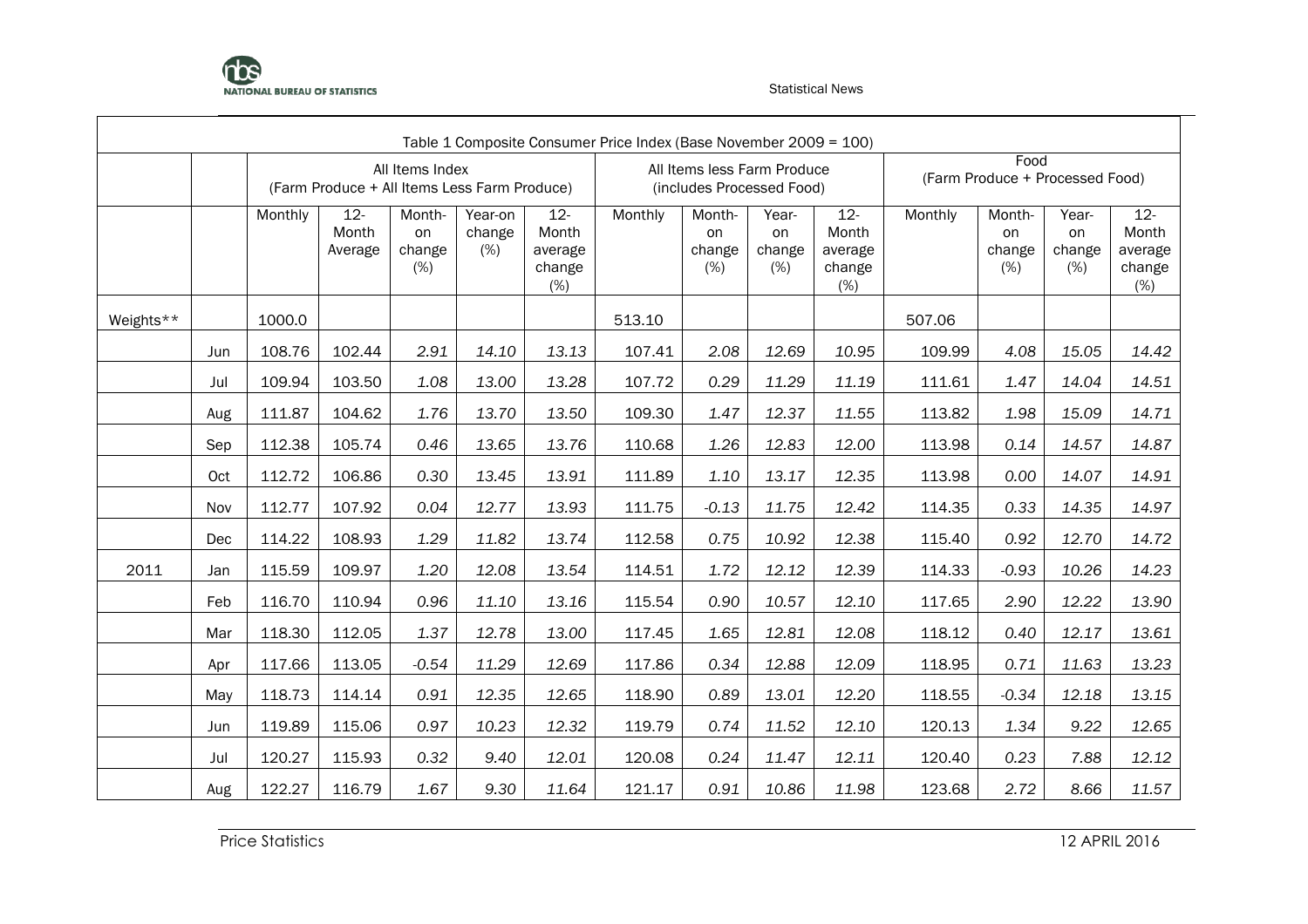

|           |     |                                                                                                                                                                                                                                                                                                                                           |                                              |                               |                          |                                             | Table 1 Composite Consumer Price Index (Base November 2009 = 100) |                                                          |                              |                                                |         |                                         |                              |                                                |  |
|-----------|-----|-------------------------------------------------------------------------------------------------------------------------------------------------------------------------------------------------------------------------------------------------------------------------------------------------------------------------------------------|----------------------------------------------|-------------------------------|--------------------------|---------------------------------------------|-------------------------------------------------------------------|----------------------------------------------------------|------------------------------|------------------------------------------------|---------|-----------------------------------------|------------------------------|------------------------------------------------|--|
|           |     |                                                                                                                                                                                                                                                                                                                                           | (Farm Produce + All Items Less Farm Produce) | All Items Index               |                          |                                             |                                                                   | All Items less Farm Produce<br>(includes Processed Food) |                              |                                                |         | Food<br>(Farm Produce + Processed Food) |                              |                                                |  |
|           |     | Monthly                                                                                                                                                                                                                                                                                                                                   | $12 -$<br>Month<br>Average                   | Month-<br>on<br>change<br>(%) | Year-on<br>change<br>(%) | $12 -$<br>Month<br>average<br>change<br>(%) | Monthly                                                           | Month-<br>on<br>change<br>(%)                            | Year-<br>on<br>change<br>(%) | $12 -$<br>Month<br>average<br>change<br>$(\%)$ | Monthly | Month-<br>on<br>change<br>(%)           | Year-<br>on<br>change<br>(%) | $12 -$<br>Month<br>average<br>change<br>$(\%)$ |  |
| Weights** |     | 1000.0<br>513.10<br>507.06<br>10.34<br>0.89<br>124.00<br>117.76<br>1.41<br>11.36<br>123.48<br>1.91<br>11.57<br>11.88<br>124.78<br>0.49<br>10.54<br>1.07<br>11.54<br>124.60<br>118.75<br>11.13<br>124.80<br>11.75<br>124.98<br>0.16<br>124.65<br>0.04<br>10.54<br>10.95<br>$-0.20$<br>11.46<br>11.72<br>0.30<br>119.74<br>124.55<br>125.35 |                                              |                               |                          |                                             |                                                                   |                                                          |                              |                                                |         |                                         |                              |                                                |  |
|           | Sep |                                                                                                                                                                                                                                                                                                                                           |                                              |                               |                          |                                             |                                                                   |                                                          |                              |                                                | 9.48    | 11.15                                   |                              |                                                |  |
|           | Oct |                                                                                                                                                                                                                                                                                                                                           |                                              |                               |                          |                                             |                                                                   |                                                          |                              |                                                |         |                                         | 9.66                         | 10.80                                          |  |
|           | Nov |                                                                                                                                                                                                                                                                                                                                           |                                              |                               |                          |                                             |                                                                   |                                                          |                              |                                                |         |                                         | 9.62                         | 10.42                                          |  |
|           | Dec | 125.97                                                                                                                                                                                                                                                                                                                                    | 120.72                                       | 1.06                          | 10.28                    | 10.83                                       | 124.76                                                            | 0.17                                                     | 10.82                        | 11.71                                          | 128.12  | 2.21                                    | 11.02                        | 10.30                                          |  |
| 2012      | Jan | 130.19                                                                                                                                                                                                                                                                                                                                    | 121.94                                       | 3.35                          | 12.63                    | 10.89                                       | 129.11                                                            | 3.48                                                     | 12.75                        | 11.77                                          | 129.26  | 0.89                                    | 13.05                        | 10.54                                          |  |
|           | Feb | 130.55                                                                                                                                                                                                                                                                                                                                    | 123.09                                       | 0.28                          | 11.87                    | 10.95                                       | 129.30                                                            | 0.14                                                     | 11.90                        | 11.87                                          | 129.10  | $-0.13$                                 | 9.73                         | 10.34                                          |  |
|           | Mar | 132.63                                                                                                                                                                                                                                                                                                                                    | 124.28                                       | 1.59                          | 12.11                    | 10.91                                       | 135.06                                                            | 4.46                                                     | 15.00                        | 12.07                                          | 132.11  | 2.34                                    | 11.85                        | 10.33                                          |  |
|           | Apr | 132.80                                                                                                                                                                                                                                                                                                                                    | 125.55                                       | 0.13                          | 12.87                    | 11.05                                       | 135.18                                                            | 0.09                                                     | 14.70                        | 12.24                                          | 132.33  | 0.16                                    | 11.25                        | 10.30                                          |  |
|           | May | 133.80                                                                                                                                                                                                                                                                                                                                    | 126.80                                       | 0.75                          | 12.69                    | 11.10                                       | 136.65                                                            | 1.08                                                     | 14.93                        | 12.42                                          | 133.89  | 1.18                                    | 12.94                        | 10.39                                          |  |
|           | Jun | 135.34                                                                                                                                                                                                                                                                                                                                    | 128.09                                       | 1.15                          | 12.89                    | 11.32                                       | 137.99                                                            | 0.98                                                     | 15.20                        | 12.73                                          | 134.54  | 0.48                                    | 11.99                        | 10.62                                          |  |
|           | Jul | 135.66                                                                                                                                                                                                                                                                                                                                    | 129.37                                       | 0.24                          | 12.80                    | 11.60                                       | 138.14                                                            | 0.11                                                     | 15.04                        | 13.03                                          | 134.96  | 0.32                                    | 12.09                        | 10.96                                          |  |
|           | Aug | 136.57                                                                                                                                                                                                                                                                                                                                    | 130.56                                       | 0.67                          | 11.69                    | 11.79                                       | 139.00                                                            | 0.62                                                     | 14.71                        | 13.35                                          | 135.94  | 0.72                                    | 9.91                         | 11.06                                          |  |
|           | Sep | 137.95                                                                                                                                                                                                                                                                                                                                    | 131.73                                       | 1.01                          | 11.25                    | 11.86                                       | 139.66                                                            | 0.47                                                     | 13.10                        | 13.47                                          | 137.47  | 1.12                                    | 10.16                        | 11.10                                          |  |
|           | Oct | 139.17                                                                                                                                                                                                                                                                                                                                    | 132.94                                       | 0.88                          | 11.69                    | 11.95                                       | 140.28                                                            | 0.44                                                     | 12.40                        | 13.53                                          | 138.81  | 0.98                                    | 11.06                        | 11.22                                          |  |
|           | Nov | 140.01                                                                                                                                                                                                                                                                                                                                    | 134.22                                       | 0.60                          | 12.32                    | 12.09                                       | 140.86                                                            | 0.41                                                     | 13.09                        | 13.65                                          | 139.84  | 0.74                                    | 11.55                        | 11.37                                          |  |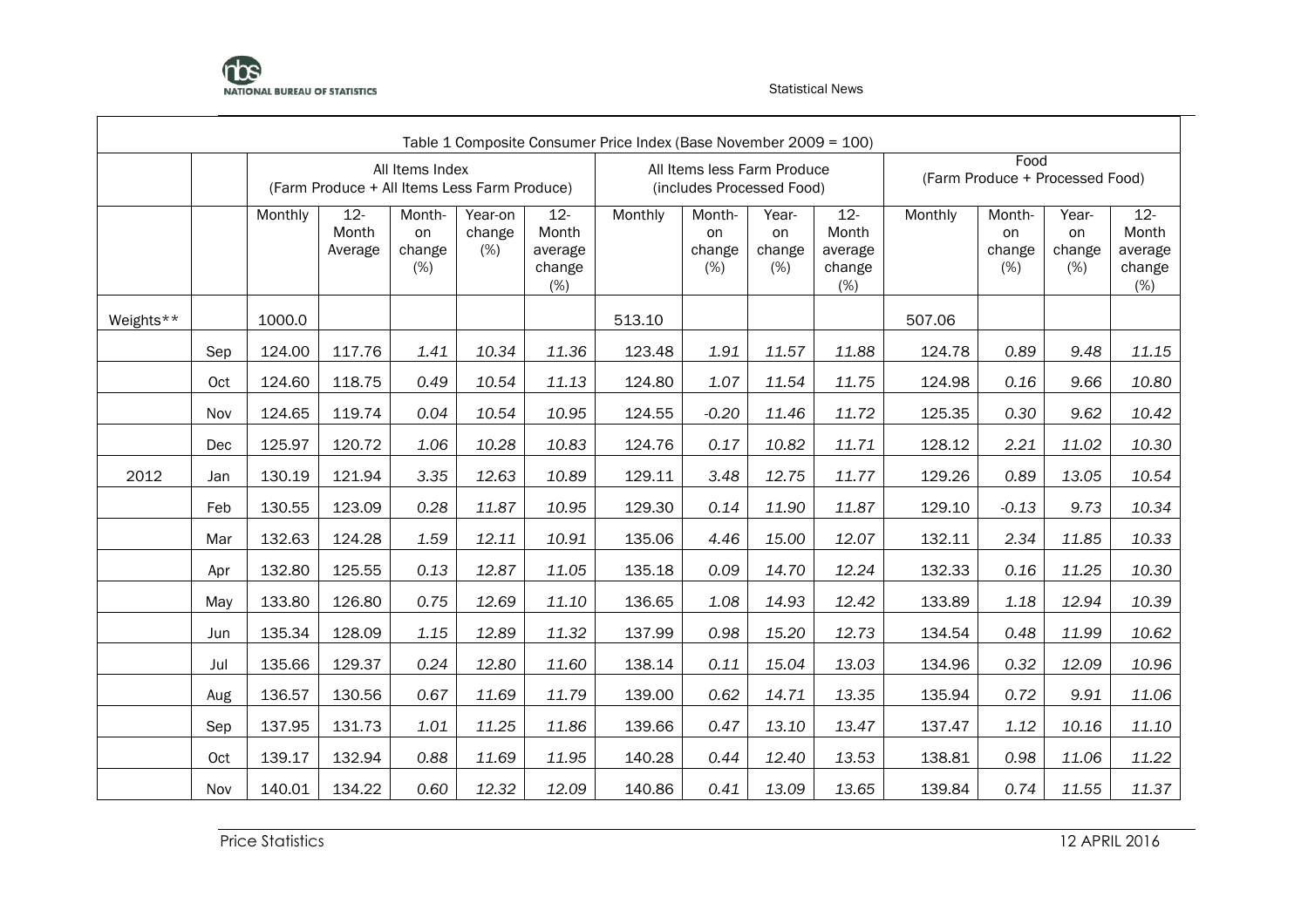

|           |     |                                                                                                        |                                                                                                                                                                                                                  |                               |                          |                                             | Table 1 Composite Consumer Price Index (Base November 2009 = 100) |                               |                                                          |                                             |         |                                         |                              |                                             |  |  |
|-----------|-----|--------------------------------------------------------------------------------------------------------|------------------------------------------------------------------------------------------------------------------------------------------------------------------------------------------------------------------|-------------------------------|--------------------------|---------------------------------------------|-------------------------------------------------------------------|-------------------------------|----------------------------------------------------------|---------------------------------------------|---------|-----------------------------------------|------------------------------|---------------------------------------------|--|--|
|           |     |                                                                                                        | (Farm Produce + All Items Less Farm Produce)                                                                                                                                                                     | All Items Index               |                          |                                             |                                                                   |                               | All Items less Farm Produce<br>(includes Processed Food) |                                             |         | Food<br>(Farm Produce + Processed Food) |                              |                                             |  |  |
|           |     | Monthly                                                                                                | $12 -$<br>Month<br>Average                                                                                                                                                                                       | Month-<br>on<br>change<br>(%) | Year-on<br>change<br>(%) | $12 -$<br>Month<br>average<br>change<br>(%) | Monthly                                                           | Month-<br>on<br>change<br>(%) | Year-<br>on<br>change<br>(%)                             | $12 -$<br>Month<br>average<br>change<br>(%) | Monthly | Month-<br>on<br>change<br>(%)           | Year-<br>on<br>change<br>(%) | $12 -$<br>Month<br>average<br>change<br>(%) |  |  |
| Weights** |     | 1000.0                                                                                                 |                                                                                                                                                                                                                  |                               |                          |                                             | 513.10                                                            |                               |                                                          |                                             | 507.06  |                                         |                              |                                             |  |  |
|           | Dec | 141.06                                                                                                 | 135.48                                                                                                                                                                                                           | 0.75                          | 11.98                    | 12.22                                       | 141.84                                                            | 0.70                          | 13.69                                                    | 13.87                                       | 141.19  | 0.97                                    | 10.20                        | 11.30                                       |  |  |
| 2013      | Jan | 141.94                                                                                                 | 136.46                                                                                                                                                                                                           | 0.62                          | 9.03                     | 11.91                                       | 143.75                                                            | 1.35                          | 11.34                                                    | 13.74                                       | 142.32  | 0.80                                    | 10.11                        | 11.05                                       |  |  |
|           | Feb | 143.00                                                                                                 | 137.50<br>0.75<br>9.54<br>11.70<br>143.76<br>0.00<br>10.97<br>11.15<br>11.18<br>13.66<br>143.26<br>0.66<br>10.95<br>138.44<br>0.71<br>8.59<br>11.39<br>144.76<br>0.70<br>7.18<br>12.96<br>144.64<br>0.96<br>9.48 |                               |                          |                                             |                                                                   |                               |                                                          |                                             |         |                                         |                              |                                             |  |  |
|           | Mar | 144.02                                                                                                 | 0.55<br>9.05<br>11.07<br>$-0.20$<br>6.87<br>139.45<br>144.48<br>12.28<br>145.57<br>0.64<br>10.01                                                                                                                 |                               |                          |                                             |                                                                   |                               |                                                          |                                             |         |                                         |                              |                                             |  |  |
|           | Apr | 144.82                                                                                                 |                                                                                                                                                                                                                  |                               |                          |                                             |                                                                   |                               |                                                          |                                             |         |                                         |                              | 10.84                                       |  |  |
|           | May | 145.79<br>140.45<br>0.67<br>10.76<br>0.47<br>6.23<br>11.53<br>9.32<br>8.96<br>145.16<br>146.37<br>0.55 |                                                                                                                                                                                                                  |                               |                          |                                             |                                                                   |                               |                                                          |                                             |         |                                         |                              |                                             |  |  |
|           | Jun | 146.65                                                                                                 | 141.39                                                                                                                                                                                                           | 0.59                          | 8.35                     | 10.38                                       | 145.55                                                            | 0.27                          | 5.47                                                     | 10.70                                       | 147.46  | 0.75                                    | 9.61                         | 10.35                                       |  |  |
|           | Jul | 147.44                                                                                                 | 142.37                                                                                                                                                                                                           | 0.54                          | 8.68                     | 10.05                                       | 147.23                                                            | 1.16                          | 6.58                                                     | 10.01                                       | 148.45  | 0.67                                    | 9.99                         | 10.19                                       |  |  |
|           | Aug | 147.81                                                                                                 | 143.31                                                                                                                                                                                                           | 0.25                          | 8.23                     | 9.76                                        | 149.07                                                            | 1.25                          | 7.25                                                     | 9.40                                        | 149.16  | 0.48                                    | 9.72                         | 10.17                                       |  |  |
|           | Sep | 148.92                                                                                                 | 144.22                                                                                                                                                                                                           | 0.75                          | 7.95                     | 9.49                                        | 150.01                                                            | 0.63                          | 7.41                                                     | 8.94                                        | 150.44  | 0.86                                    | 9.44                         | 10.10                                       |  |  |
|           | Oct | 150.04                                                                                                 | 145.13                                                                                                                                                                                                           | 0.75                          | 7.81                     | 9.17                                        | 150.91                                                            | 0.60                          | 7.58                                                     | 8.55                                        | 151.65  | 0.80                                    | 9.25                         | 9.95                                        |  |  |
|           | Nov | 151.11                                                                                                 | 146.05                                                                                                                                                                                                           | 0.72                          | 7.93                     | 8.82                                        | 151.77                                                            | 0.57                          | 7.75                                                     | 8.14                                        | 152.86  | 0.80                                    | 9.31                         | 9.77                                        |  |  |
|           | Dec | 152.29                                                                                                 | 146.99                                                                                                                                                                                                           | 0.78                          | 7.96                     | 8.50                                        | 153.00                                                            | 0.81                          | 7.87                                                     | 7.69                                        | 154.25  | 0.91                                    | 9.25                         | 9.70                                        |  |  |
| 2014      | Jan | 153.26                                                                                                 | 147.93                                                                                                                                                                                                           | 0.64                          | 7.98                     | 8.41                                        | 153.31                                                            | 0.20                          | 6.65                                                     | 7.32                                        | 155.52  | 0.82                                    | 9.27                         | 9.63                                        |  |  |
|           | Feb | 154.03                                                                                                 | 148.85                                                                                                                                                                                                           | 0.50                          | 7.71                     | 8.26                                        | 154.06                                                            | 0.49                          | 7.17                                                     | 7.00                                        | 156.45  | 0.60                                    | 9.21                         | 9.48                                        |  |  |
|           | Mar | 155.23                                                                                                 | 149.78                                                                                                                                                                                                           | 0.78                          | 7.78                     | 8.19                                        | 154.66                                                            | 0.39                          | 6.84                                                     | 6.98                                        | 158.02  | 1.00                                    | 9.25                         | 9.46                                        |  |  |
|           | Apr | 156.19                                                                                                 | 150.73                                                                                                                                                                                                           | 0.62                          | 7.85                     | 8.09                                        | 155.32                                                            | 0.43                          | 7.51                                                     | 7.03                                        | 159.27  | 0.79                                    | 9.41                         | 9.42                                        |  |  |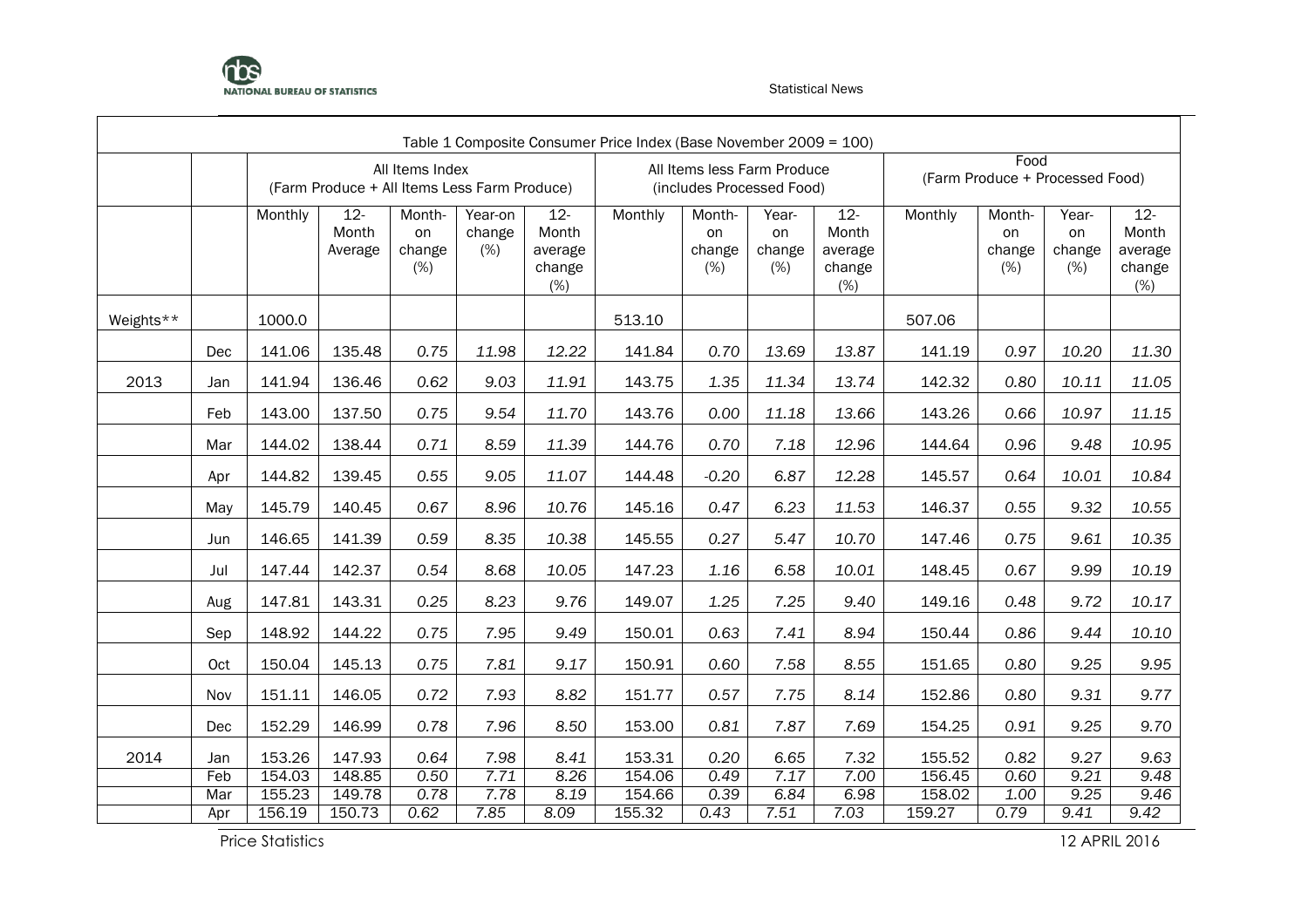

|           |                                                                                                                                                                                                                                                                                                                                                                                                                                                                                                                                                                                   |         | (Farm Produce + All Items Less Farm Produce) | All Items Index               |                          |                                             |         |                                                                                                                                                                                                                                                                                                                                                                                                                                                                                                                                                                                                                                                                                                                                                                                                                                                                                                                                                                                                                                                                                                                                                                                                                                                                                                                                                                                                   |      |      |        |      |       |              |  |  |
|-----------|-----------------------------------------------------------------------------------------------------------------------------------------------------------------------------------------------------------------------------------------------------------------------------------------------------------------------------------------------------------------------------------------------------------------------------------------------------------------------------------------------------------------------------------------------------------------------------------|---------|----------------------------------------------|-------------------------------|--------------------------|---------------------------------------------|---------|---------------------------------------------------------------------------------------------------------------------------------------------------------------------------------------------------------------------------------------------------------------------------------------------------------------------------------------------------------------------------------------------------------------------------------------------------------------------------------------------------------------------------------------------------------------------------------------------------------------------------------------------------------------------------------------------------------------------------------------------------------------------------------------------------------------------------------------------------------------------------------------------------------------------------------------------------------------------------------------------------------------------------------------------------------------------------------------------------------------------------------------------------------------------------------------------------------------------------------------------------------------------------------------------------------------------------------------------------------------------------------------------------|------|------|--------|------|-------|--------------|--|--|
|           |                                                                                                                                                                                                                                                                                                                                                                                                                                                                                                                                                                                   | Monthly | $12 -$<br>Month<br>Average                   | Month-<br>on<br>change<br>(%) | Year-on<br>change<br>(%) | $12 -$<br>Month<br>average<br>change<br>(%) | Monthly | Table 1 Composite Consumer Price Index (Base November 2009 = 100)<br>Food<br>All Items less Farm Produce<br>(Farm Produce + Processed Food)<br>(includes Processed Food)<br>$12 -$<br>Monthly<br>Month-<br>Year-<br>Month-<br>Year-<br>Month<br>Month<br>on<br>on<br>on<br>on<br>average<br>average<br>change<br>change<br>change<br>change<br>(%)<br>(%)<br>change<br>(%)<br>(%)<br>$(\%)$<br>507.06<br>7.69<br>0.65<br>7.15<br>160.56<br>0.81<br>9.70<br>7.37<br>0.67<br>8.12<br>161.88<br>9.78<br>0.82<br>0.22<br>7.12<br>7.41<br>163.11<br>9.88<br>0.77<br>0.45<br>6.26<br>7.33<br>164.01<br>0.55<br>9.96<br>0.64<br>6.28<br>7.23<br>9.68<br>165.00<br>0.60<br>7.12<br>9.34<br>0.58<br>6.25<br>165.82<br>0.50<br>6.99<br>166.84<br>9.14<br>0.58<br>6.26<br>0.62<br>6.22<br>6.85<br>168.37<br>9.15<br>0.78<br>0.92<br>9.21<br>0.73<br>6.79<br>6.86<br>169.85<br>0.88<br>9.36<br>0.68<br>6.99<br>6.85<br>171.10<br>0.74<br>6.91<br>9.38<br>0.83<br>7.46<br>172.84<br>1.02<br>9.49<br>0.62<br>7.66<br>6.92<br>174.39<br>0.90<br>6.97<br>9.78<br>1.20<br>8.25<br>176.27<br>1.08<br>0.80<br>8.40<br>7.01<br>178.13<br>1.06<br>10.04<br>0.61<br>8.83<br>7.15<br>179.50<br>10.05<br>0.77<br>9.01<br>7.38<br>0.61<br>180.63<br>0.63<br>10.13<br>7.61<br>0.56<br>8.93<br>181.78<br>0.64<br>10.17<br>8.74<br>7.81<br>10.13<br>0.40<br>182.61<br>0.45<br>8.73<br>10.32<br>0.57<br>8.02<br>184.06<br>0.79 |      |      |        |      |       |              |  |  |
| Weights** | change<br>(%)<br>1000.0<br>513.10<br>151.70<br>0.78<br>8.01<br>157.41<br>7.96<br>156.33<br>9.45<br>May<br>158.62<br>152.70<br>0.77<br>8.17<br>8.00<br>157.37<br>9.46<br>Jun<br>Jul<br>153.71<br>159.65<br>0.65<br>8.28<br>7.97<br>157.71<br>160.42<br>154.76<br>0.48<br>8.53<br>158.41<br>8.00<br>Aug<br>161.31<br>155.80<br>8.32<br>159.43<br>0.55<br>8.03<br>9.50<br>Sep<br>Oct<br>162.13<br>156.80<br>160.34<br>0.51<br>8.06<br>8.05<br>9.51<br>163.09<br>157.80<br>161.27<br>0.59<br>7.93<br>8.05<br>Nov<br>164.44<br>158.82<br>0.82<br>7.98<br>162.53<br>8.05<br>9.48<br>Dec |         |                                              |                               |                          |                                             |         |                                                                                                                                                                                                                                                                                                                                                                                                                                                                                                                                                                                                                                                                                                                                                                                                                                                                                                                                                                                                                                                                                                                                                                                                                                                                                                                                                                                                   |      |      |        |      |       |              |  |  |
|           |                                                                                                                                                                                                                                                                                                                                                                                                                                                                                                                                                                                   |         |                                              |                               |                          |                                             |         |                                                                                                                                                                                                                                                                                                                                                                                                                                                                                                                                                                                                                                                                                                                                                                                                                                                                                                                                                                                                                                                                                                                                                                                                                                                                                                                                                                                                   |      |      |        |      |       |              |  |  |
|           |                                                                                                                                                                                                                                                                                                                                                                                                                                                                                                                                                                                   |         |                                              |                               |                          |                                             |         |                                                                                                                                                                                                                                                                                                                                                                                                                                                                                                                                                                                                                                                                                                                                                                                                                                                                                                                                                                                                                                                                                                                                                                                                                                                                                                                                                                                                   |      |      |        |      |       |              |  |  |
|           |                                                                                                                                                                                                                                                                                                                                                                                                                                                                                                                                                                                   |         |                                              |                               |                          |                                             |         |                                                                                                                                                                                                                                                                                                                                                                                                                                                                                                                                                                                                                                                                                                                                                                                                                                                                                                                                                                                                                                                                                                                                                                                                                                                                                                                                                                                                   |      |      |        |      |       | 9.46<br>9.48 |  |  |
|           |                                                                                                                                                                                                                                                                                                                                                                                                                                                                                                                                                                                   |         |                                              |                               |                          |                                             |         |                                                                                                                                                                                                                                                                                                                                                                                                                                                                                                                                                                                                                                                                                                                                                                                                                                                                                                                                                                                                                                                                                                                                                                                                                                                                                                                                                                                                   |      |      |        |      |       |              |  |  |
|           |                                                                                                                                                                                                                                                                                                                                                                                                                                                                                                                                                                                   |         |                                              |                               |                          |                                             |         |                                                                                                                                                                                                                                                                                                                                                                                                                                                                                                                                                                                                                                                                                                                                                                                                                                                                                                                                                                                                                                                                                                                                                                                                                                                                                                                                                                                                   |      |      |        |      |       |              |  |  |
|           |                                                                                                                                                                                                                                                                                                                                                                                                                                                                                                                                                                                   |         |                                              |                               |                          |                                             |         |                                                                                                                                                                                                                                                                                                                                                                                                                                                                                                                                                                                                                                                                                                                                                                                                                                                                                                                                                                                                                                                                                                                                                                                                                                                                                                                                                                                                   |      |      |        |      |       |              |  |  |
|           |                                                                                                                                                                                                                                                                                                                                                                                                                                                                                                                                                                                   |         |                                              |                               |                          |                                             |         |                                                                                                                                                                                                                                                                                                                                                                                                                                                                                                                                                                                                                                                                                                                                                                                                                                                                                                                                                                                                                                                                                                                                                                                                                                                                                                                                                                                                   |      |      |        |      |       | 9.49         |  |  |
|           |                                                                                                                                                                                                                                                                                                                                                                                                                                                                                                                                                                                   |         |                                              |                               |                          |                                             |         |                                                                                                                                                                                                                                                                                                                                                                                                                                                                                                                                                                                                                                                                                                                                                                                                                                                                                                                                                                                                                                                                                                                                                                                                                                                                                                                                                                                                   |      |      |        |      |       |              |  |  |
| 2015      | Jan                                                                                                                                                                                                                                                                                                                                                                                                                                                                                                                                                                               | 165.77  | 159.86                                       | 0.81                          | 8.16                     | 8.06                                        | 163.72  |                                                                                                                                                                                                                                                                                                                                                                                                                                                                                                                                                                                                                                                                                                                                                                                                                                                                                                                                                                                                                                                                                                                                                                                                                                                                                                                                                                                                   |      |      |        |      |       | 9.47         |  |  |
|           | Feb                                                                                                                                                                                                                                                                                                                                                                                                                                                                                                                                                                               | 166.90  | 160.93                                       | 0.68                          | 8.36                     | 8.12                                        | 164.83  |                                                                                                                                                                                                                                                                                                                                                                                                                                                                                                                                                                                                                                                                                                                                                                                                                                                                                                                                                                                                                                                                                                                                                                                                                                                                                                                                                                                                   |      |      |        |      |       | 9.49         |  |  |
|           | Mar                                                                                                                                                                                                                                                                                                                                                                                                                                                                                                                                                                               | 168.42  | 162.03                                       | 0.91                          | 8.49                     | 8.18                                        | 166.19  |                                                                                                                                                                                                                                                                                                                                                                                                                                                                                                                                                                                                                                                                                                                                                                                                                                                                                                                                                                                                                                                                                                                                                                                                                                                                                                                                                                                                   |      |      |        |      |       | 9.49         |  |  |
|           | Apr                                                                                                                                                                                                                                                                                                                                                                                                                                                                                                                                                                               | 169.71  | 163.16                                       | 0.76                          | 8.66                     | 8.24                                        | 167.22  |                                                                                                                                                                                                                                                                                                                                                                                                                                                                                                                                                                                                                                                                                                                                                                                                                                                                                                                                                                                                                                                                                                                                                                                                                                                                                                                                                                                                   |      |      |        |      |       | 9.50         |  |  |
|           | May                                                                                                                                                                                                                                                                                                                                                                                                                                                                                                                                                                               | 171.58  | 164.34                                       | 1.10                          | 9.00                     | 8.33                                        | 169.23  |                                                                                                                                                                                                                                                                                                                                                                                                                                                                                                                                                                                                                                                                                                                                                                                                                                                                                                                                                                                                                                                                                                                                                                                                                                                                                                                                                                                                   |      |      |        |      |       | 9.51         |  |  |
|           | June                                                                                                                                                                                                                                                                                                                                                                                                                                                                                                                                                                              | 173.17  | 165.55                                       | 0.93                          | 9.17                     | 8.42                                        | 170.59  |                                                                                                                                                                                                                                                                                                                                                                                                                                                                                                                                                                                                                                                                                                                                                                                                                                                                                                                                                                                                                                                                                                                                                                                                                                                                                                                                                                                                   |      |      |        |      |       | 9.53         |  |  |
|           | July                                                                                                                                                                                                                                                                                                                                                                                                                                                                                                                                                                              | 174.37  | 166.77                                       | 0.69                          | 9.22                     | 8.50                                        | 171.64  |                                                                                                                                                                                                                                                                                                                                                                                                                                                                                                                                                                                                                                                                                                                                                                                                                                                                                                                                                                                                                                                                                                                                                                                                                                                                                                                                                                                                   |      |      |        |      |       | 9.55         |  |  |
|           | Aug                                                                                                                                                                                                                                                                                                                                                                                                                                                                                                                                                                               | 175.40  | 168.02                                       | 0.59                          | 9.34                     | 8.57                                        | 172.69  |                                                                                                                                                                                                                                                                                                                                                                                                                                                                                                                                                                                                                                                                                                                                                                                                                                                                                                                                                                                                                                                                                                                                                                                                                                                                                                                                                                                                   |      |      |        |      |       | 9.57         |  |  |
|           | Sep                                                                                                                                                                                                                                                                                                                                                                                                                                                                                                                                                                               | 176.46  | 169.29                                       | 0.61                          | 9.39                     | 8.66                                        | 173.66  |                                                                                                                                                                                                                                                                                                                                                                                                                                                                                                                                                                                                                                                                                                                                                                                                                                                                                                                                                                                                                                                                                                                                                                                                                                                                                                                                                                                                   |      |      |        |      |       | 9.61         |  |  |
|           | Oct                                                                                                                                                                                                                                                                                                                                                                                                                                                                                                                                                                               | 177.20  | 170.54                                       | 0.42                          | 9.30                     | 8.76                                        | 174.36  |                                                                                                                                                                                                                                                                                                                                                                                                                                                                                                                                                                                                                                                                                                                                                                                                                                                                                                                                                                                                                                                                                                                                                                                                                                                                                                                                                                                                   |      |      |        |      |       | 9.68         |  |  |
|           | Nov                                                                                                                                                                                                                                                                                                                                                                                                                                                                                                                                                                               | 178.37  | 171.81                                       | 0.66                          | 9.37                     | 8.88                                        | 175.35  |                                                                                                                                                                                                                                                                                                                                                                                                                                                                                                                                                                                                                                                                                                                                                                                                                                                                                                                                                                                                                                                                                                                                                                                                                                                                                                                                                                                                   |      |      |        |      |       | 9.78         |  |  |
|           | Dec                                                                                                                                                                                                                                                                                                                                                                                                                                                                                                                                                                               | 180.15  | 173.12                                       | 0.99                          | 9.55                     | 9.01                                        | 176.71  | 0.78                                                                                                                                                                                                                                                                                                                                                                                                                                                                                                                                                                                                                                                                                                                                                                                                                                                                                                                                                                                                                                                                                                                                                                                                                                                                                                                                                                                              | 8.73 | 8.22 | 186.20 | 1.16 | 10.59 | 9.90         |  |  |
| 2016      | Jan                                                                                                                                                                                                                                                                                                                                                                                                                                                                                                                                                                               | 181.71  | 174.45                                       | 0.87                          | 9.62                     | 9.13                                        | 178.19  | 0.84                                                                                                                                                                                                                                                                                                                                                                                                                                                                                                                                                                                                                                                                                                                                                                                                                                                                                                                                                                                                                                                                                                                                                                                                                                                                                                                                                                                              | 8.84 | 8.39 | 187.92 | 0.92 | 10.64 | 10.02        |  |  |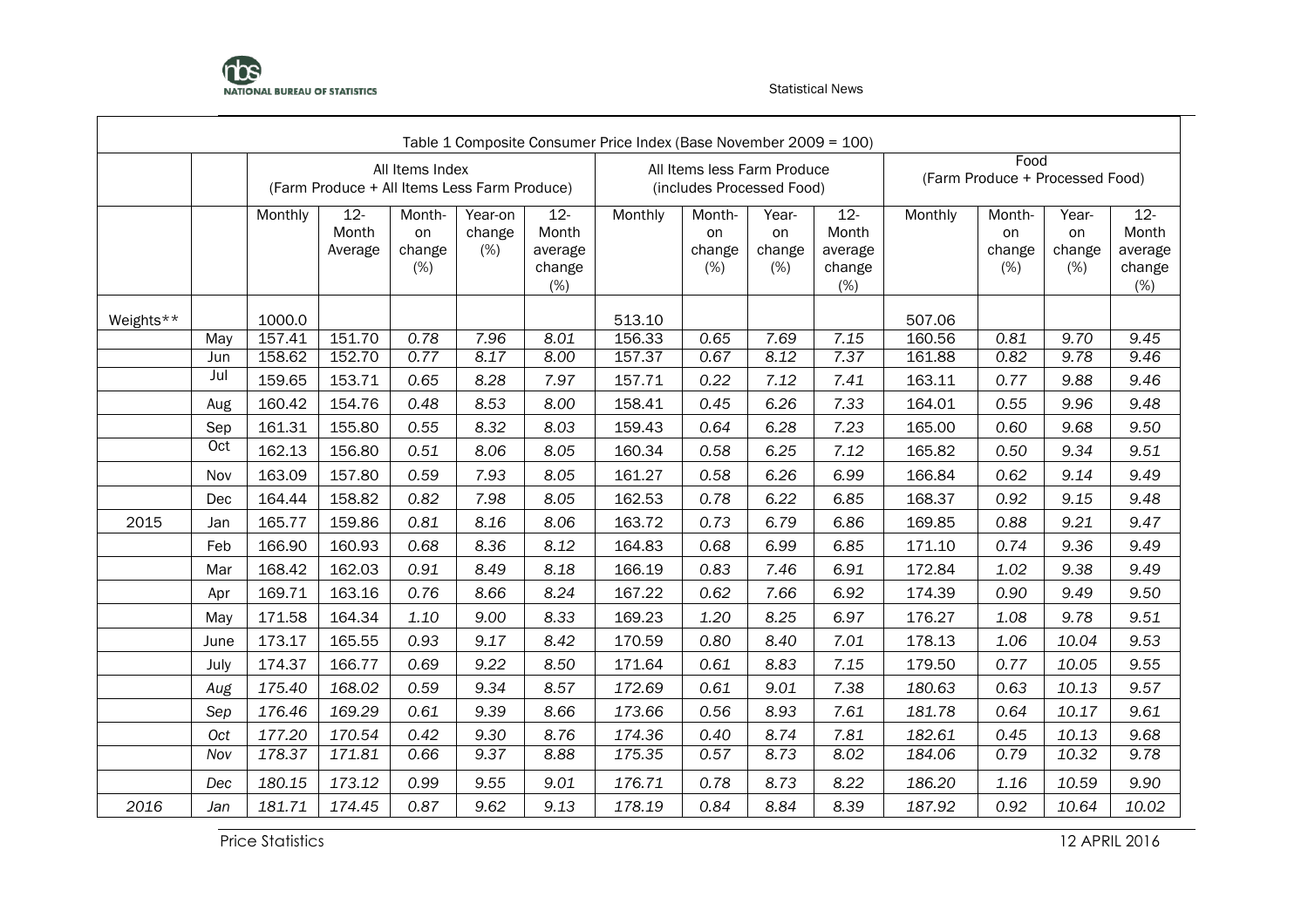

|           |     |         |                                              |                                   |                             |                                             | Table 1 Composite Consumer Price Index (Base November 2009 = 100) |                                                          |                              |                                             |         |                                         |                              |                                                |
|-----------|-----|---------|----------------------------------------------|-----------------------------------|-----------------------------|---------------------------------------------|-------------------------------------------------------------------|----------------------------------------------------------|------------------------------|---------------------------------------------|---------|-----------------------------------------|------------------------------|------------------------------------------------|
|           |     |         | (Farm Produce + All Items Less Farm Produce) | All Items Index                   |                             |                                             |                                                                   | All Items less Farm Produce<br>(includes Processed Food) |                              |                                             |         | Food<br>(Farm Produce + Processed Food) |                              |                                                |
|           |     | Monthly | $12 -$<br>Month<br>Average                   | Month-<br>on.<br>change<br>$(\%)$ | Year-on<br>change<br>$(\%)$ | $12 -$<br>Month<br>average<br>change<br>(%) | Monthly                                                           | Month-<br>on<br>change<br>(%)                            | Year-<br>on<br>change<br>(%) | $12 -$<br>Month<br>average<br>change<br>(%) | Monthly | Month-<br>on<br>change<br>$(\%)$        | Year-<br>on<br>change<br>(%) | $12 -$<br>Month<br>average<br>change<br>$(\%)$ |
| Weights** |     | 1000.0  |                                              |                                   |                             |                                             | 513.10                                                            |                                                          |                              |                                             | 507.06  |                                         |                              |                                                |
|           | Feb | 185.89  | 176.03                                       | 2.30                              | 11.38                       | 9.39                                        | 183.03                                                            | 2.72                                                     | 11.04                        | 8.73                                        | 190.51  | 1.38                                    | 11.35                        | 10.18                                          |
|           | Mar | 189.94  | 177.83                                       | 2.17                              | 12.77                       | 9.75                                        | 186.42                                                            | 1.85                                                     | 12.17                        | 9.13                                        | 194.87  | 2.29                                    | 12.74                        | 10.47                                          |

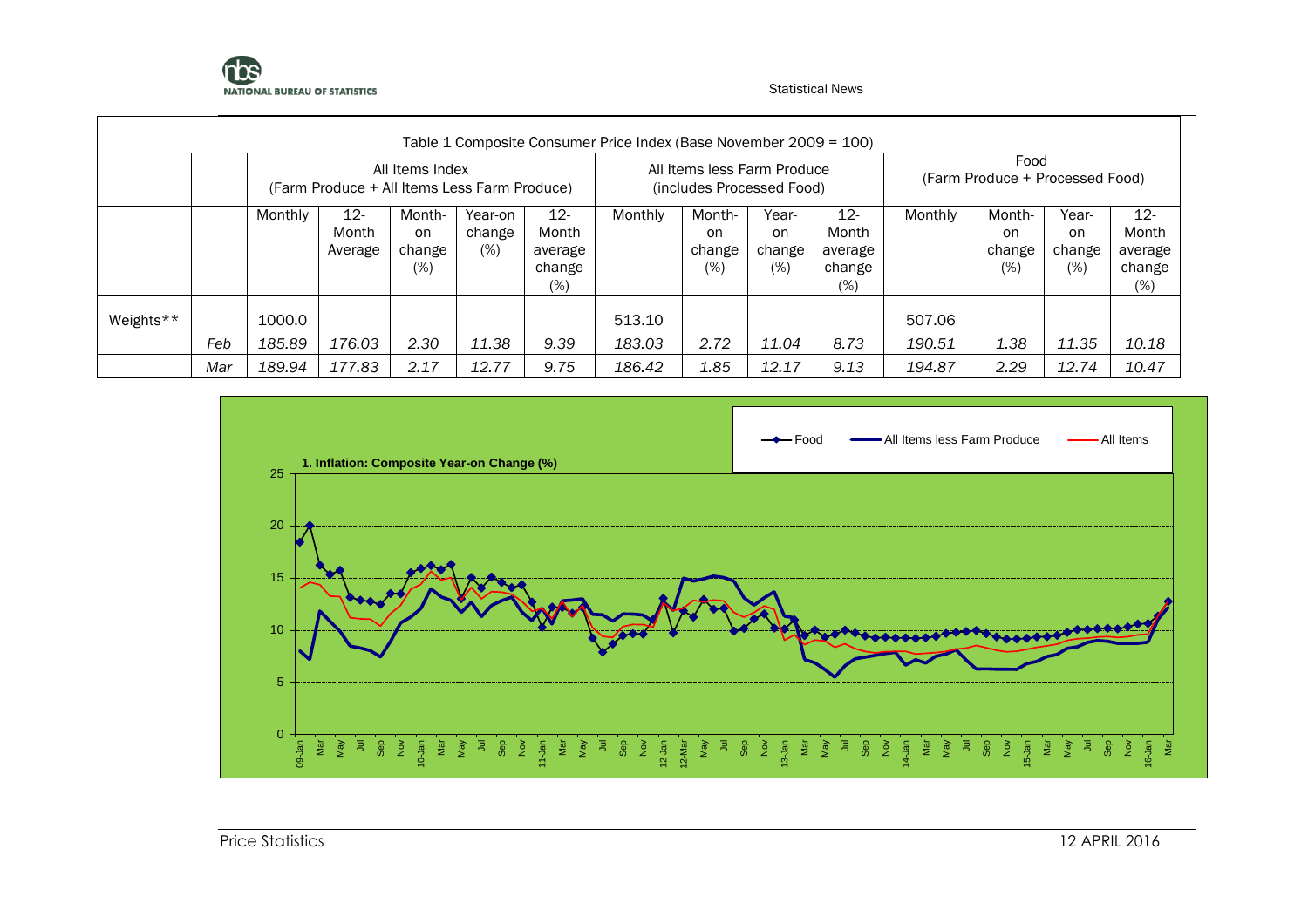

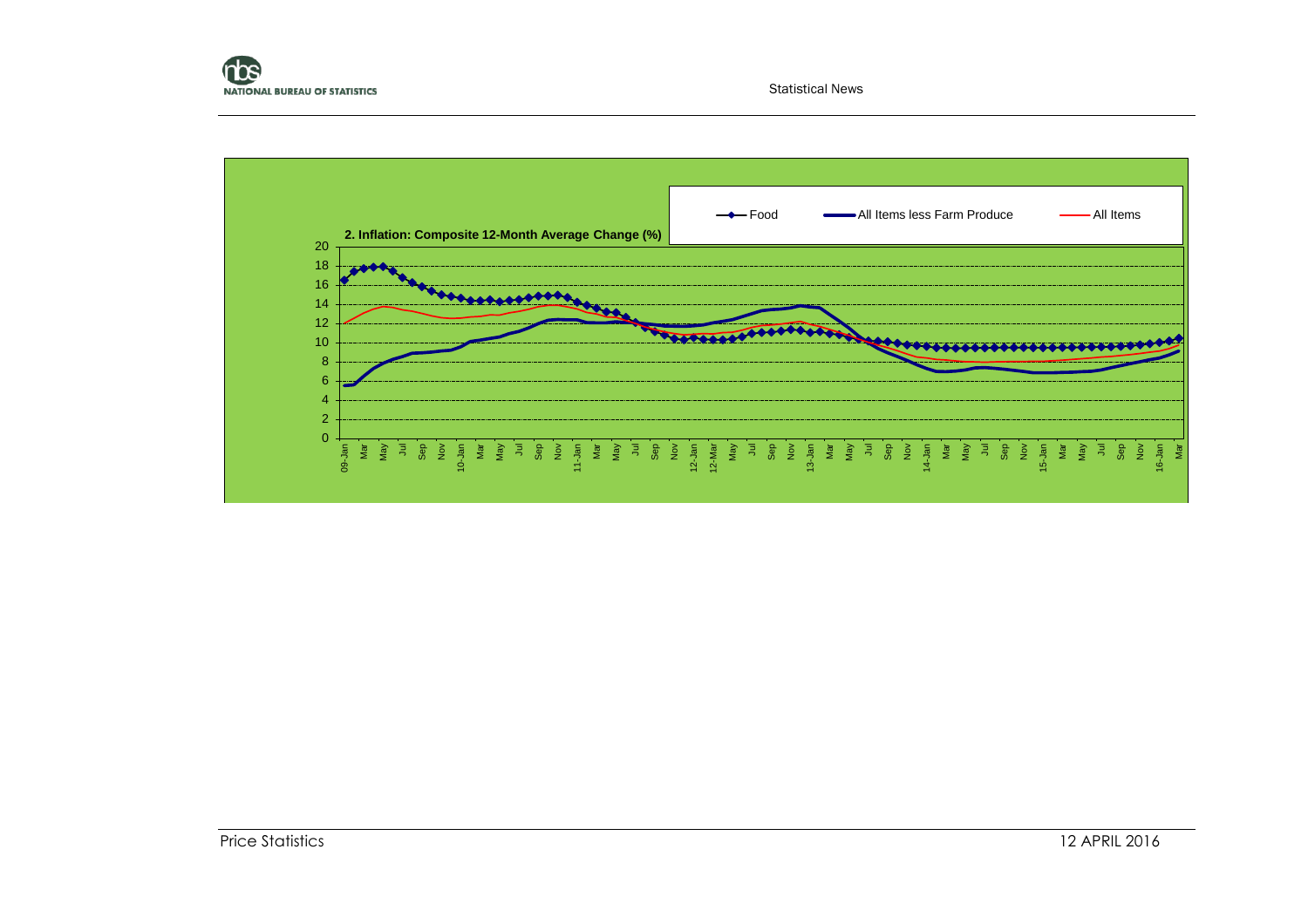

|           |            |           |                              |                                                  |               |        |                                    |                                                  |                       |                                                         |                                                   | Table 2 Composite Consumer Price Index (Base November 2009 = 100) |           |               |                             |           |                        |                                         |              |             |                      |
|-----------|------------|-----------|------------------------------|--------------------------------------------------|---------------|--------|------------------------------------|--------------------------------------------------|-----------------------|---------------------------------------------------------|---------------------------------------------------|-------------------------------------------------------------------|-----------|---------------|-----------------------------|-----------|------------------------|-----------------------------------------|--------------|-------------|----------------------|
|           |            | All Items | All Items less Farm Produce. | and<br>Farm Produce.<br>Energy<br>All Items less | Imported Food | Food   | Bev.<br>Non Alcoholic<br>ಳ<br>Food | and<br>Tobacco<br>Beverage.<br>Kola<br>Alcoholic | Clothing and Footwear | Gas<br>Housing Water, Electricity.<br>Fuel<br>and Other | Furnishings & Household<br>Equipment Maintenance. | Health.                                                           | Transport | Communication | Culture.<br>ళ<br>Recreation | Education | Hotels<br>Restaurant & | Services<br>ళ<br>Goods<br>Miscellaneous | Month-on (%) | Year-on (%) | 12-month average (%) |
| Weights** |            | 1000      | 513.1                        | 428.1                                            | 132.5         | 507.06 | 518                                | 10.87                                            | 76.5                  | 167.3                                                   | 50.26                                             | 30                                                                | 65.1      | 6.8           | 6.91                        | 39.44     | 12.1                   | 16.6                                    |              |             |                      |
| 2009      | Jan        | 90.15     | 91.14                        | 92.56                                            |               | 89.46  | 89.50                              | 97.59                                            | 97.04                 | 92.28                                                   | 87.27                                             | 97.15                                                             | 91.22     | 97.08         | 93.69                       | 88.28     | 99.37                  | 93.89                                   | 0.55         | 14.03       | 12.03                |
|           | Feb        | 90.83     | 91.68                        | 92.65                                            |               | 90.22  | 90.24                              | 98.47                                            | 97.00                 | 92.61                                                   | 87.38                                             | 98.61                                                             | 90.23     | 97.10         | 92.75                       | 88.09     | 100.41                 | 94.06                                   | 0.75         | 14.58       | 12.57                |
|           | Mar        | 91.36     | 91.98                        | 93.14                                            |               | 90.94  | 90.99                              | 98.47                                            | 97.06                 | 92.55                                                   | 87.87                                             | 99.01                                                             | 90.96     | 97.09         | 92.65                       | 89.91     | 100.18                 | 94.93                                   | 0.59         | 14.37       | 13.10                |
|           | Apr        | 91.90     | 92.52                        | 94.06                                            |               | 91.62  | 91.65                              | 99.06                                            | 97.46                 | 92.90                                                   | 89.60                                             | 101.10                                                            | 94.36     | 97.09         | 93.42                       | 89.32     | 101.32                 | 95.43                                   | 0.59         | 13.27       | 13.51                |
|           | May        | 93.59     | 94.19                        | 95.42                                            |               | 93.50  | 93.52                              | 99.48                                            | 96.69                 | 94.34                                                   | 88.77                                             | 99.15                                                             | 95.96     | 97.09         | 94.56                       | 92.26     | 100.23                 | 94.48                                   | 1.84         | 13.21       | 13.79                |
|           | June       | 95.32     | 95.32                        | 96.63                                            |               | 95.60  | 95.59                              | 99.73                                            | 97.08                 | 96.27                                                   | 89.59                                             | 100.11                                                            | 94.04     | 97.09         | 95.05                       | 92.57     | 101.09                 | 97.78                                   | 1.85         | 11.19       | 13.69                |
|           | July       | 97.29     | 96.80                        | 98.45                                            |               | 97.87  | 97.85                              | 101.35                                           | 97.88                 | 98.28                                                   | 99.26                                             | 101.71                                                            | 92.50     | 99.44         | 96.75                       | 93.92     | 98.94                  | 98.81                                   | 2.07         | 11.09       | 13.44                |
|           | Aug        | 98.39     | 97.27                        | 97.71                                            |               | 98.90  | 98.88                              | 100.20                                           | 99.13                 | 98.38                                                   | 100.24                                            | 101.76                                                            | 93.15     | 101.48        | 98.11                       | 99.43     | 101.22                 | 99.97                                   | 1.13         | 11.05       | 13.31                |
|           | Sep        | 98.88     | 98.09                        | 98.52                                            |               | 99.49  | 99.45                              | 99.27                                            | 99.06                 | 98.73                                                   | 98.71                                             | 101.55                                                            | 94.93     | 101.19        | 97.57                       | 99.63     | 99.95                  | 100.13                                  | 0.50         | 10.39       | 13.07                |
|           | Oct        | 99.35     | 98.87                        | 99.07                                            |               | 99.92  | 99.92                              | 99.68                                            | 99.62                 | 99.51                                                   | 99.08                                             | 102.32                                                            | 95.99     | 100.42        | 97.54                       | 97.72     | 98.99                  | 99.72                                   | 0.48         | 11.59       | 12.80                |
|           | Nov        | 100.00    | 100.00                       | 100.00                                           | 100.00        | 100.00 | 100.00                             | 100.00                                           | 100.00                | 100.00                                                  | 100.00                                            | 100.00                                                            | 100.00    | 100.00        | 100.00                      | 100.00    | 100.00                 | 100.00                                  | 0.65         | 12.37       | 12.61                |
|           | <b>Dec</b> | 102.15    | 101.50                       | 101.94                                           | 101.49        | 102.40 | 102.69                             | 101.87                                           | 101.51                | 100.23                                                  | 101.68                                            | 101.81                                                            | 101.77    | 99.99         | 101.87                      | 101.49    | 102.58                 | 101.74                                  | 2.15         | 13.93       | 12.54                |
| 2010      | Jan        | 103.13    | 102.14                       | 102.55                                           | 101.67        | 103.70 | 103.95                             | 102.30                                           | 102.37                | 100.57                                                  | 103.01                                            | 102.99                                                            | 103.05    | 99.58         | 102.99                      | 103.11    | 106.75                 | 103.30                                  | 0.96         | 14.40       | 12.59                |
|           | Feb        | 105.04    | 104.50                       | 104.99                                           | 103.23        | 104.84 | 105.42                             | 102.65                                           | 103.42                | 102.32                                                  | 104.66                                            | 104.90                                                            | 104.69    | 100.32        | 99.44                       | 106.00    | 106.35                 | 105.90                                  | 1.85         | 15.65       | 12.70                |
|           | Mar        | 104.90    | 104.11                       | 104.59                                           | 103.00        | 105.30 | 105.35                             | 104.30                                           | 104.48                | 102.20                                                  | 105.66                                            | 105.26                                                            | 104.85    | 100.63        | 103.26                      | 105.50    | 105.56                 | 104.43                                  | $-0.14$      | 14.81       | 12.76                |
|           | Apr        | 105.72    | 104.41                       | 105.14                                           | 103.91        | 106.56 | 106.66                             | 104.81                                           | 105.06                | 102.25                                                  | 103.77                                            | 104.91                                                            | 106.76    | 100.35        | 103.08                      | 105.58    | 109.73                 | 106.16                                  | 0.79         | 15.04       | 12.92                |
|           | May        | 105.68    | 105.22                       | 106.52                                           | 104.94        | 105.68 | 106.21                             | 103.77                                           | 105.87                | 102.12                                                  | 102.61                                            | 104.80                                                            | 106.27    | 100.22        | 103.25                      | 108.62    | 110.08                 | 107.15                                  | $-0.04$      | 12.91       | 12.89                |
|           | Jun        | 108.76    | 107.41                       | 108.61                                           | 109.55        | 109.99 | 110.15                             | 108.48                                           | 109.11                | 104.79                                                  | 110.74                                            | 108.45                                                            | 107.42    | 102.08        | 102.61                      | 106.55    | 106.88                 | 109.60                                  | 2.91         | 14.10       | 13.13                |
|           | Jul        | 109.94    | 107.72                       | 108.84                                           | 109.29        | 111.61 | 111.98                             | 109.55                                           | 110.31                | 105.13                                                  | 109.02                                            | 110.27                                                            | 107.45    | 102.57        | 102.96                      | 105.71    | 105.04                 | 110.66                                  | 1.08         | 13.00       | 13.28                |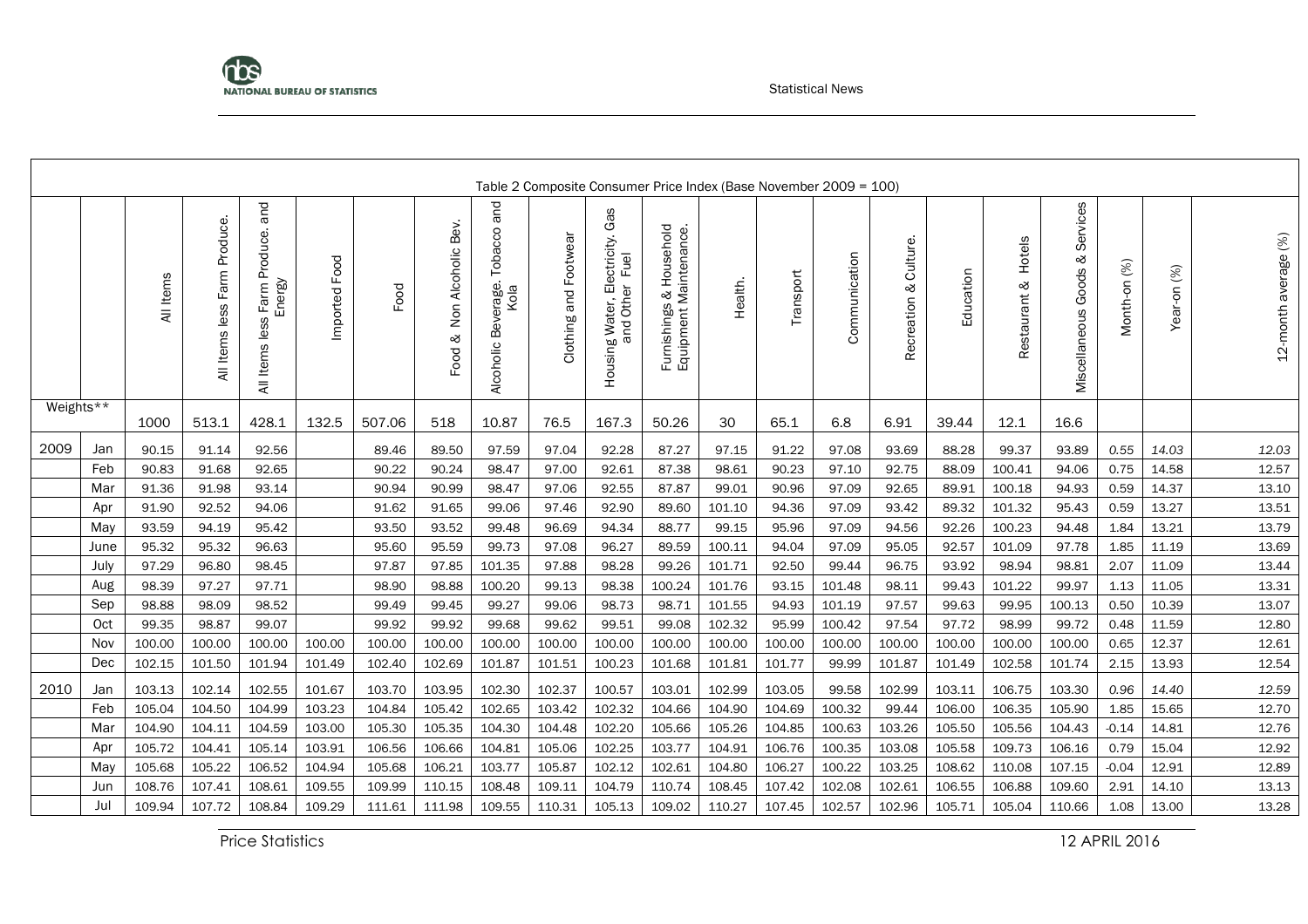

|           |     |           |                                 |                                               |                  |        |                                    |                                                      |                       |                                                                |                                                               | Table 2 Composite Consumer Price Index (Base November 2009 = 100) |           |               |                            |           |                           |                                      |              |             |                      |
|-----------|-----|-----------|---------------------------------|-----------------------------------------------|------------------|--------|------------------------------------|------------------------------------------------------|-----------------------|----------------------------------------------------------------|---------------------------------------------------------------|-------------------------------------------------------------------|-----------|---------------|----------------------------|-----------|---------------------------|--------------------------------------|--------------|-------------|----------------------|
|           |     | All Items | Produce.<br>All Items less Farm | and<br>All Items less Farm Produce.<br>Energy | Food<br>Imported | Food   | Bev.<br>Non Alcoholic<br>ళ<br>Food | and<br>Tobacco<br>erage.<br>Kola<br>Bēv<br>Alcoholic | Clothing and Footwear | Gas<br>Electricity.<br>Fuel<br>Housing Water, Eli<br>and Other | Household<br>Furnishings & Household<br>Equipment Maintenance | Health.                                                           | Transport | Communication | Culture<br>ళ<br>Recreation | Education | Hotels<br>ನ<br>Restaurant | Services<br>ళ<br>Miscellaneous Goods | Month-on (%) | Year-on (%) | 12-month average (%) |
| Weights** |     | 1000      | 513.1                           | 428.1                                         | 132.5            | 507.06 | 518                                | 10.87                                                | 76.5                  | 167.3                                                          | 50.26                                                         | 30                                                                | 65.1      | 6.8           | 6.91                       | 39.44     | 12.1                      | 16.6                                 |              |             |                      |
|           | Aug | 111.87    | 109.30                          | 110.42                                        | 109.29           | 113.82 | 114.13                             | 112.28                                               | 112.78                | 106.20                                                         | 110.27                                                        | 112.32                                                            | 108.58    | 100.60        | 105.02                     | 106.02    | 107.32                    | 111.16                               | 1.76         | 13.70       | 13.50                |
|           | Sep | 112.38    | 110.68                          | 111.71                                        | 113.56           | 113.98 | 113.53                             | 108.95                                               | 112.41                | 109.88                                                         | 112.10                                                        | 111.97                                                            | 112.18    | 101.82        | 108.37                     | 108.36    | 107.12                    | 111.74                               | 0.46         | 13.65       | 13.76                |
|           | Oct | 112.72    | 111.89                          | 111.99                                        | 114.09           | 113.98 | 114.07                             | 111.75                                               | 112.82                | 110.97                                                         | 113.22                                                        | 114.78                                                            | 107.05    | 102.90        | 109.57                     | 110.11    | 108.50                    | 110.64                               | 0.30         | 13.45       | 13.91                |
|           | Nov | 112.77    | 111.75                          | 111.33                                        | 115.09           | 114.35 | 114.26                             | 112.16                                               | 112.01                | 112.61                                                         | 113.10                                                        | 111.11                                                            | 111.72    | 102.00        | 107.76                     | 107.69    | 108.17                    | 112.80                               | 0.04         | 12.77       | 13.93                |
|           | Dec | 114.22    | 112.58                          | 112.49                                        | 115.39           | 115.40 | 115.46                             | 111.90                                               | 113.66                | 113.19                                                         | 113.25                                                        | 112.75                                                            | 112.94    | 102.35        | 107.76                     | 109.14    | 109.59                    | 112.06                               | 1.29         | 11.82       | 13.74                |
| 2011      | Jan | 115.59    | 114.51                          | 113.01                                        | 96.04            | 114.33 | 118.69                             | 110.64                                               | 114.40                | 113.86                                                         | 113.55                                                        | 111.35                                                            | 109.23    | 103.62        | 108.35                     | 110.22    | 110.48                    | 113.15                               | 1.20         | 12.08       | 13.54                |
|           | Feb | 116.70    | 115.54                          | 115.50                                        | 124.02           | 117.65 | 117.93                             | 113.41                                               | 116.04                | 114.73                                                         | 115.62                                                        | 114.66                                                            | 117.21    | 104.89        | 106.30                     | 110.59    | 112.27                    | 114.18                               | 0.96         | 11.10       | 13.16                |
|           | Mar | 118.30    | 117.45                          | 117.47                                        | 119.42           | 118.12 | 118.18                             | 112.74                                               | 116.54                | 116.02                                                         | 115.92                                                        | 117.53                                                            | 115.47    | 105.09        | 107.36                     | 111.04    | 112.23                    | 112.77                               | 1.37         | 12.78       | 13.00                |
|           | Apr | 117.66    | 117.86                          | 117.94                                        | 119.12           | 118.95 | 117.99                             | 114.51                                               | 116.18                | 121.02                                                         | 115.44                                                        | 117.20                                                            | 114.77    | 105.07        | 107.06                     | 111.37    | 113.35                    | 114.73                               | $-0.54$      | 11.29       | 12.69                |
|           | May | 118.73    | 118.90                          | 118.98                                        | 120.55           | 118.55 | 118.49                             | 115.08                                               | 118.21                | 121.18                                                         | 116.56                                                        | 116.63                                                            | 115.74    | 105.69        | 107.39                     | 111.90    | 113.77                    | 115.59                               | 0.91         | 12.35       | 12.65                |
|           | Jun | 119.89    | 119.79                          | 119.81                                        | 111.89           | 120.13 | 119.54                             | 114.21                                               | 118.00                | 121.58                                                         | 116.30                                                        | 119.85                                                            | 118.48    | 105.64        | 107.93                     | 112.20    | 114.27                    | 117.93                               | 0.97         | 10.23       | 12.32                |
|           | Jul | 120.27    | 120.08                          | 119.85                                        | 112.60           | 120.40 | 120.23                             | 112.36                                               | 117.66                | 122.47                                                         | 117.56                                                        | 118.31                                                            | 120.73    | 106.17        | 111.09                     | 112.64    | 115.03                    | 119.83                               | 0.32         | 9.40        | 12.01                |
|           | Aug | 122.27    | 121.17                          | 121.08                                        | 115.97           | 123.68 | 123.40                             | 116.40                                               | 118.75                | 124.51                                                         | 119.95                                                        | 120.43                                                            | 121.94    | 106.36        | 109.53                     | 112.90    | 115.10                    | 121.49                               | 1.67         | 9.30        | 11.64                |
|           | Sep | 124.00    | 123.48                          | 122.67                                        | 117.63           | 124.78 | 124.23                             | 116.23                                               | 119.93                | 126.10                                                         | 119.21                                                        | 122.34                                                            | 122.28    | 106.20        | 109.75                     | 113.77    | 115.69                    | 121.56                               | 1.41         | 10.34       | 11.36                |
|           | Oct | 124.60    | 124.80                          | 123.95                                        | 116.95           | 124.98 | 124.28                             | 117.61                                               | 120.59                | 128.50                                                         | 119.47                                                        | 121.76                                                            | 122.20    | 106.65        | 117.05                     | 113.96    | 116.61                    | 121.97                               | 0.49         | 10.54       | 11.13                |
|           | Nov | 124.65    | 124.55                          | 123.49                                        | 124.21           | 125.35 | 125.12                             | 118.94                                               | 121.86                | 128.08                                                         | 120.24                                                        | 122.68                                                            | 123.29    | 107.08        | 115.72                     | 114.17    | 116.85                    | 125.48                               | 0.04         | 10.54       | 10.95                |
|           | Dec | 125.97    | 124.76                          | 123.63                                        | 125.30           | 128.12 | 127.78                             | 119.02                                               | 122.31                | 131.91                                                         | 119.94                                                        | 122.83                                                            | 128.74    | 106.53        | 113.33                     | 114.60    | 118.86                    | 122.66                               | 1.06         | 10.28       | 10.83                |
| 2012      | Jan | 130.19    | 129.11                          | 129.22                                        | 121.59           | 129.26 | 130.83                             | 123.19                                               | 121.09                | 131.77                                                         | 120.60                                                        | 122.70                                                            | 127.83    | 108.66        | 114.51                     | 115.04    | 120.03                    | 125.87                               | 3.35         | 12.63       | 10.89                |
|           | Feb | 130.55    | 129.30                          | 129.37                                        | 121.64           | 129.10 | 129.08                             | 123.20                                               | 121.12                | 131.83                                                         | 120.61                                                        | 122.71                                                            | 127.85    | 108.66        | 114.51                     | 115.06    | 120.04                    | 125.88                               | 0.28         | 11.87       | 10.95                |
|           | Mar | 132.63    | 135.06                          | 134.49                                        | 129.90           | 132.11 | 131.91                             | 120.55                                               | 133.73                | 139.70                                                         | 130.19                                                        | 129.67                                                            | 134.41    | 113.39        | 116.70                     | 125.60    | 121.36                    | 131.57                               | 1.59         | 12.11       | 10.91                |
|           | Apr | 132.80    | 135.18                          | 134.70                                        | 131.29           | 132.33 | 132.13                             | 121.33                                               | 134.11                | 139.51                                                         | 130.74                                                        | 130.15                                                            | 134.63    | 113.98        | 117.55                     | 125.01    | 121.86                    | 132.00                               | 0.13         | 12.87       | 11.05                |
|           | May | 133.80    | 136.65                          | 136.30                                        | 132.53           | 133.89 | 133.67                             | 121.97                                               | 134.67                | 139.75                                                         | 131.09                                                        | 130.78                                                            | 135.11    | 114.35        | 118.43                     | 125.50    | 122.60                    | 132.56                               | 0.75         | 12.69       | 11.10                |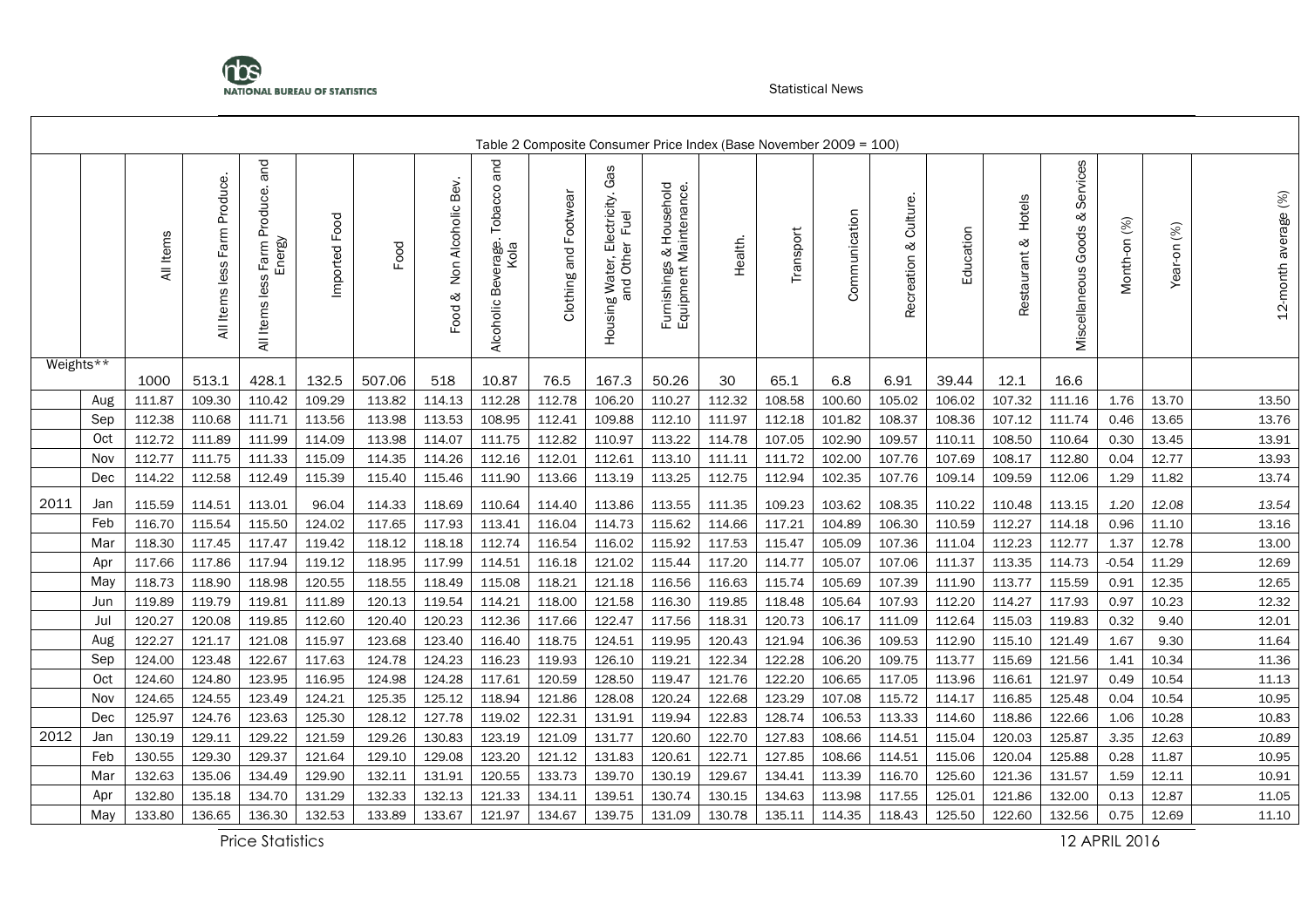

|                         |     |           |                                       |                                                  |               |        |                                    |                                                  |                       | Table 2 Composite Consumer Price Index (Base November 2009 = 100) |                                                   |         |           |               |                          |           |                           |                                      |              |             |                      |
|-------------------------|-----|-----------|---------------------------------------|--------------------------------------------------|---------------|--------|------------------------------------|--------------------------------------------------|-----------------------|-------------------------------------------------------------------|---------------------------------------------------|---------|-----------|---------------|--------------------------|-----------|---------------------------|--------------------------------------|--------------|-------------|----------------------|
|                         |     | All Items | Produce.<br>Farm<br>less<br>All Items | and<br>Farm Produce.<br>Energy<br>All Items less | Imported Food | Food   | Bev.<br>Non Alcoholic<br>ళ<br>Food | and<br>Tobacco<br>Beverage.<br>Kola<br>Alcoholic | Clothing and Footwear | Housing Water, Electricity. Gas<br>and Other Fuel                 | Furnishings & Household<br>Equipment Maintenance. | Health. | Transport | Communication | Culture.<br>Recreation & | Education | Hotels<br>⊗<br>Restaurant | Services<br>જ<br>Miscellaneous Goods | Month-on (%) | Year-on (%) | 12-month average (%) |
| Weights $\overline{**}$ |     | 1000      | 513.1                                 | 428.1                                            | 132.5         | 507.06 | 518                                | 10.87                                            | 76.5                  | 167.3                                                             | 50.26                                             | 30      | 65.1      | 6.8           | 6.91                     | 39.44     | 12.1                      | 16.6                                 |              |             |                      |
|                         | Jun | 135.34    | 137.99                                | 136.22                                           | 132.59        | 134.54 | 134.31                             | 122.46                                           | 134.79                | 146.48                                                            | 131.25                                            | 131.08  | 135.50    | 114.81        | 118.51                   | 125.69    | 123.07                    | 132.87                               | 1.15         | 12.89       | 11.32                |
|                         | Jul | 135.66    | 138.14                                | 136.51                                           | 132.88        | 134.96 | 134.74                             | 122.79                                           | 134.91                | 146.72                                                            | 131.27                                            | 131.27  | 135.82    | 114.85        | 118.86                   | 125.86    | 123.45                    | 133.13                               | 0.24         | 12.80       | 11.60                |
|                         | Aug | 136.57    | 139.00                                | 137.06                                           | 134.18        | 135.94 | 135.71                             | 123.34                                           | 135.65                | 147.85                                                            | 131.99                                            | 131.96  | 136.55    | 115.21        | 119.37                   | 126.38    | 124.36                    | 133.73                               | 0.67         | 11.69       | 11.79                |
|                         | Sep | 137.95    | 139.66                                | 137.68                                           | 134.19        | 137.47 | 137.23                             | 123.83                                           | 136.52                | 150.10                                                            | 132.89                                            | 132.40  | 137.30    | 115.65        | 120.56                   | 126.69    | 124.98                    | 134.36                               | 1.01         | 11.25       | 11.86                |
|                         | Oct | 139.17    | 140.28                                | 138.08                                           | 135.30        | 138.81 | 138.56                             | 124.50                                           | 137.53                | 151.51                                                            | 133.47                                            | 133.06  | 138.49    | 116.03        | 121.36                   | 128.08    | 125.43                    | 135.32                               | 0.88         | 11.69       | 11.95                |
|                         | Nov | 140.01    | 140.86                                | 138.74                                           | 136.24        | 139.84 | 139.58                             | 125.30                                           | 138.18                | 152.34                                                            | 134.09                                            | 133.52  | 138.89    | 116.16        | 121.83                   | 128.82    | 125.70                    | 135.60                               | 0.60         | 12.32       | 12.09                |
|                         | Dec | 141.06    | 141.84                                | 139.61                                           | 137.61        | 141.19 | 140.92                             | 126.11                                           | 139.09                | 153.21                                                            | 134.37                                            | 133.88  | 140.19    | 116.34        | 122.07                   | 129.07    | 126.10                    | 135.98                               | 0.75         | 11.98       | 12.22                |
| 2013                    | Jan | 141.94    | 143.75                                | 140.34                                           | 138.72        | 142.32 | 142.04                             | 127.06                                           | 140.09                | 153.84                                                            | 135.38                                            | 134.29  | 140.62    | 116.43        | 122.20                   | 129.27    | 126.43                    | 136.28                               | 0.62         | 9.03        | 11.91                |
|                         | Feb | 143.00    | 143.76                                | 140.51                                           | 139.07        | 143.26 | 142.97                             | 128.06                                           | 141.32                | 155.17                                                            | 136.43                                            | 135.46  | 141.88    | 116.90        | 123.26                   | 130.19    | 127.49                    | 137.44                               | 0.75         | 9.54        | 11.70                |
|                         | Mar | 144.02    | 144.76                                | 142.91                                           | 139.30        | 144.64 | 144.34                             | 128.73                                           | 141.77                | 155.86                                                            | 136.90                                            | 136.44  | 142.40    | 117.30        | 123.74                   | 131.21    | 127.66                    | 138.77                               | 0.71         | 8.59        | 11.39                |
|                         | Apr | 144.82    | 144.48                                | 142.28                                           | 139.93        | 145.57 | 145.26                             | 129.39                                           | 142.79                | 156.27                                                            | 137.64                                            | 137.25  | 143.24    | 117.41        | 124.55                   | 131.75    | 128.14                    | 139.66                               | 0.55         | 9.05        | 11.07                |
|                         | May | 145.79    | 145.16                                | 141.86                                           | 140.05        | 146.37 | 146.06                             | 130.13                                           | 144.00                | 157.18                                                            | 139.30                                            | 138.61  | 144.48    | 117.85        | 125.80                   | 133.21    | 129.13                    | 140.64                               | 0.67         | 8.96        | 10.76                |
|                         | Jun | 146.65    | 145.55                                | 142.18                                           | 141.37        | 147.46 | 147.14                             | 130.67                                           | 144.58                | 157.99                                                            | 139.89                                            | 139.40  | 144.98    | 118.13        | 126.29                   | 133.33    | 129.69                    | 141.14                               | 0.59         | 8.35        | 10.38                |
|                         | Jul | 147.44    | 147.23                                | 145.09                                           | 142.39        | 148.45 | 148.12                             | 131.26                                           | 145.20                | 158.75                                                            | 140.37                                            | 139.98  | 145.54    | 118.47        | 126.64                   | 133.53    | 130.31                    | 141.48                               | 0.54         | 8.68        | 10.05                |
|                         | Aug | 147.81    | 149.07                                | 146.32                                           | 143.21        | 149.16 | 148.82                             | 131.58                                           | 145.32                | 158.54                                                            | 140.45                                            | 140.02  | 145.64    | 118.55        | 126.73                   | 133.75    | 130.50                    | 141.64                               | 0.25         | 8.23        | 9.76                 |
|                         | Sep | 148.92    | 150.01                                | 147.85                                           | 144.26        | 150.44 | 150.10                             | 132.42                                           | 146.33                | 159.44                                                            | 141.29                                            | 140.88  | 146.66    | 119.12        | 127.46                   | 134.87    | 131.51                    | 142.60                               | 0.75         | 7.95        | 9.49                 |
|                         | Oct | 150.04    | 150.91                                | 148.62                                           | 145.46        | 151.65 | 151.30                             | 133.43                                           | 147.51                | 160.27                                                            | 142.32                                            | 141.97  | 147.76    | 120.03        | 128.47                   | 136.05    | 132.65                    | 143.80                               | 0.75         | 7.81        | 9.17                 |
|                         | Nov | 151.11    | 151.77                                | 149.54                                           | 146.34        | 152.86 | 152.51                             | 134.15                                           | 148.67                | 161.26                                                            | 143.16                                            | 142.69  | 148.61    | 120.45        | 129.27                   | 136.96    | 133.57                    | 144.92                               | 0.72         | 7.93        | 8.82                 |
|                         | Dec | 152.29    | 153.00                                | 150.81                                           | 147.42        | 154.25 | 153.89                             | 134.75                                           | 149.75                | 162.18                                                            | 144.13                                            | 143.52  | 149.59    | 120.93        | 130.08                   | 137.88    | 134.42                    | 145.94                               | 0.78         | 7.96        | 8.50                 |
| 2014                    | Jan | 153.26    | 153.31                                | 150.70                                           | 148.39        | 155.52 | 155.15                             | 135.48                                           | 150.67                | 162.72                                                            | 144.99                                            | 144.28  | 150.40    | 121.27        | 131.01                   | 138.28    | 134.91                    | 146.55                               | 0.64         | 7.98        | 8.41                 |
|                         | Feb | 154.03    | 154.06                                | 151.78                                           | 149.12        | 156.45 | 156.08                             | 136.00                                           | 151.35                | 163.31                                                            | 145.51                                            | 145.00  | 151.01    | 121.57        | 131.97                   | 138.67    | 135.31                    | 146.88                               | 0.50         | 7.71        | 8.26                 |
|                         | Mar | 155.23    | 154.66                                | 152.54                                           | 150.25        | 158.02 | 157.65                             | 136.74                                           | 151.95                | 164.17                                                            | 146.47                                            | 145.90  | 152.01    | 122.10        | 132.77                   | 139.40    | 136.15                    | 147.71                               | 0.78         | 7.78        | 8.19                 |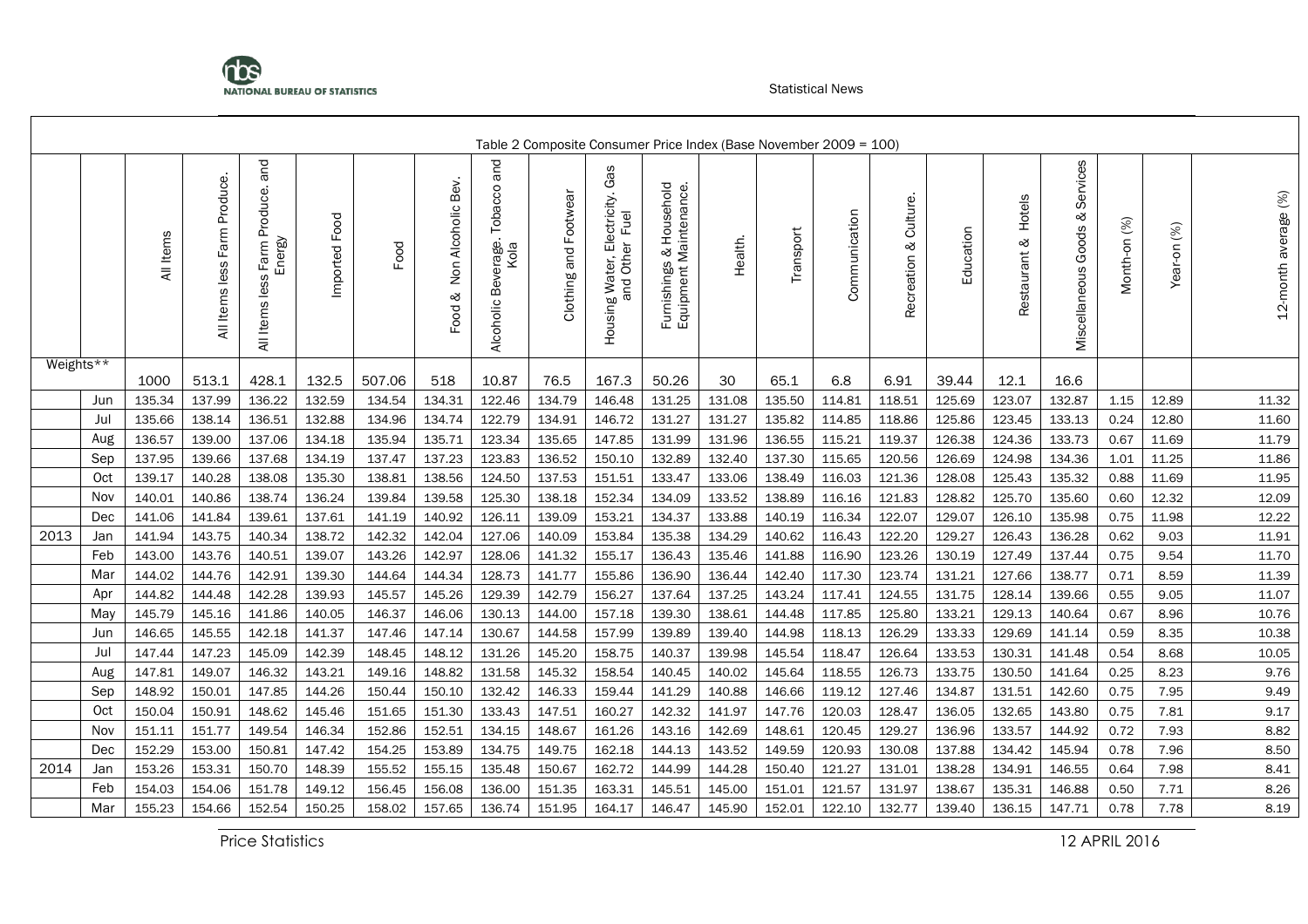

|           |      |           |                                     |                                               |               |        |                                    |                                                    |                       |                                                                |                                                                | Table 2 Composite Consumer Price Index (Base November 2009 = 100) |           |               |                             |           |                        |                                   |              |             |                      |
|-----------|------|-----------|-------------------------------------|-----------------------------------------------|---------------|--------|------------------------------------|----------------------------------------------------|-----------------------|----------------------------------------------------------------|----------------------------------------------------------------|-------------------------------------------------------------------|-----------|---------------|-----------------------------|-----------|------------------------|-----------------------------------|--------------|-------------|----------------------|
|           |      | All Items | Produce.<br>Farm<br>Items less<br>₹ | and<br>All Items less Farm Produce.<br>Energy | Imported Food | Food   | Bev.<br>Non Alcoholic<br>ಳ<br>Food | pue<br>Tobacco<br>: Beverage.<br>Kola<br>Alcoholic | Clothing and Footwear | Gas<br>Electricity.<br>Fuel<br>Housing Water, Ele<br>and Other | Household<br>Furnishings & Household<br>Equipment Maintenance. | Health.                                                           | Transport | Communication | Culture.<br>ನ<br>Recreation | Education | Hotels<br>Restaurant & | Services<br>Miscellaneous Goods & | Month-on (%) | Year-on (%) | 12-month average (%) |
| Weights** |      | 1000      | 513.1                               | 428.1                                         | 132.5         | 507.06 | 518                                | 10.87                                              | 76.5                  | 167.3                                                          | 50.26                                                          | 30                                                                | 65.1      | 6.8           | 6.91                        | 39.44     | 12.1                   | 16.6                              |              |             |                      |
|           | Apr  | 156.19    | 155.32                              | 153.11                                        | 151.10        | 159.27 | 158.89                             | 137.51                                             | 152.66                | 164.91                                                         | 147.00                                                         | 146.32                                                            | 152.58    | 122.59        | 133.55                      | 139.86    | 136.89                 | 148.38                            | 0.62         | 7.85        | 8.09                 |
|           | May  | 157.41    | 156.33                              | 154.01                                        | 152.37        | 160.56 | 160.17                             | 138.30                                             | 154.06                | 166.00                                                         | 148.24                                                         | 147.40                                                            | 153.76    | 123.09        | 134.47                      | 140.85    | 138.07                 | 149.58                            | 0.78         | 7.96        | 8.01                 |
|           | Jun  | 158.62    | 157.37                              | 154.99                                        | 153.43        | 161.88 | 161.48                             | 139.33                                             | 155.29                | 167.33                                                         | 149.30                                                         | 148.42                                                            | 154.83    | 123.71        | 135.30                      | 141.33    | 139.17                 | 150.67                            | 0.77         | 8.17        | 8.00                 |
|           | Jul  | 159.65    | 157.71                              | 155.35                                        | 154.00        | 163.11 | 162.70                             | 140.24                                             | 156.15                | 168.27                                                         | 150.32                                                         | 149.12                                                            | 155.44    | 124.06        | 136.51                      | 141.77    | 139.93                 | 151.33                            | 0.65         | 8.28        | 7.97                 |
|           | Aug  | 160.42    | 158.41                              | 156.04                                        | 154.88        | 164.01 | 163.59                             | 140.96                                             | 156.81                | 168.71                                                         | 151.10                                                         | 149.92                                                            | 156.25    | 124.23        | 137.40                      | 142.64    | 140.51                 | 152.04                            | 0.48         | 8.53        | 8.00                 |
|           | Sep  | 161.31    | 159.43                              | 157.07                                        | 155.97        | 165.00 | 164.57                             | 141.76                                             | 157.63                | 169.39                                                         | 152.17                                                         | 150.55                                                            | 156.93    | 124.56        | 137.87                      | 143.88    | 141.30                 | 152.86                            | 0.55         | 8.32        | 8.03                 |
|           | Oct  | 162.13    | 160.34                              | 157.99                                        | 156.95        | 165.82 | 165.39                             | 142.61                                             | 158.63                | 170.06                                                         | 153.10                                                         | 151.42                                                            | 157.65    | 124.91        | 138.36                      | 145.01    | 142.35                 | 153.85                            | 0.51         | 8.06        | 8.05                 |
|           | Nov  | 163.09    | 161.27                              | 158.93                                        | 158.02        | 166.84 | 166.41                             | 143.37                                             | 159.83                | 170.81                                                         | 154.21                                                         | 152.41                                                            | 158.41    | 125.27        | 138.91                      | 146.00    | 143.25                 | 154.87                            | 0.59         | 7.93        | 8.05                 |
|           | Dec  | 164.44    | 162.53                              | 160.24                                        | 159.45        | 168.37 | 167.94                             | 144.74                                             | 161.29                | 171.78                                                         | 155.47                                                         | 153.54                                                            | 159.69    | 125.48        | 139.64                      | 146.98    | 144.59                 | 156.21                            | 0.82         | 7.98        | 8.05                 |
| 2015      | Jan  | 165.77    | 163.72                              | 161.41                                        | 160.84        | 169.85 | 169.40                             | 145.66                                             | 162.66                | 172.94                                                         | 156.89                                                         | 154.74                                                            | 160.77    | 125.64        | 140.55                      | 148.11    | 145.80                 | 157.36                            | 0.81         | 8.16        | 8.06                 |
|           | Feb  | 166.90    | 164.83                              | 162.53                                        | 162.31        | 171.10 | 170.64                             | 146.73                                             | 163.78                | 173.93                                                         | 158.00                                                         | 155.86                                                            | 161.75    | 126.06        | 141.28                      | 149.04    | 146.86                 | 158.41                            | 0.68         | 8.36        | 8.12                 |
|           | Mar  | 168.42    | 166.19                              | 163.93                                        | 163.65        | 172.84 | 172.38                             | 147.92                                             | 165.22                | 175.11                                                         | 159.49                                                         | 157.37                                                            | 163.06    | 126.27        | 142.03                      | 150.28    | 148.04                 | 159.86                            | 0.91         | 8.49        | 8.18                 |
|           | Apr  | 169.71    | 167.22                              | 164.87                                        | 165.01        | 174.39 | 173.92                             | 148.90                                             | 166.13                | 176.23                                                         | 160.34                                                         | 158.31                                                            | 164.48    | 126.54        | 142.62                      | 150.99    | 148.92                 | 160.77                            | 0.76         | 8.66        | 8.24                 |
|           | May  | 171.58    | 169.23                              | 166.75                                        | 166.89        | 176.27 | 175.79                             | 150.48                                             | 168.14                | 178.24                                                         | 161.94                                                         | 160.18                                                            | 166.52    | 126.88        | 143.73                      | 152.69    | 150.42                 | 162.57                            | 1.10         | 9.00        | 8.33                 |
|           | Jun  | 173.17    | 170.59                              | 167.95                                        | 168.55        | 178.13 | 177.63                             | 151.69                                             | 169.46                | 179.54                                                         | 162.92                                                         | 161.00                                                            | 168.35    | 127.32        | 145.03                      | 154.02    | 151.79                 | 164.28                            | 0.93         | 9.17        | 8.42                 |
|           | July | 174.37    | 171.64                              | 168.93                                        | 169.98        | 179.50 | 178.99                             | 152.76                                             | 170.69                | 180.60                                                         | 163.60                                                         | 162.02                                                            | 169.56    | 127.64        | 145.95                      | 154.89    | 152.57                 | 165.30                            | 0.69         | 9.22        | 8.50                 |
|           | Aug  | 175.40    | 172.69                              | 169.84                                        | 171.35        | 180.63 | 180.11                             | 153.51                                             | 171.56                | 181.65                                                         | 164.45                                                         | 162.79                                                            | 170.24    | 127.91        | 146.29                      | 156.38    | 153.41                 | 166.30                            | 0.59         | 9.34        | 8.57                 |
|           | Sep  | 176.46    | 173.66                              | 170.85                                        | 172.80        | 181.78 | 181.26                             | 154.62                                             | 172.64                | 182.56                                                         | 165.44                                                         | 163.67                                                            | 171.17    | 128.10        | 146.91                      | 157.82    | 154.26                 | 166.91                            | 0.61         | 9.39        | 8.66                 |
|           | Oct  | 177.20    | 174.36                              | 171.53                                        | 173.66        | 182.61 | 182.09                             | 155.33                                             | 173.51                | 183.04                                                         | 165.74                                                         | 164.13                                                            | 172.13    | 128.39        | 147.50                      | 158.97    | 154.79                 | 167.49                            | 0.42         | 9.30        | 8.76                 |
|           | Nov  | 178.37    | 175.35                              | 172.42                                        | 175.13        | 184.06 | 183.51                             | 156.24                                             | 174.71                | 183.66                                                         | 166.23                                                         | 164.63                                                            | 173.99    | 128.75        | 148.16                      | 159.90    | 155.44                 | 168.36                            | 0.66         | 9.37        | 8.88                 |
|           | Dec  | 180.15    | 176.71                              | 173.76                                        | 177.08        | 186.20 | 185.64                             | 157.81                                             | 177.06                | 184.59                                                         | 167.19                                                         | 165.79                                                            | 176.05    | 129.32        | 149.44                      | 160.76    | 157.16                 | 170.29                            | 0.99         | 9.55        | 9.01                 |
| 2016      | Jan  | 181.71    | 178.19                              | 175.18                                        | 178.89        | 187.92 | 187.35                             | 159.34                                             | 178.61                | 185.73                                                         | 168.12                                                         | 167.24                                                            | 177.87    | 129.83        | 150.39                      | 162.93    | 158.89                 | 171.88                            | 0.87         | 9.62        | 9.13                 |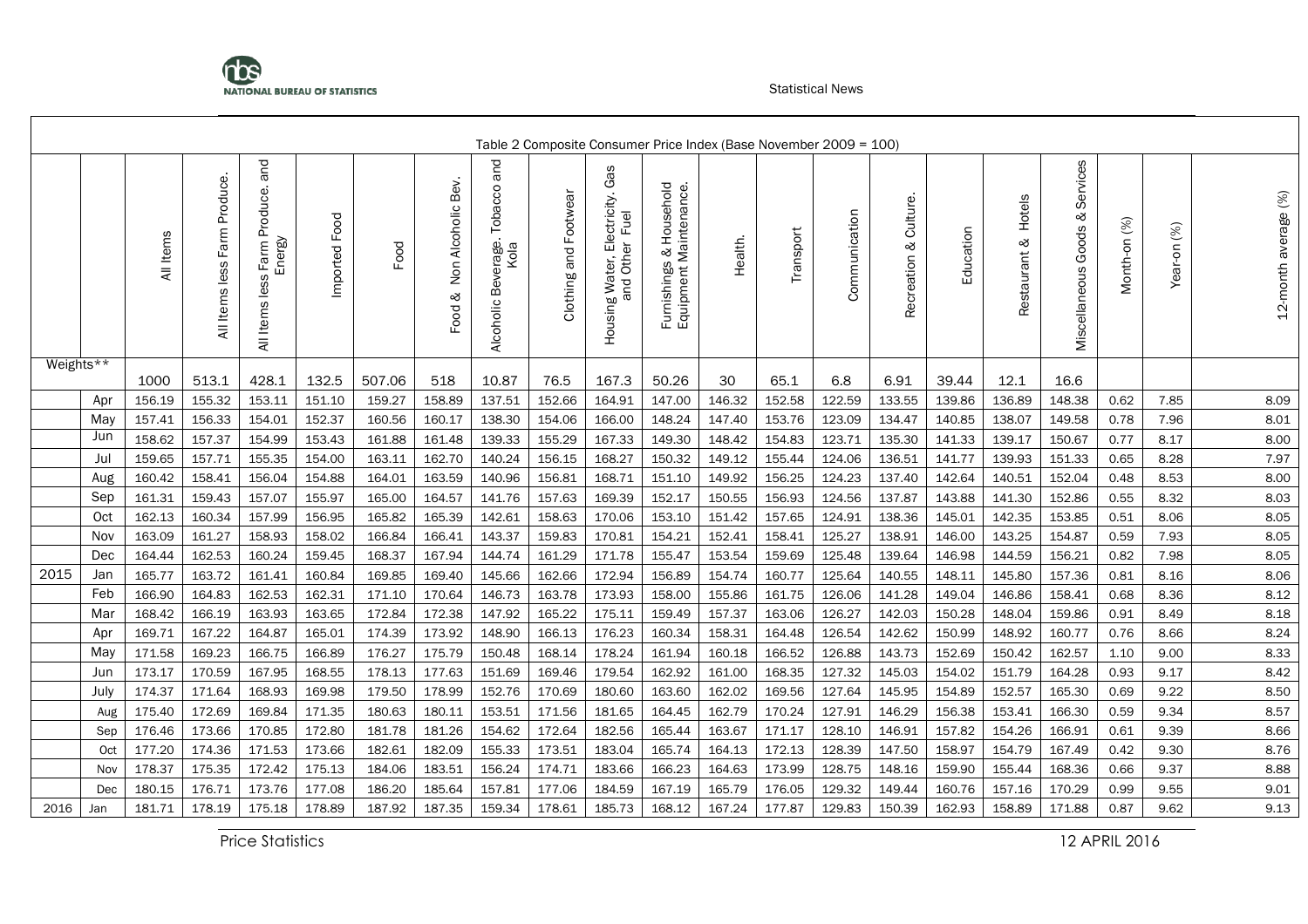

|           |     |         |                                                                         |                                                                         |                                |        |                                                     |                                                                                                       |                                    |                                                                                                |                                                                                             |         | Table 2 Composite Consumer Price Index (Base November 2009 = 100) |                                 |                                       |                     |                                    |                                                                                        |                                 |                |                                            |
|-----------|-----|---------|-------------------------------------------------------------------------|-------------------------------------------------------------------------|--------------------------------|--------|-----------------------------------------------------|-------------------------------------------------------------------------------------------------------|------------------------------------|------------------------------------------------------------------------------------------------|---------------------------------------------------------------------------------------------|---------|-------------------------------------------------------------------|---------------------------------|---------------------------------------|---------------------|------------------------------------|----------------------------------------------------------------------------------------|---------------------------------|----------------|--------------------------------------------|
|           |     | Le<br>₹ | uce<br>℧<br>æ<br>SS<br>$\overline{\mathfrak{v}}$<br>은<br>$\overline{a}$ | 짇<br>ω<br>d)<br>Ō<br>ᅙ<br>$\circ$<br>Energy<br>arm<br>ш.<br>Φ<br>卷<br>₹ | ञ<br>O<br>Ō<br>ш.<br>℧<br>mpol | Food   | Φ<br>$\mathbf{m}$<br>olic<br>Alcoh<br>Non<br>ళ<br>ਨ | ⊃<br>ω<br>$\mathfrak{c}$<br>π<br>$\Omega$<br>$\circ$<br>rage<br>Kola<br>Φ<br>⋒<br>olic<br>둥<br>ই<br>ব | ಹ<br>Ф<br>Footw<br>pue<br>Clothing | 8g<br>৩<br>sctricity.<br>Fuel<br>읍<br>৯<br>g Water,<br>and Oth<br>۵٥<br>.<br>w<br>$\circ$<br>᠇ | 으<br>ပ္ပ<br>$\circ$<br>ā<br>훕<br>laintena<br>Ō<br>운<br>∛ ≳<br>ഗ<br>Furnishings<br>Equipment | Health. | $\circ$<br>≏<br>rans<br>⊢                                         | ਠੋ<br>nicatio<br>∖∃<br>Ξ<br>Com | Φ<br>ultu<br>Ō<br>∞<br>reation<br>Rec | tion<br>σ<br>ပ<br>묘 | Hotels<br>ళ<br>trie<br>∖∃<br>Resta | 8<br>$\frac{5}{2}$<br>Φ<br>Ō<br>∞<br>ods<br>$\circ$<br>ত<br>ä<br>Ф<br>ellan<br>Θ<br>is | (%)<br>$\overline{5}$<br>Month- | (%)<br>g<br>69 | (%)<br>rage<br>nth<br>$\mathbf{\sim}$<br>H |
| Weights** |     | 1000    | 513.1                                                                   | 428.1                                                                   | 132.5                          | 507.06 | 518                                                 | 10.87                                                                                                 | 76.5                               | 167.3                                                                                          | 50.26                                                                                       | 30      | 65.1                                                              | 6.8                             | 6.91                                  | 39.44               | 12.1                               | 16.6                                                                                   |                                 |                |                                            |
|           | Feb | 185.89  | 183.03                                                                  | 177.95                                                                  | 183.72                         | 190.51 | 189.90                                              | 161.38                                                                                                | 181.15                             | 198.15                                                                                         | 170.62                                                                                      | 169.29  | 180.35                                                            | 130.70                          | 151.67                                | 167.14              | 160.03                             | 173.52                                                                                 | 2.30                            | 11.38          | 9.39                                       |
|           | Mar | 189.94  | 186.42                                                                  | 180.84                                                                  | 188.41                         | 194.87 | 194.19                                              | 164.07                                                                                                | 185.11                             | 202.96                                                                                         | 174.05                                                                                      | 171.35  | 184.54                                                            | 131.57                          | 153.42                                | 169.67              | 160.94                             | 176.29                                                                                 | 2.17                            | 12.77          | 9.75                                       |

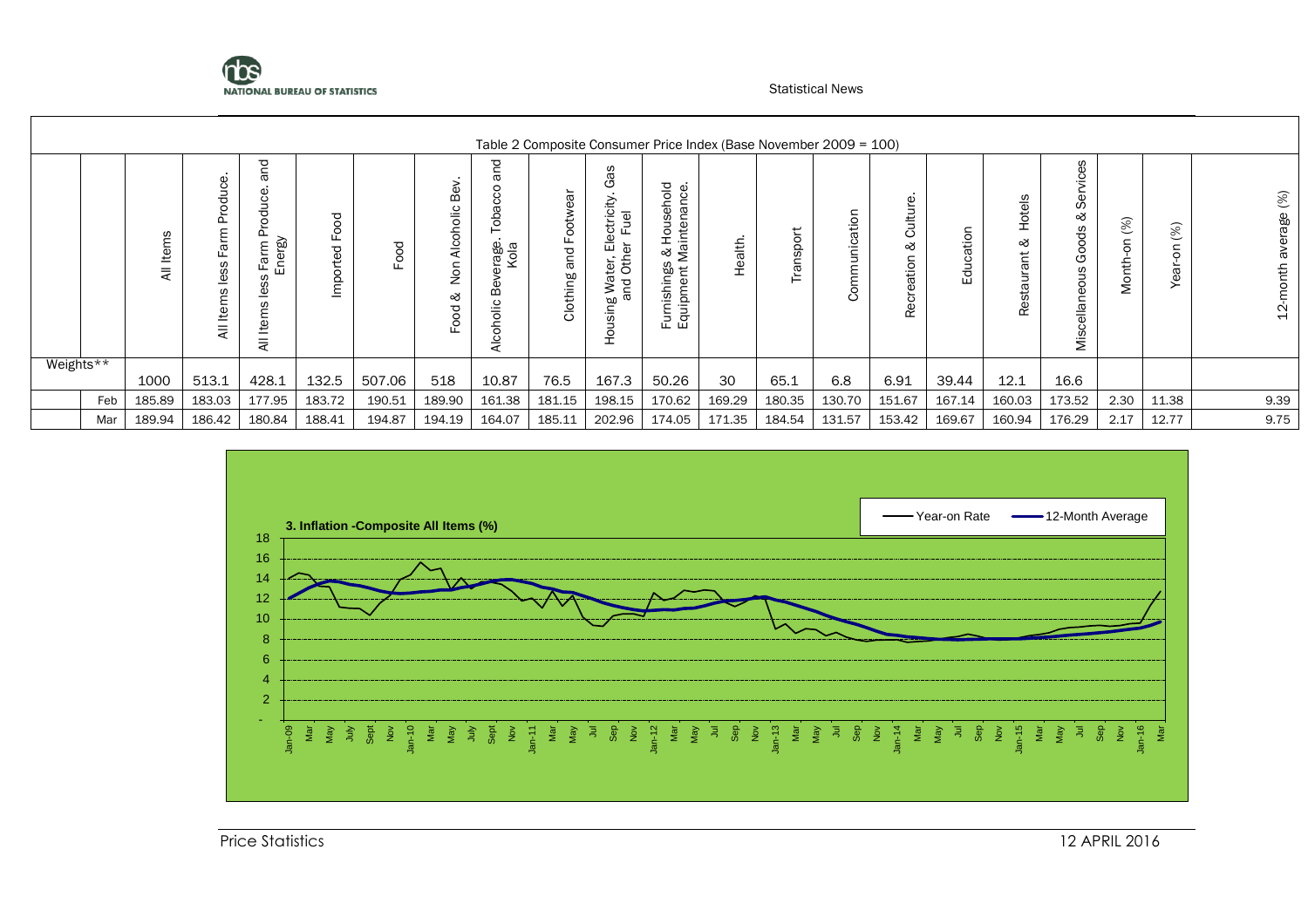

|      |          |           |                                    |                                               |               |        |                           |                                                    |                       | Table 3 Urban Consumer Price Index (Base November 2009 = 100)    |                                                   |         |           |               |                             |           |                        |                                         |              |             |                      |
|------|----------|-----------|------------------------------------|-----------------------------------------------|---------------|--------|---------------------------|----------------------------------------------------|-----------------------|------------------------------------------------------------------|---------------------------------------------------|---------|-----------|---------------|-----------------------------|-----------|------------------------|-----------------------------------------|--------------|-------------|----------------------|
|      |          | All Items | Produce.<br>Farm<br>All Items less | Farm Produce. and<br>Energy<br>All Items less | Imported Food | Food   | Food & Non Alcoholic Bev. | and<br>Tobacco<br>: Beverage.<br>Kola<br>Alcoholic | Clothing and Footwear | Gas<br>Electricity.<br>Housing Water, Electric<br>and Other Fuel | Furnishings & Household<br>Equipment Maintenance. | Health. | Transport | Communication | Culture.<br>ಳ<br>Recreation | Education | Hotels<br>Restaurant & | Services<br>ಳ<br>Goods<br>Miscellaneous | Month-on (%) | Year-on (%) | 12-month average (%) |
|      | Weights  | 1000      | 575.22                             | 440.93                                        | 155.13        | 476.82 | 490.59                    | 11.19                                              | 65.5                  | 191.51                                                           | 49.74                                             | 27.4    | 74.54     | 10.14         | 7.2                         | 40.05     | 14.49                  | 17.65                                   |              |             |                      |
| 2009 | Jan      | 92.81     | 96.59                              | 97.75                                         |               | 90.49  | 90.54                     | 97.63                                              | 97.80                 | 96.37                                                            | 96.26                                             | 96.28   | 94.00     | 99.30         | 97.80                       | 92.27     | 102.03                 | 95.97                                   | 0.04         | 10.44       | 11.84                |
|      | Feb      | 93.56     | 96.30                              | 97.58                                         |               | 91.99  | 92.04                     | 98.60                                              | 98.20                 | 95.48                                                            | 96.22                                             | 98.14   | 93.00     | 99.30         | 97.77                       | 90.92     | 103.17                 | 95.25                                   | 0.81         | 9.77        | 11.56                |
|      | Mar      | 93.90     | 96.51                              | 98.02                                         |               | 92.37  | 92.44                     | 98.83                                              | 97.89                 | 95.53                                                            | 96.52                                             | 98.29   | 94.11     | 99.30         | 96.72                       | 92.98     | 104.15                 | 95.14                                   | 0.36         | 9.91        | 11.54                |
|      | Apr      | 94.34     | 97.36                              | 98.83                                         |               | 92.55  | 92.62                     | 99.92                                              | 98.62                 | 96.39                                                            | 97.99                                             | 99.65   | 95.74     | 99.30         | 97.80                       | 89.74     | 104.41                 | 95.63                                   | 0.47         | 8.62        | 11.32                |
|      | May      | 95.67     | 98.22                              | 98.69                                         |               | 94.08  | 94.13                     | 100.07                                             | 96.89                 | 98.07                                                            | 96.19                                             | 97.95   | 97.11     | 99.30         | 98.94                       | 96.34     | 104.17                 | 98.22                                   | 1.42         | 9.55        | 11.25                |
|      | Jun<br>e | 97.24     | 98.76                              | 99.66                                         |               | 96.27  | 96.32                     | 100.65                                             | 97.04                 | 98.55                                                            | 97.35                                             | 99.34   | 96.67     | 99.30         | 99.88                       | 96.67     | 106.18                 | 98.06                                   | 1.63         | 9.17        | 11.04                |
|      | July     | 98.87     | 99.46                              | 100.32                                        |               | 98.36  | 98.40                     | 102.14                                             | 99.86                 | 100.16                                                           | 98.78                                             | 100.85  | 95.65     | 100.84        | 100.08                      | 97.57     | 100.09                 | 98.54                                   | 1.68         | 9.32        | 10.74                |
|      | Aug      | 99.61     | 99.72                              | 99.42                                         |               | 99.28  | 99.31                     | 100.66                                             | 99.86                 | 100.62                                                           | 99.67                                             | 100.33  | 95.10     | 102.11        | 101.21                      | 97.44     | 105.17                 | 99.86                                   | 0.74         | 8.40        | 10.42                |
|      | Sep      | 99.77     | 99.50                              | 99.16                                         |               | 99.81  | 99.82                     | 99.82                                              | 99.69                 | 100.31                                                           | 101.12                                            | 98.80   | 95.97     | 101.51        | 100.47                      | 99.48     | 99.68                  | 100.80                                  | 0.16         | 8.07        | 9.97                 |
|      | Oct      | 99.76     | 99.87                              | 99.31                                         |               | 99.61  | 99.62                     | 99.79                                              | 100.33                | 100.79                                                           | 100.92                                            | 99.95   | 96.79     | 100.93        | 100.06                      | 98.95     | 97.97                  | 100.66                                  | 0.00         | 8.30        | 9.54                 |
|      | Nov      | 100.00    | 100.00                             | 100.00                                        | 100.00        | 100.00 | 100.00                    | 100.00                                             | 100.00                | 100.00                                                           | 100.00                                            | 100.00  | 100.00    | 100.00        | 100.00                      | 100.00    | 100.00                 | 100.00                                  | 0.24         | 8.78        | 9.28                 |
|      | Dec      | 101.40    | 101.31                             | 101.76                                        | 100.54        | 101.61 | 101.69                    | 99.94                                              | 100.88                | 101.42                                                           | 100.81                                            | 101.55  | 101.96    | 99.22         | 104.24                      | 100.74    | 103.23                 | 101.55                                  | 1.40         | 9.30        | 9.12                 |
| 2010 | Jan      | 102.59    | 102.46                             | 102.68                                        | 101.06        | 102.83 | 102.84                    | 100.73                                             | 103.08                | 102.61                                                           | 101.93                                            | 102.42  | 103.47    | 99.71         | 105.77                      | 102.53    | 108.25                 | 102.84                                  | 1.17         | 10.53       | 9.14                 |
|      | Feb      | 104.40    | 105.38                             | 105.39                                        | 103.10        | 102.91 | 103.63                    | 101.64                                             | 103.60                | 104.44                                                           | 103.60                                            | 105.37  | 103.94    | 100.07        | 99.38                       | 107.98    | 106.73                 | 106.27                                  | 1.76         | 11.58       | 9.30                 |
|      | Mar      | 105.98    | 105.74                             | 105.93                                        | 103.51        | 106.14 | 105.93                    | 103.80                                             | 105.91                | 104.82                                                           | 106.09                                            | 106.83  | 108.08    | 100.89        | 107.09                      | 106.80    | 107.46                 | 106.09                                  | 1.51         | 12.86       | 9.56                 |
|      | Apr      | 105.89    | 105.41                             | 105.64                                        | 103.44        | 106.30 | 106.06                    | 103.87                                             | 105.98                | 103.93                                                           | 105.49                                            | 106.86  | 106.71    | 100.77        | 108.29                      | 106.61    | 111.51                 | 107.00                                  | $-0.09$      | 12.24       | 9.86                 |
|      | May      | 103.83    | 103.70                             | 104.87                                        | 104.46        | 103.84 | 104.65                    | 101.98                                             | 104.71                | 99.18                                                            | 103.02                                            | 104.10  | 105.89    | 101.19        | 105.01                      | 105.75    | 109.31                 | 104.83                                  | $-1.94$      | 8.52        | 9.77                 |
|      | Jun      | 107.72    | 106.99                             | 107.96                                        | 109.97        | 108.50 | 108.59                    | 106.75                                             | 108.72                | 105.22                                                           | 108.70                                            | 107.89  | 106.23    | 103.42        | 103.98                      | 106.77    | 108.62                 | 109.27                                  | 3.75         | 10.78       | 9.90                 |
|      | Jul      | 109.07    | 107.91                             | 108.43                                        | 109.05        | 110.39 | 110.55                    | 109.18                                             | 110.42                | 103.87                                                           | 108.37                                            | 111.56  | 109.30    | 103.99        | 102.80                      | 106.65    | 106.42                 | 110.57                                  | 1.25         | 10.31       | 9.99                 |
|      | Aug      | 110.49    | 108.95                             | 109.94                                        | 111.03        | 112.77 | 112.85                    | 109.96                                             | 112.10                | 102.96                                                           | 110.68                                            | 112.96  | 110.01    | 100.88        | 106.37                      | 108.07    | 111.63                 | 111.67                                  | 1.30         | 10.92       | 10.20                |
|      | Sep      | 110.63    | 109.41                             | 110.52                                        | 112.95        | 112.62 | 112.43                    | 106.63                                             | 112.39                | 105.99                                                           | 110.46                                            | 110.04  | 112.15    | 101.36        | 110.09                      | 107.63    | 107.27                 | 109.24                                  | 0.13         | 10.89       | 10.43                |
|      | Oct      | 111.19    | 110.01                             | 110.10                                        | 114.31        | 113.46 | 113.52                    | 109.63                                             | 111.56                | 110.75                                                           | 109.37                                            | 110.76  | 105.81    | 101.41        | 109.02                      | 108.43    | 105.98                 | 110.82                                  | 0.51         | 11.46       | 10.69                |
|      | Nov      | 111.75    | 111.29                             | 111.09                                        | 113.44        | 112.76 | 112.85                    | 110.00                                             | 112.20                | 111.04                                                           | 111.11                                            | 111.84  | 110.39    | 101.15        | 109.68                      | 107.94    | 107.83                 | 113.08                                  | 0.50         | 11.75       | 10.93                |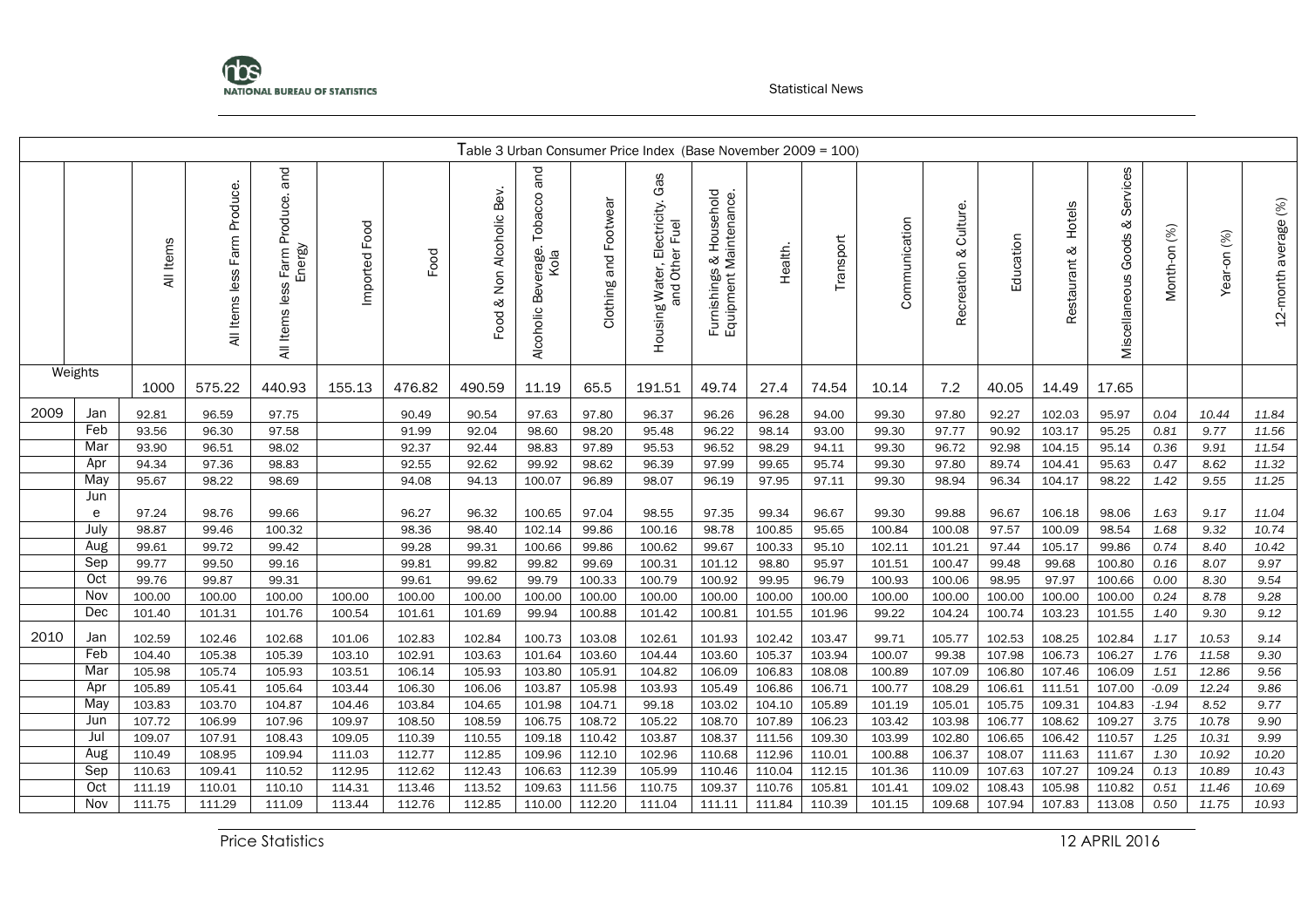

|      |         |           |                                    |                                               |               |        |                                 |                                                  |                       | Table 3 Urban Consumer Price Index (Base November 2009 = 100)      |                                                                |         |           |               |                             |           |                           |                                         |                           |             |                         |
|------|---------|-----------|------------------------------------|-----------------------------------------------|---------------|--------|---------------------------------|--------------------------------------------------|-----------------------|--------------------------------------------------------------------|----------------------------------------------------------------|---------|-----------|---------------|-----------------------------|-----------|---------------------------|-----------------------------------------|---------------------------|-------------|-------------------------|
|      |         | All Items | Produce.<br>Farm<br>All Items less | and<br>All Items less Farm Produce.<br>Energy | Imported Food | Food   | Bev.<br>& Non Alcoholic<br>Food | pue<br>Tobacco<br>Beverage.<br>Kola<br>Alcoholic | Clothing and Footwear | βg<br>פ<br>Electricity.<br>Fuel<br>Housing Water, Ele<br>and Other | Household<br>Furnishings & Household<br>Equipment Maintenance. | Health. | Transport | Communication | Culture.<br>જ<br>Recreation | Education | Hotels<br>ಳ<br>Restaurant | Services<br>ళ<br>Goods<br>Miscellaneous | $\mathcal{E}$<br>Month-on | Year-on (%) | average (%)<br>12-month |
|      | Weights | 1000      | 575.22                             | 440.93                                        | 155.13        | 476.82 | 490.59                          | 11.19                                            | 65.5                  | 191.51                                                             | 49.74                                                          | 27.4    | 74.54     | 10.14         | 7.2                         | 40.05     | 14.49                     | 17.65                                   |                           |             |                         |
|      | Dec     | 112.25    | 111.17                             | 111.03                                        | 113.48        | 113.42 | 113.36                          | 109.71                                           | 113.78                | 111.83                                                             | 111.53                                                         | 112.91  | 111.66    | 100.85        | 109.18                      | 109.29    | 111.29                    | 112.71                                  | 0.45                      | 10.70       | 11.04                   |
| 2011 | Jan     | 110.67    | 108.52                             | 105.96                                        | 67.19         | 111.70 | 116.52                          | 107.80                                           | 114.90                | 110.79                                                             | 112.37                                                         | 111.65  | 108.28    | 105.83        | 108.12                      | 111.17    | 113.25                    | 111.57                                  | $-1.40$                   | 7.88        | 10.81                   |
|      | Feb     | 114.24    | 114.13                             | 114.36                                        | 117.57        | 115.51 | 115.16                          | 110.25                                           | 115.13                | 115.51                                                             | 114.44                                                         | 118.61  | 111.63    | 101.90        | 103.74                      | 111.66    | 114.88                    | 114.59                                  | 3.22                      | 9.43        | 10.62                   |
|      | Mar     | 114.98    | 114.88                             | 114.17                                        | 118.03        | 115.96 | 116.26                          | 109.84                                           | 115.69                | 118.24                                                             | 115.12                                                         | 120.51  | 111.93    | 101.83        | 105.12                      | 111.60    | 115.93                    | 113.84                                  | 0.65                      | 8.50        | 10.26                   |
|      | Apr     | 115.53    | 116.28                             | 116.15                                        | 114.89        | 116.39 | 115.46                          | 112.29                                           | 116.27                | 116.09                                                             | 114.77                                                         | 117.78  | 112.23    | 102.48        | 106.12                      | 111.60    | 115.11                    | 115.49                                  | 0.48                      | 9.11        | 10.01                   |
|      | May     | 115.77    | 116.84                             | 116.74                                        | 116.00        | 116.67 | 116.21                          | 112.85                                           | 117.22                | 115.98                                                             | 116.38                                                         | 120.06  | 116.18    | 102.78        | 105.64                      | 111.69    | 115.94                    | 114.66                                  | 0.21                      | 11.50       | 10.25                   |
|      | Jun     | 116.64    | 116.65                             | 116.26                                        | 112.40        | 117.97 | 117.21                          | 112.12                                           | 117.23                | 116.33                                                             | 115.36                                                         | 121.10  | 116.51    | 102.02        | 106.47                      | 111.71    | 116.84                    | 114.71                                  | 0.75                      | 8.28        | 10.03                   |
|      | Jul     | 116.28    | 116.77                             | 115.56                                        | 111.77        | 118.05 | 117.57                          | 112.18                                           | 117.43                | 118.28                                                             | 116.74                                                         | 118.79  | 119.04    | 103.35        | 104.92                      | 112.50    | 117.32                    | 115.83                                  | $-0.31$                   | 6.61        | 9.71                    |
|      | Aug     | 118.29    | 118.67                             | 117.81                                        | 113.42        | 119.86 | 119.13                          | 113.81                                           | 117.93                | 119.91                                                             | 119.73                                                         | 121.11  | 122.07    | 103.43        | 107.89                      | 112.59    | 116.12                    | 116.86                                  | 1.73                      | 7.06        | 9.38                    |
|      | Sep     | 119.97    | 121.32                             | 119.56                                        | 115.52        | 120.68 | 119.75                          | 114.14                                           | 118.37                | 124.85                                                             | 120.22                                                         | 123.56  | 121.34    | 103.72        | 108.22                      | 113.21    | 117.67                    | 117.18                                  | 1.42                      | 8.44        | 9.18                    |
|      | Oct     | 119.87    | 121.18                             | 119.15                                        | 115.53        | 120.91 | 119.98                          | 114.56                                           | 119.13                | 125.57                                                             | 120.30                                                         | 121.69  | 121.25    | 104.26        | 111.06                      | 113.22    | 118.80                    | 116.67                                  | $-0.09$                   | 7.80        | 8.88                    |
|      | Nov     | 119.98    | 121.12                             | 118.93                                        | 118.97        | 120.85 | 119.75                          | 115.51                                           | 120.93                | 125.14                                                             | 119.73                                                         | 123.31  | 122.84    | 104.96        | 108.61                      | 113.69    | 118.98                    | 120.47                                  | 0.09                      | 7.36        | 8.52                    |
|      | Dec     | 122.34    | 122.00                             | 119.60                                        | 121.12        | 124.52 | 123.82                          | 115.19                                           | 120.19                | 128.04                                                             | 119.20                                                         | 122.14  | 128.17    | 104.63        | 107.89                      | 114.60    | 121.11                    | 117.37                                  | 1.97                      | 8.99        | 8.40                    |
| 2012 | Jan     | 128.87    | 128.21                             | 127.40                                        | 113.45        | 125.46 | 127.09                          | 119.33                                           | 119.67                | 135.40                                                             | 120.61                                                         | 123.28  | 127.44    | 105.86        | 108.92                      | 114.86    | 123.37                    | 119.92                                  | 5.34                      | 16.45       | 9.12                    |
|      | Feb     | 129.23    | 128.41                             | 127.55                                        | 113.50        | 126.26 | 126.22                          | 119.33                                           | 119.69                | 135.48                                                             | 120.62                                                         | 123.29  | 127.47    | 105.86        | 108.92                      | 114.88    | 123.37                    | 119.92                                  | 0.28                      | 13.12       | 9.44                    |
|      | Mar     | 130.74    | 132.57                             | 132.06                                        | 129.47        | 129.08 | 128.92                          | 113.18                                           | 135.16                | 136.90                                                             | 127.35                                                         | 128.98  | 137.60    | 110.55        | 115.11                      | 124.24    | 122.92                    | 131.41                                  | 1.17                      | 13.70       | 9.89                    |
|      | Apr     | 131.07    | 132.98                             | 132.58                                        | 130.72        | 129.37 | 129.21                          | 114.59                                           | 136.31                | 136.95                                                             | 128.09                                                         | 129.35  | 137.58    | 111.10        | 116.40                      | 124.44    | 123.07                    | 132.27                                  | 0.25                      | 13.45       | 10.26                   |
|      | May     | 132.12    | 133.96                             | 133.63                                        | 132.08        | 131.09 | 130.89                          | 115.50                                           | 136.79                | 137.16                                                             | 128.42                                                         | 130.09  | 138.16    | 111.75        | 117.76                      | 125.32    | 123.52                    | 132.98                                  | 0.81                      | 14.13       | 10.50                   |
|      | Jun     | 134.15    | 135.84                             | 133.97                                        | 132.06        | 131.43 | 131.26                          | 116.09                                           | 137.04                | 146.51                                                             | 128.30                                                         | 130.43  | 138.29    | 112.14        | 117.62                      | 125.46    | 123.72                    | 133.39                                  | 1.53                      | 15.01       | 11.06                   |
|      | Jul     | 134.45    | 135.48                             | 133.62                                        | 132.39        | 131.72 | 131.56                          | 116.38                                           | 137.01                | 146.91                                                             | 128.47                                                         | 130.79  | 138.67    | 112.19        | 118.35                      | 125.88    | 124.18                    | 133.63                                  | 0.23                      | 15.63       | 11.81                   |
|      | Aug     | 135.39    | 136.72                             | 134.31                                        | 133.76        | 132.52 | 132.35                          | 117.02                                           | 137.90                | 148.34                                                             | 129.48                                                         | 131.54  | 139.64    | 112.60        | 119.25                      | 126.07    | 126.04                    | 134.80                                  | 0.70                      | 14.46       | 12.42                   |
|      | Sep     | 136.96    | 137.66                             | 135.40                                        | 133.93        | 134.15 | 133.97                          | 117.34                                           | 138.91                | 151.07                                                             | 130.33                                                         | 132.30  | 140.37    | 113.29        | 121.01                      | 126.60    | 126.24                    | 136.09                                  | 1.16                      | 14.16       | 12.89                   |
|      | Oct     | 138.16    | 138.31                             | 135.64                                        | 134.48        | 135.30 | 135.10                          | 117.61                                           | 139.67                | 152.91                                                             | 131.22                                                         | 132.99  | 141.55    | 113.65        | 121.93                      | 127.93    | 126.85                    | 136.86                                  | 0.87                      | 15.26       | 13.51                   |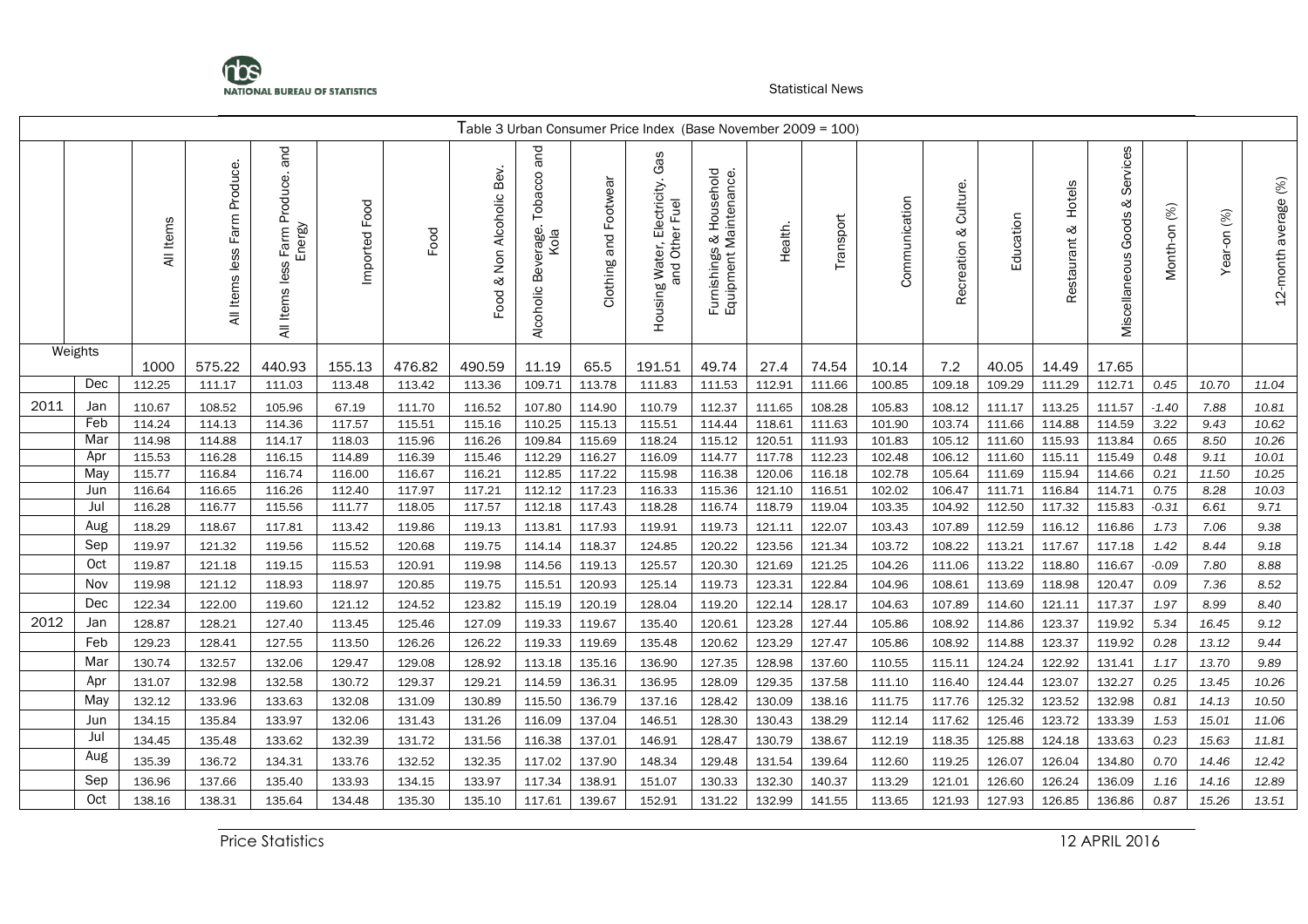

|      |         |           |                                 |                                               |                  |        |                                 |                                                  |                       | Table 3 Urban Consumer Price Index (Base November 2009 = 100)      |                                                                          |         |           |               |                             |           |                        |                                      |                 |             |                      |
|------|---------|-----------|---------------------------------|-----------------------------------------------|------------------|--------|---------------------------------|--------------------------------------------------|-----------------------|--------------------------------------------------------------------|--------------------------------------------------------------------------|---------|-----------|---------------|-----------------------------|-----------|------------------------|--------------------------------------|-----------------|-------------|----------------------|
|      |         | All Items | Produce.<br>All Items less Farm | and<br>All Items less Farm Produce.<br>Energy | Food<br>Imported | Food   | Bev.<br>& Non Alcoholic<br>Food | and<br>Tobacco<br>Beverage.<br>Kola<br>Alcoholic | Clothing and Footwear | Gε<br>O<br>Electricity.<br>Fuel<br>Housing Water, Ele<br>and Other | Household<br>s & Household<br>Maintenance.<br>Furnishings<br>Equipment N | Health. | Transport | Communication | Culture.<br>જ<br>Recreation | Education | Hotels<br>Restaurant & | Services<br>જ<br>Miscellaneous Goods | (%)<br>Month-on | Year-on (%) | 12-month average (%) |
|      | Weights | 1000      | 575.22                          | 440.93                                        | 155.13           | 476.82 | 490.59                          | 11.19                                            | 65.5                  | 191.51                                                             | 49.74                                                                    | 27.4    | 74.54     | 10.14         | 7.2                         | 40.05     | 14.49                  | 17.65                                |                 |             |                      |
|      | Nov     | 138.98    | 138.89                          | 136.05                                        | 134.55           | 136.19 | 135.97                          | 118.07                                           | 140.07                | 154.18                                                             | 131.78                                                                   | 133.25  | 142.12    | 113.69        | 122.81                      | 128.61    | 127.16                 | 136.96                               | 0.59            | 15.84       | 14.20                |
|      | Dec     | 140.03    | 139.80                          | 136.87                                        | 136.74           | 137.58 | 137.35                          | 118.76                                           | 141.15                | 155.10                                                             | 132.05                                                                   | 133.56  | 143.15    | 113.83        | 122.84                      | 129.03    | 127.28                 | 137.21                               | 0.76            | 14.46       | 14.64                |
| 2013 | Jan     | 140.75    | 142.34                          | 137.91                                        | 137.84           | 138.64 | 138.40                          | 120.05                                           | 141.83                | 155.42                                                             | 132.36                                                                   | 134.00  | 143.61    | 113.92        | 122.94                      | 129.36    | 127.46                 | 137.63                               | 0.52            | 9.22        | 14.01                |
|      | Feb     | 141.96    | 142.35                          | 137.91                                        | 137.85           | 139.86 | 139.61                          | 120.96                                           | 143.04                | 156.70                                                             | 133.28                                                                   | 135.29  | 144.91    | 114.35        | 124.06                      | 130.50    | 128.62                 | 138.91                               | 0.86            | 9.85        | 13.70                |
|      | Mar     | 142.84    | 141.99                          | 139.30                                        | 138.47           | 140.72 | 140.47                          | 121.68                                           | 143.95                | 157.55                                                             | 134.23                                                                   | 136.29  | 145.87    | 114.89        | 124.84                      | 131.49    | 129.11                 | 140.04                               | 0.62            | 9.25        | 13.30                |
|      | Apr     | 143.72    | 142.58                          | 140.13                                        | 138.60           | 141.97 | 141.70                          | 122.47                                           | 144.73                | 158.32                                                             | 134.64                                                                   | 136.69  | 146.27    | 114.96        | 125.38                      | 131.60    | 129.26                 | 140.30                               | 0.62            | 9.66        | 12.97                |
|      | May     | 144.53    | 142.68                          | 138.72                                        | 139.03           | 142.73 | 142.46                          | 122.91                                           | 145.81                | 158.84                                                             | 135.62                                                                   | 137.80  | 147.32    | 115.50        | 126.35                      | 132.81    | 130.43                 | 141.56                               | 0.56            | 9.39        | 12.56                |
|      | Jun     | 145.47    | 143.13                          | 139.09                                        | 140.38           | 143.89 | 143.59                          | 123.65                                           | 146.53                | 159.90                                                             | 135.91                                                                   | 138.62  | 148.13    | 115.69        | 126.63                      | 132.96    | 131.29                 | 142.12                               | 0.65            | 8.44        | 12.00                |
|      | Jul     | 146.35    | 145.40                          | 142.90                                        | 141.45           | 144.96 | 144.67                          | 123.94                                           | 147.16                | 160.80                                                             | 136.55                                                                   | 139.24  | 148.92    | 116.08        | 127.18                      | 133.16    | 131.75                 | 142.41                               | 0.60            | 8.85        | 11.44                |
|      | Aug     | 146.81    | 147.67                          | 144.13                                        | 142.64           | 145.80 | 145.49                          | 124.15                                           | 147.25                | 160.82                                                             | 136.65                                                                   | 139.26  | 149.10    | 116.23        | 127.22                      | 133.34    | 132.12                 | 142.67                               | 0.31            | 8.43        | 10.95                |
|      | Sep     | 147.94    | 147.73                          | 145.34                                        | 143.73           | 147.07 | 146.75                          | 125.29                                           | 148.49                | 161.70                                                             | 137.62                                                                   | 140.21  | 150.19    | 116.80        | 128.40                      | 134.50    | 133.17                 | 143.72                               | 0.77            | 8.01        | 10.44                |
|      | Oct     | 149.07    | 148.62                          | 145.96                                        | 144.96           | 148.31 | 147.99                          | 126.15                                           | 149.81                | 162.59                                                             | 138.45                                                                   | 141.36  | 151.35    | 117.69        | 129.47                      | 135.61    | 134.44                 | 144.98                               | 0.77            | 7.90        | 9.85                 |
|      | Nov     | 150.22    | 149.40                          | 146.73                                        | 145.84           | 149.58 | 149.25                          | 127.04                                           | 151.05                | 163.78                                                             | 139.01                                                                   | 142.05  | 152.38    | 118.11        | 130.34                      | 136.69    | 135.43                 | 145.85                               | 0.77            | 8.09        | 9.24                 |
|      | Dec     | 151.40    | 150.39                          | 147.75                                        | 146.72           | 151.00 | 150.65                          | 127.64                                           | 152.19                | 164.85                                                             | 139.76                                                                   | 142.74  | 153.43    | 118.65        | 131.14                      | 137.72    | 135.89                 | 146.76                               | 0.79            | 8.12        | 8.75                 |
| 2014 | Jan     | 152.24    | 150.67                          | 147.64                                        | 147.71           | 152.28 | 151.92                          | 128.39                                           | 153.03                | 165.19                                                             | 140.73                                                                   | 143.38  | 153.64    | 118.66        | 131.74                      | 137.76    | 136.10                 | 147.06                               | 0.56            | 8.16        | 8.66                 |
|      | Feb     | 153.02    | 151.56                          | 148.86                                        | 148.58           | 153.21 | 152.84                          | 128.90                                           | 153.64                | 165.85                                                             | 141.09                                                                   | 144.39  | 154.39    | 119.18        | 132.42                      | 138.42    | 136.49                 | 147.49                               | 0.51            | 7.79        | 8.49                 |
|      | Mar     | 154.17    | 152.07                          | 149.70                                        | 149.75           | 154.73 | 154.35                          | 129.60                                           | 154.09                | 166.68                                                             | 142.10                                                                   | 145.21  | 155.31    | 119.86        | 133.57                      | 139.24    | 137.39                 | 148.31                               | 0.75            | 7.94        | 8.38                 |
|      | Apr     | 155.14    | 152.63                          | 150.01                                        | 150.66           | 156.07 | 155.68                          | 130.46                                           | 154.71                | 167.40                                                             | 142.68                                                                   | 145.52  | 155.67    | 120.21        | 134.46                      | 139.76    | 138.42                 | 149.53                               | 0.63            | 7.95        | 8.25                 |
|      | May     | 156.37    | 153.61                          | 150.81                                        | 151.81           | 157.39 | 156.99                          | 131.11                                           | 156.12                | 168.51                                                             | 143.84                                                                   | 146.54  | 156.94    | 120.65        | 135.36                      | 140.69    | 139.57                 | 150.75                               | 0.79            | 8.20        | 8.15                 |
|      | Jun     | 157.63    | 154.60                          | 151.81                                        | 152.76           | 158.76 | 158.35                          | 132.25                                           | 157.46                | 169.84                                                             | 144.89                                                                   | 147.77  | 158.03    | 121.26        | 136.19                      | 141.30    | 140.85                 | 151.81                               | 0.81            | 8.36        | 8.15                 |
|      | Jul     | 158.73    | 155.26                          | 152.26                                        | 153.53           | 160.11 | 159.67                          | 133.18                                           | 158.26                | 170.69                                                             | 146.37                                                                   | 148.53  | 158.93    | 121.91        | 138.15                      | 141.95    | 141.51                 | 152.48                               | 0.70            | 8.46        | 8.12                 |
|      | Aug     | 159.54    | 156.09                          | 153.06                                        | 154.56           | 161.08 | 160.64                          | 133.93                                           | 158.76                | 171.15                                                             | 147.23                                                                   | 149.35  | 159.92    | 122.02        | 139.39                      | 142.77    | 142.20                 | 153.05                               | 0.51            | 8.67        | 8.14                 |
|      | Sep     | 160.30    | 156.88                          | 153.80                                        | 155.59           | 161.97 | 161.52                          | 134.76                                           | 159.15                | 171.61                                                             | 147.99                                                                   | 149.99  | 160.85    | 122.59        | 139.77                      | 143.92    | 143.04                 | 153.64                               | 0.48            | 8.36        | 8.17                 |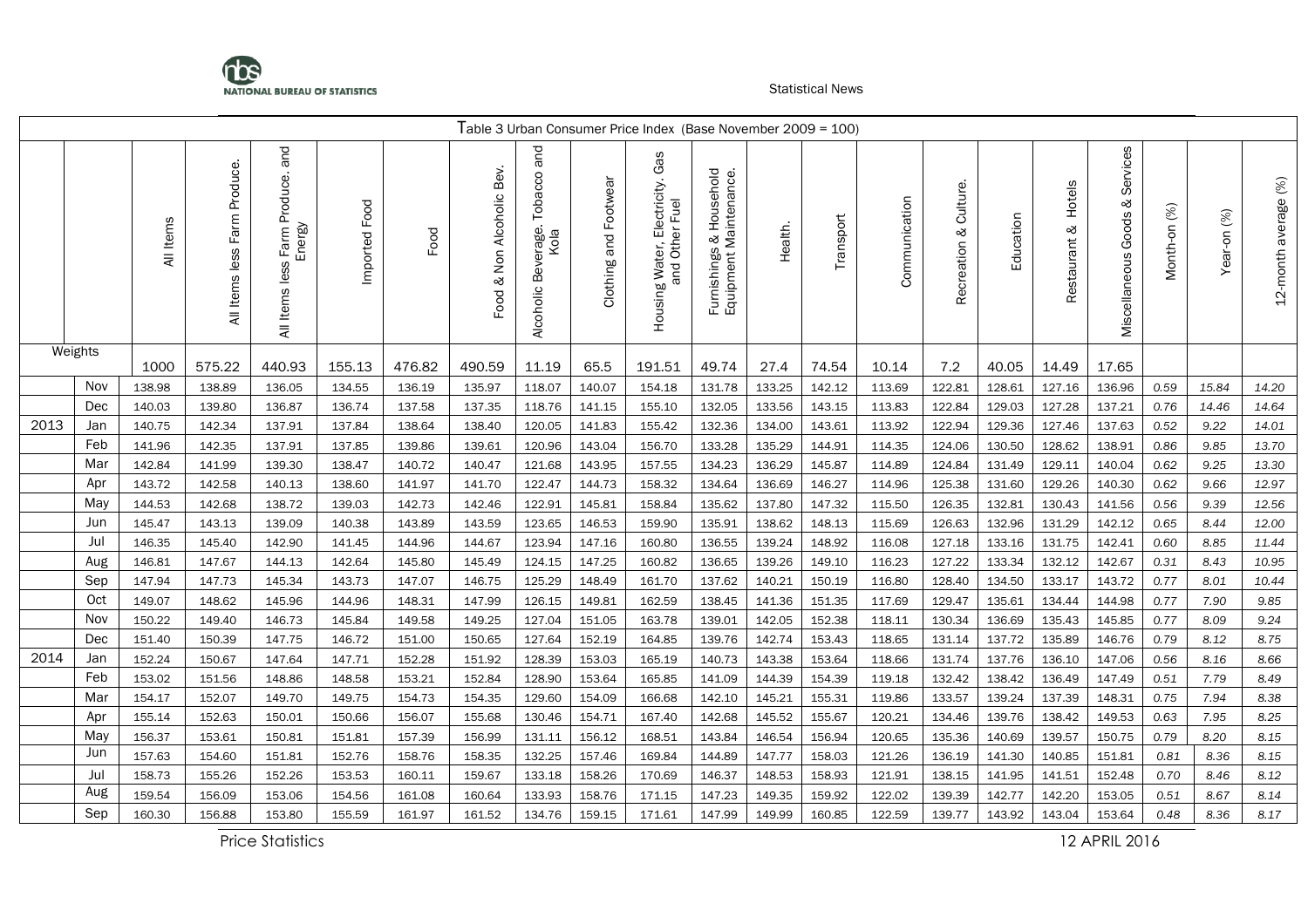

|      |         |            |                                 |                                                        |                  |        |                                       |                                                  |                             | Table 3 Urban Consumer Price Index (Base November 2009 = 100)      |                                                                          |         |           |               |                             |           |                           |                                         |                   |                |                         |
|------|---------|------------|---------------------------------|--------------------------------------------------------|------------------|--------|---------------------------------------|--------------------------------------------------|-----------------------------|--------------------------------------------------------------------|--------------------------------------------------------------------------|---------|-----------|---------------|-----------------------------|-----------|---------------------------|-----------------------------------------|-------------------|----------------|-------------------------|
|      |         | Items<br>₹ | Produce.<br>All Items less Farm | and<br>Produce.<br>Energy<br>Farm<br>less<br>All Items | Food<br>Imported | Food   | Bev.<br>Alcoholic<br>Non<br>ళ<br>Food | and<br>Tobacco<br>Beverage.<br>Kola<br>Alcoholic | Footwear<br>and<br>Clothing | 8g<br>৩<br>Electricity.<br>Fuel<br>à<br>Š<br>Housing Water,<br>and | Household<br>s & Household<br>Maintenance.<br>Furnishings<br>Equipment N | Health. | Transport | Communication | Culture.<br>ಳ<br>Recreation | Education | Hotels<br>ಳ<br>Restaurant | Services<br>ళ<br>Goods<br>Miscellaneous | $(%)$<br>Month-on | (%)<br>Year-on | average (%)<br>12-month |
|      | Weights | 1000       | 575.22                          | 440.93                                                 | 155.13           | 476.82 | 490.59                                | 11.19                                            | 65.5                        | 191.51                                                             | 49.74                                                                    | 27.4    | 74.54     | 10.14         | 7.2                         | 40.05     | 14.49                     | 17.65                                   |                   |                |                         |
|      | Oct     | 161.09     | 157.88                          | 154.76                                                 | 156.48           | 162.74 | 162.29                                | 135.58                                           | 160.14                      | 172.27                                                             | 148.95                                                                   | 150.69  | 161.68    | 122.77        | 140.31                      | 145.22    | 144.03                    | 154.56                                  | 0.50              | 8.06           | 8.18                    |
|      | Nov     | 162.08     | 158.83                          | 155.76                                                 | 157.63           | 163.84 | 163.38                                | 136.53                                           | 161.36                      | 172.91                                                             | 150.20                                                                   | 151.72  | 162.67    | 123.21        | 140.87                      | 146.23    | 145.00                    | 155.68                                  | 0.62              | 7.90           | 8.17                    |
|      | Dec     | 163.43     | 160.06                          | 157.05                                                 | 159.21           | 165.39 | 164.92                                | 138.07                                           | 162.88                      | 173.81                                                             | 151.56                                                                   | 152.74  | 163.99    | 123.51        | 141.75                      | 147.43    | 146.43                    | 157.13                                  | 0.83              | 7.95           | 8.15                    |
| 2015 | Jan     | 164.74     | 161.20                          | 158.13                                                 | 160.66           | 166.90 | 166.40                                | 138.93                                           | 164.15                      | 174.89                                                             | 152.97                                                                   | 153.92  | 165.26    | 123.62        | 142.61                      | 148.55    | 147.56                    | 158.35                                  | 0.80              | 8.21           | 8.15                    |
|      | Feb     | 165.89     | 162.38                          | 159.37                                                 | 162.25           | 168.20 | 167.69                                | 140.16                                           | 165.12                      | 175.79                                                             | 154.20                                                                   | 155.03  | 166.56    | 124.06        | 143.54                      | 149.30    | 148.68                    | 159.36                                  | 0.70              | 8.41           | 8.21                    |
|      | Mar     | 167.40     | 163.69                          | 160.74                                                 | 163.64           | 169.94 | 169.41                                | 141.42                                           | 166.61                      | 176.86                                                             | 155.63                                                                   | 156.70  | 168.14    | 124.24        | 144.31                      | 150.87    | 149.87                    | 160.81                                  | 0.91              | 8.58           | 8.26                    |
|      | Apr     | 168.71     | 164.75                          | 161.74                                                 | 164.90           | 171.58 | 171.04                                | 142.71                                           | 167.53                      | 177.89                                                             | 156.44                                                                   | 157.78  | 169.50    | 124.54        | 144.90                      | 151.62    | 150.76                    | 161.79                                  | 0.78              | 8.74           | 8.33                    |
|      | May     | 170.59     | 166.81                          | 163.73                                                 | 167.00           | 173.53 | 172.97                                | 144.31                                           | 169.47                      | 179.67                                                             | 157.93                                                                   | 159.57  | 171.91    | 124.83        | 145.93                      | 153.69    | 152.07                    | 163.53                                  | 1.11              | 9.09           | 8.40                    |
|      | Jun     | 172.18     | 168.19                          | 164.92                                                 | 168.64           | 175.39 | 174.80                                | 145.38                                           | 170.54                      | 181.07                                                             | 158.67                                                                   | 160.52  | 174.23    | 125.36        | 147.39                      | 154.94    | 153.28                    | 165.06                                  | 0.93              | 9.23           | 8.48                    |
|      | July    | 173.30     | 169.16                          | 165.81                                                 | 169.99           | 176.71 | 176.10                                | 146.41                                           | 171.65                      | 181.98                                                             | 159.40                                                                   | 161.40  | 175.58    | 125.66        | 148.35                      | 155.60    | 153.61                    | 166.25                                  | 0.65              | 9.18           | 8.54                    |
|      | Aug     | 174.30     | 170.18                          | 166.70                                                 | 171.31           | 177.85 | 177.24                                | 146.94                                           | 172.42                      | 182.91                                                             | 160.44                                                                   | 162.24  | 176.06    | 125.92        | 148.81                      | 157.02    | 154.36                    | 167.34                                  | 0.57              | 9.25           | 8.59                    |
|      | Sep     | 175.45     | 171.25                          | 167.86                                                 | 172.85           | 179.18 | 178.56                                | 148.17                                           | 173.73                      | 183.91                                                             | 161.35                                                                   | 163.52  | 176.93    | 126.19        | 149.57                      | 158.20    | 155.11                    | 167.87                                  | 0.66              | 9.46           | 8.68                    |
|      | Oct     | 176.23     | 171.95                          | 168.52                                                 | 173.71           | 180.10 | 179.47                                | 148.80                                           | 174.63                      | 184.38                                                             | 161.79                                                                   | 163.98  | 177.93    | 126.47        | 150.21                      | 159.36    | 155.49                    | 168.17                                  | 0.44              | 9.40           | 8.79                    |
|      | Nov     | 177.39     | 172.85                          | 169.30                                                 | 175.11           | 181.54 | 180.89                                | 149.74                                           | 175.85                      | 184.98                                                             | 162.34                                                                   | 164.46  | 179.98    | 126.80        | 150.90                      | 160.24    | 156.10                    | 168.90                                  | 0.66              | 9.44           | 8.92                    |
|      | Dec     | 179.22     | 174.30                          | 170.71                                                 | 177.15           | 183.79 | 183.12                                | 151.51                                           | 178.51                      | 185.88                                                             | 163.27                                                                   | 165.64  | 182.42    | 127.16        | 152.13                      | 161.17    | 158.15                    | 170.74                                  | 1.03              | 9.67           | 9.06                    |
| 2016 | Jan     | 180.77     | 175.82                          | 172.23                                                 | 178.93           | 185.49 | 184.80                                | 152.84                                           | 179.92                      | 186.96                                                             | 164.18                                                                   | 167.09  | 184.66    | 127.71        | 153.14                      | 163.32    | 160.09                    | 172.24                                  | 0.86              | 9.73           | 9.19                    |
|      | Feb     | 186.22     | 181.18                          | 174.95                                                 | 183.44           | 187.79 | 187.06                                | 154.72                                           | 182.41                      | 205.61                                                             | 167.12                                                                   | 169.19  | 186.89    | 128.42        | 154.30                      | 167.12    | 160.80                    | 174.40                                  | 3.01              | 12.25          | 9.52                    |
|      | Mar     | 189.97     | 184.56                          | 177.98                                                 | 187.81           | 192.12 | 191.30                                | 157.71                                           | 186.17                      | 208.79                                                             | 170.53                                                                   | 171.34  | 191.82    | 129.28        | 155.87                      | 169.91    | 162.02                    | 176.60                                  | 2.02              | 13.48          | 9.93                    |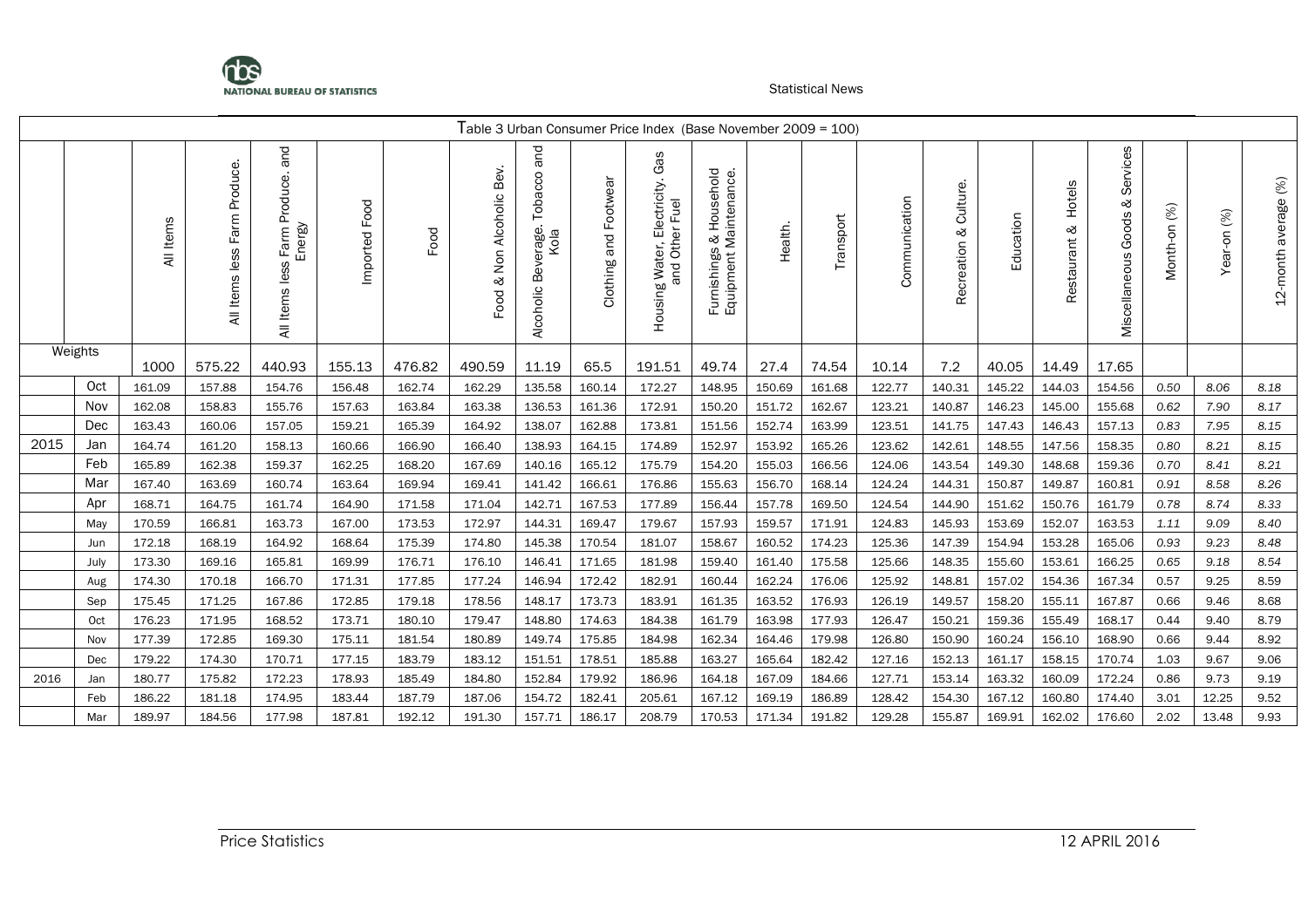

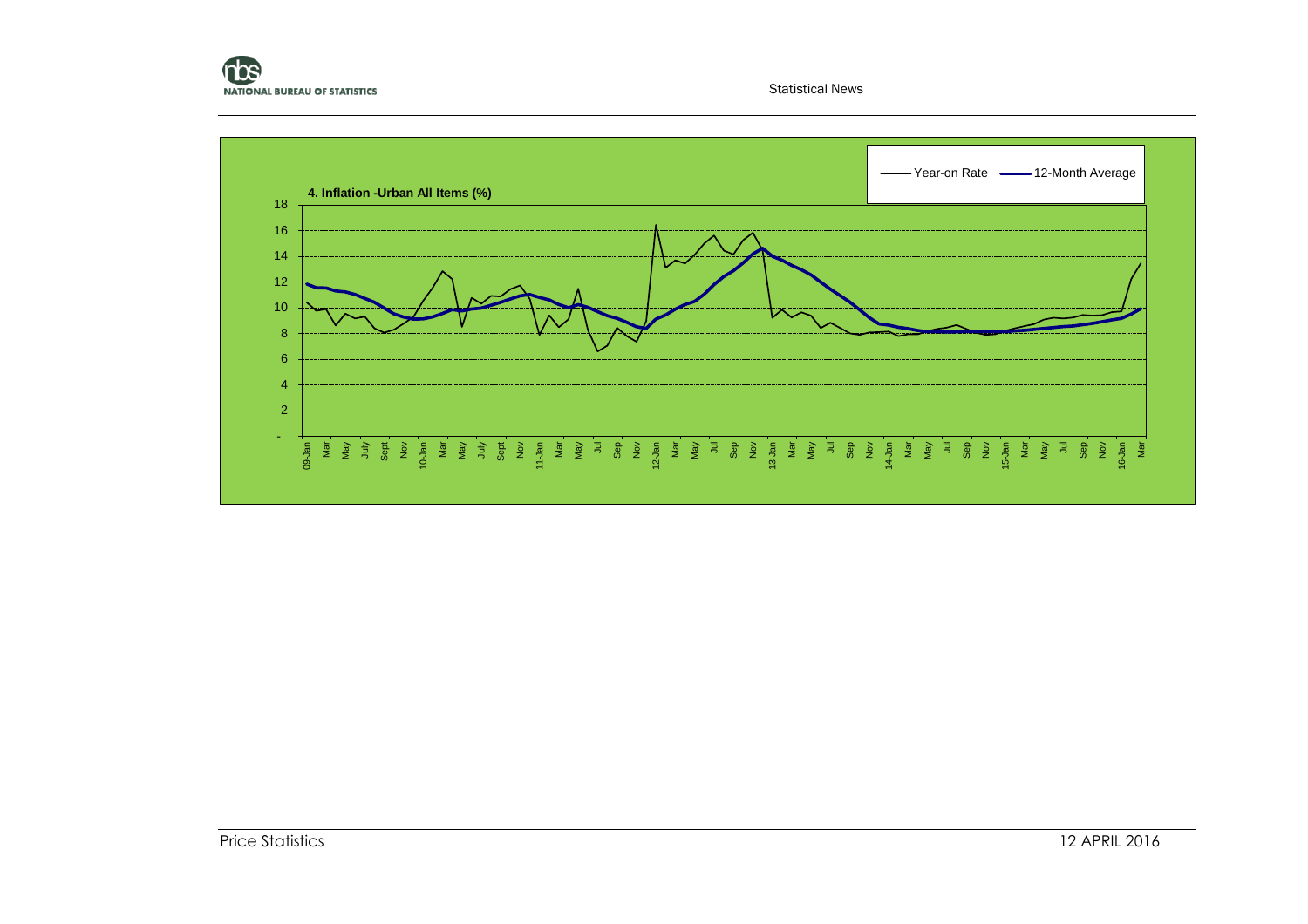

|         |      |                     |                                       |                                                 |               |        |                           |                                         |                       |                                                                    |                                                   | Table 4 Rural Consumer Price Index (Base November 2009 = 100) |           |               |                          |           |                        |                                      |              |             |                      |
|---------|------|---------------------|---------------------------------------|-------------------------------------------------|---------------|--------|---------------------------|-----------------------------------------|-----------------------|--------------------------------------------------------------------|---------------------------------------------------|---------------------------------------------------------------|-----------|---------------|--------------------------|-----------|------------------------|--------------------------------------|--------------|-------------|----------------------|
|         |      | All Items           | Produce.<br>Farm<br>less<br>All Items | . Farm Produce. and<br>Energy<br>All Items less | Imported Food | Food   | Food & Non Alcoholic Bev. | Alcoholic Beverage. Tobacco and<br>Kola | Clothing and Footwear | and<br>Gas<br>Electricity.<br>Ier Fuel<br>Housing Water, F<br>Othe | Furnishings & Household Equipment<br>Maintenance. | Health.                                                       | Transport | Communication | Culture.<br>Recreation & | Education | Hotels<br>Restaurant & | Services<br>ಳ<br>Miscellaneous Goods | Month-on (%) | Year-on (%) | 12-month average (%) |
| Weights |      | 1000<br>$\mathbf 0$ | 503.1                                 | 417.4                                           | 113.7         | 532.3  | 540.9                     | 10.6                                    | 85.7                  | 147.2                                                              | 50.7                                              | 32.2                                                          | 57.2      | 4.0           | 6.7                      | 38.9      | 10.1                   | 15.8                                 |              |             |                      |
| 2009    | Jan  | 88.88               | 88.54                                 | 90.03                                           |               | 89.10  | 89.13                     | 97.53                                   | 96.21                 | 87.15                                                              | 81.73                                             | 97.89                                                         | 86.56     | 95.21         | 91.20                    | 84.46     | 97.85                  | 92.13                                | 0.79         | 15.92       | 12.13                |
|         | Feb  | 89.52               | 89.48                                 | 90.24                                           |               | 89.60  | 89.62                     | 98.30                                   | 95.68                 | 89.02                                                              | 81.93                                             | 99.02                                                         | 85.58     | 95.24         | 89.72                    | 85.40     | 98.83                  | 93.05                                | 0.72         | 17.15       | 13.09                |
|         | Mar  | 90.16               | 89.83                                 | 90.75                                           |               | 90.45  | 90.49                     | 98.03                                   | 96.14                 | 88.84                                                              | 82.53                                             | 99.63                                                         | 85.68     | 95.23         | 90.20                    | 86.98     | 97.90                  | 94.74                                | 0.71         | 16.73       | 13.91                |
|         | Apr  | 90.73               | 90.21                                 | 91.74                                           |               | 91.30  | 91.32                     | 97.99                                   | 96.18                 | 88.53                                                              | 84.44                                             | 102.35                                                        | 92.04     | 95.23         | 90.79                    | 88.92     | 99.54                  | 95.26                                | 0.64         | 15.73       | 14.64                |
|         | May  | 92.60               | 92.26                                 | 93.82                                           |               | 93.30  | 93.31                     | 98.76                                   | 96.46                 | 89.68                                                              | 84.20                                             | 100.20                                                        | 94.04     | 95.23         | 91.91                    | 88.37     | 97.97                  | 91.29                                | 2.06         | 15.11       | 15.10                |
|         | June | 94.41               | 93.67                                 | 95.14                                           |               | 95.37  | 95.34                     | 98.58                                   | 97.11                 | 93.43                                                              | 84.81                                             | 100.76                                                        | 89.65     | 95.23         | 92.13                    | 88.65     | 98.17                  | 97.54                                | 1.95         | 12.21       | 15.07                |
|         | July | 96.53               | 95.52                                 | 97.54                                           |               | 97.70  | 97.66                     | 100.36                                  | 95.73                 | 95.94                                                              | 99.56                                             | 102.46                                                        | 87.23     | 98.27         | 94.75                    | 90.44     | 98.28                  | 99.03                                | 2.25         | 11.97       | 14.83                |
|         | Aug  | 97.81               | 96.10                                 | 96.87                                           |               | 98.77  | 98.73                     | 99.65                                   | 98.33                 | 95.59                                                              | 100.59                                            | 102.99                                                        | 89.89     | 100.95        | 96.24                    | 101.34    | 98.95                  | 100.05                               | 1.32         | 12.38       | 14.80                |
|         | Sep  | 98.46               | 97.42                                 | 98.21                                           |               | 99.38  | 99.33                     | 98.60                                   | 98.36                 | 96.76                                                              | 97.23                                             | 103.93                                                        | 93.19     | 100.92        | 95.81                    | 99.77     | 100.11                 | 99.56                                | 0.67         | 11.55       | 14.66                |
|         | Oct  | 99.16               | 98.39                                 | 98.96                                           |               | 100.03 | 100.02                    | 99.54                                   | 98.85                 | 97.91                                                              | 97.95                                             | 104.38                                                        | 94.64     | 100.00        | 96.01                    | 96.55     | 99.58                  | 98.91                                | 0.71         | 13.24       | 14.49                |
|         | Nov  | 100.00              | 100.00                                | 100.00                                          | 100.00        | 100.00 | 100.00                    | 100.00                                  | 100.00                | 100.00                                                             | 100.00                                            | 100.00                                                        | 100.00    | 100.00        | 100.00                   | 100.00    | 100.00                 | 100.00                               | 0.85         | 14.16       | 14.32                |
|         | Dec  | 102.78              | 101.66                                | 102.09                                          | 102.29        | 103.06 | 103.53                    | 103.49                                  | 102.03                | 99.24                                                              | 102.40                                            | 102.03                                                        | 101.61    | 100.63        | 99.90                    | 102.11    | 102.04                 | 101.90                               | 2.78         | 16.56       | 14.32                |
| 2010    | Jan  | 103.59              | 101.87                                | 102.45                                          | 102.17        | 104.42 | 104.87                    | 103.62                                  | 101.77                | 98.87                                                              | 103.91                                            | 103.46                                                        | 102.70    | 99.47         | 100.67                   | 103.59    | 105.49                 | 103.70                               | 0.78         | 16.55       | 14.39                |
|         | Feb  | 105.58              | 103.76                                | 104.66                                          | 103.33        | 106.44 | 106.92                    | 103.49                                  | 103.27                | 100.55                                                             | 105.54                                            | 104.51                                                        | 105.32    | 100.52        | 99.50                    | 104.34    | 106.03                 | 105.58                               | 1.92         | 17.93       | 14.49                |
|         | Mar  | 103.99              | 102.75                                | 103.47                                          | 102.58        | 104.60 | 104.86                    | 104.71                                  | 103.29                | 100.02                                                             | 105.30                                            | 103.95                                                        | 102.14    | 100.42        | 100.07                   | 104.42    | 103.97                 | 103.05                               | $-1.50$      | 15.35       | 14.40                |
|         | Apr  | 105.59              | 103.56                                | 104.72                                          | 106.63        | 106.78 | 107.16                    | 105.59                                  | 104.29                | 100.84                                                             | 102.34                                            | 103.29                                                        | 106.80    | 100.00        | 98.73                    | 104.72    | 108.25                 | 105.46                               | 1.54         | 16.37       | 14.47                |
|         | May  | 107.23              | 106.48                                | 107.90                                          | 105.35        | 107.20 | 107.51                    | 105.26                                  | 106.84                | 104.57                                                             | 102.26                                            | 105.39                                                        | 106.60    | 99.41         | 101.78                   | 111.01    | 110.72                 | 109.10                               | 1.55         | 15.79       | 14.54                |
|         | Jun  | 109.63              | 107.76                                | 109.15                                          | 109.20        | 111.23 | 111.46                    | 109.92                                  | 109.43                | 104.42                                                             | 112.44                                            | 108.92                                                        | 108.42    | 100.96        | 101.46                   | 106.36    | 105.43                 | 109.87                               | 2.24         | 16.13       | 14.86                |
|         | Jul  | 110.66              | 107.57                                | 109.19                                          | 109.48        | 112.64 | 113.16                    | 109.85                                  | 110.22                | 106.18                                                             | 109.56                                            | 109.20                                                        | 105.91    | 101.39        | 103.09                   | 104.92    | 103.88                 | 110.74                               | 0.94         | 14.63       | 15.07                |
|         | Aug  | 113.02              | 109.59                                | 110.82                                          | 111.36        | 114.69 | 115.19                    | 114.21                                  | 113.35                | 108.91                                                             | 109.93                                            | 111.79                                                        | 107.38    | 100.38        | 103.88                   | 104.31    | 103.73                 | 110.74                               | 2.13         | 15.56       | 15.33                |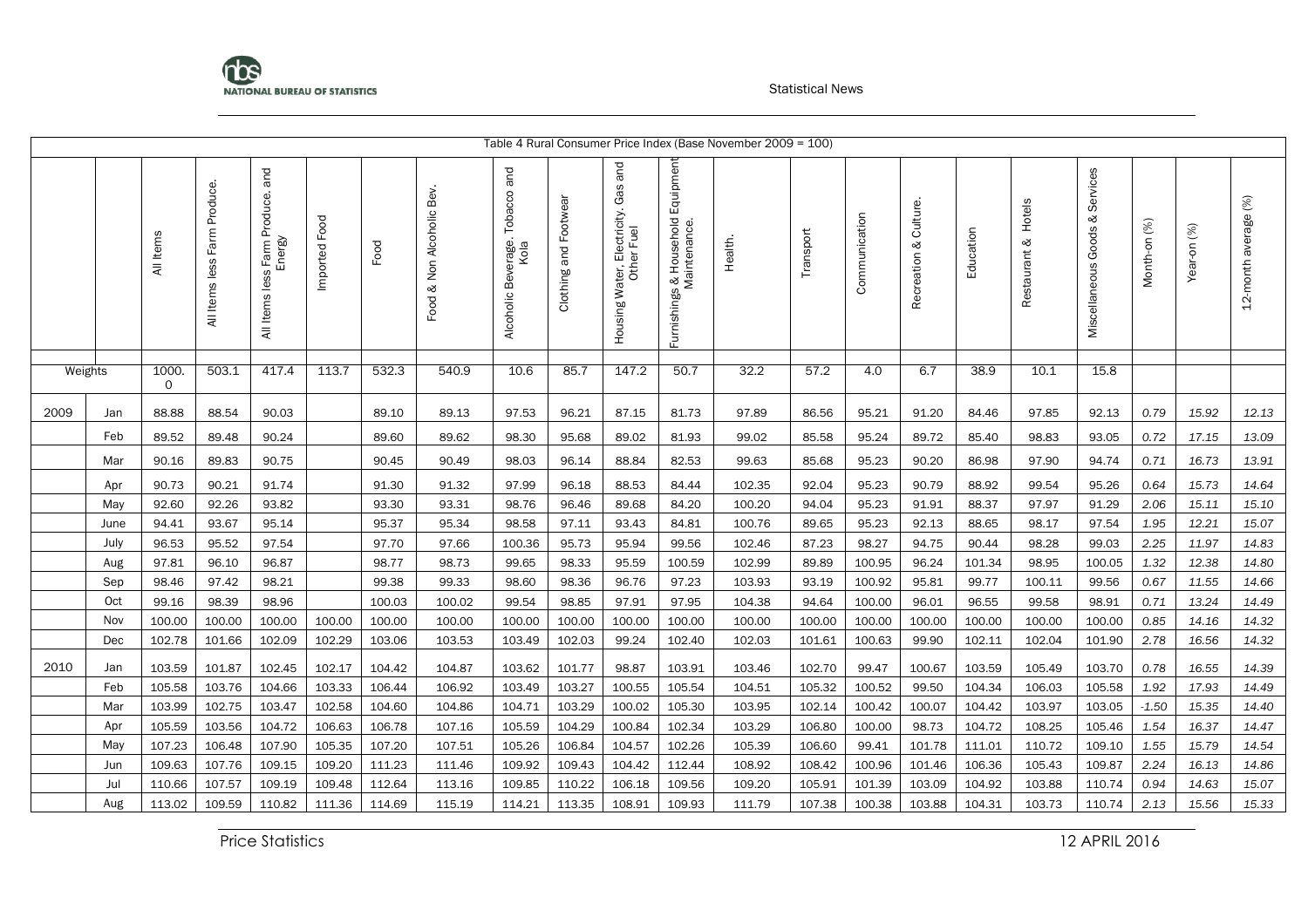

|         |            |                  |                                    |                                            |                  |                  |                           |                                         |                          |                                                                     |                                                      | Table 4 Rural Consumer Price Index (Base November 2009 = 100) |                  |                  |                             |                  |                           |                                         |                 |                |                      |
|---------|------------|------------------|------------------------------------|--------------------------------------------|------------------|------------------|---------------------------|-----------------------------------------|--------------------------|---------------------------------------------------------------------|------------------------------------------------------|---------------------------------------------------------------|------------------|------------------|-----------------------------|------------------|---------------------------|-----------------------------------------|-----------------|----------------|----------------------|
|         |            | All Items        | Produce.<br>Farm<br>All Items less | All Items less Farm Produce. and<br>Energy | Imported Food    | Food             | Food & Non Alcoholic Bev. | Alcoholic Beverage. Tobacco and<br>Kola | and Footwear<br>Clothing | and<br>, Electricity. Gas a<br>ner Fuel<br>Housing Water, E<br>Othe | & Household Equipment<br>Maintenance.<br>Furnishings | Health.                                                       | Transport        | Communication    | Culture.<br>ಳ<br>Recreation | Education        | Hotels<br>ళ<br>Restaurant | Services<br>ళ<br>Goods<br>Miscellaneous | Month-on (%)    | Year-on (%)    | 12-month average (%) |
| Weights |            | 1000.            | 503.1                              | 417.4                                      | 113.7            | 532.3            | 540.9                     | 10.6                                    | 85.7                     | 147.2                                                               | 50.7                                                 | 32.2                                                          | 57.2             | 4.0              | 6.7                         | 38.9             | 10.1                      | 15.8                                    |                 |                |                      |
|         |            | 0                |                                    |                                            |                  |                  |                           |                                         |                          |                                                                     |                                                      |                                                               |                  |                  |                             |                  |                           |                                         |                 |                |                      |
|         | Sep        | 113.84           | 111.74                             | 112.71                                     | 114.06           | 115.11           | 114.45                    | 110.89                                  | 112.43                   | 113.12                                                              | 113.46                                               | 113.57                                                        | 112.21           | 102.21           | 106.93                      | 108.96           | 106.99                    | 113.83                                  | 0.73            | 15.62          | 15.66                |
|         | Oct        | 113.99           | 113.47                             | 113.57                                     | 113.90           | 114.40           | 114.53                    | 113.51                                  | 113.88                   | 111.16                                                              | 116.43                                               | 118.14                                                        | 108.08           | 104.14           | 110.03                      | 111.52           | 110.60                    | 110.50                                  | 0.13            | 14.95          | 15.79                |
|         | Nov        | 113.62           | 112.13                             | 111.53                                     | 116.46           | 115.68           | 115.44                    | 113.96                                  | 111.85                   | 113.93                                                              | 114.75                                               | 110.50                                                        | 112.82           | 102.71           | 106.16                      | 107.49           | 108.46                    | 112.57                                  | $-0.33$         | 13.62          | 15.72                |
|         | Dec        | 115.87           | 113.76                             | 113.71                                     | 116.98           | 117.06           | 117.22                    | 113.72                                  | 113.57                   | 114.32                                                              | 114.69                                               | 112.61                                                        | 114.00           | 103.61           | 106.57                      | 109.02           | 108.17                    | 111.52                                  | 1.99            | 12.74          | 15.39                |
| 2011    | Jan        | 119.70           | 119.52                             | 118.90                                     | 120.13           | 116.53           | 120.50                    | 113.01                                  | 113.98                   | 116.42                                                              | 114.53                                               | 111.09                                                        | 110.03           | 101.78           | 108.53                      | 109.43           | 108.18                    | 114.47                                  | 3.30            | 15.55          | 15.31                |
|         | Feb        | 118.76           | 116.72                             | 116.45                                     | 129.40           | 119.44           | 120.24                    | 116.05                                  | 116.79                   | 114.08                                                              | 116.61                                               | 111.36                                                        | 121.88           | 107.37           | 108.44                      | 109.70           | 110.10                    | 113.84                                  | $-0.79$         | 12.48          | 14.86                |
|         | Mar<br>Apr | 121.07<br>119.44 | 119.60<br>119.17                   | 120.23<br>119.43                           | 120.58<br>122.65 | 119.92<br>121.09 | 119.79<br>120.10          | 115.15<br>116.35                        | 117.26<br>116.11         | 114.16<br>125.13                                                    | 116.58<br>116.01                                     | 115.04<br>116.72                                              | 118.42<br>116.89 | 107.81<br>107.23 | 109.23<br>107.84            | 110.57<br>111.18 | 109.14<br>111.88          | 111.88<br>114.09                        | 1.95<br>$-1.35$ | 16.42<br>13.12 | 14.96<br>14.69       |
|         | May        | 121.21           | 120.62                             | 120.85                                     | 124.36           | 120.11           | 120.40                    | 116.94                                  | 119.04                   | 125.52                                                              | 116.71                                               | 113.77                                                        | 115.37           | 108.12           | 108.85                      | 112.08           | 111.96                    | 116.37                                  | 1.48            | 13.04          | 14.46                |
|         | Jun        | 122.60           | 122.41                             | 122.77                                     | 111.47           | 121.93           | 121.49                    | 115.95                                  | 118.64                   | 125.97                                                              | 117.09                                               | 118.81                                                        | 120.12           | 108.66           | 109.16                      | 112.60           | 112.13                    | 120.62                                  | 1.15            | 11.83          | 14.10                |
|         | Jul        | 123.61           | 122.84                             | 123.44                                     | 113.28           | 122.37           | 122.45                    | 112.52                                  | 117.85                   | 125.97                                                              | 118.24                                               | 117.90                                                        | 122.14           | 108.53           | 116.24                      | 112.76           | 113.13                    | 123.17                                  | 0.82            | 11.70          | 13.84                |
|         | Aug        | 125.60           | 123.27                             | 123.81                                     | 118.09           | 126.87           | 126.97                    | 118.57                                  | 119.43                   | 128.36                                                              | 120.14                                               | 119.86                                                        | 121.82           | 108.82           | 110.89                      | 113.16           | 114.24                    | 125.36                                  | 1.61            | 11.13          | 13.46                |
|         | Sep        | 127.36           | 125.28                             | 125.27                                     | 119.40           | 128.21           | 127.97                    | 117.97                                  | 121.24                   | 127.15                                                              | 118.37                                               | 121.32                                                        | 123.06           | 108.27           | 111.03                      | 114.24           | 114.03                    | 125.21                                  | 1.40            | 11.88          | 13.16                |
|         | Oct        | 128.55           | 127.83                             | 127.97                                     | 118.15           | 128.38           | 127.86                    | 120.15                                  | 121.82                   | 130.95                                                              | 118.78                                               | 121.82                                                        | 122.99           | 108.64           | 122.05                      | 114.57           | 114.79                    | 126.39                                  | 0.94            | 12.78          | 12.98                |
|         | Nov        | 128.55           | 127.42                             | 127.30                                     | 128.59           | 129.12           | 129.61                    | 121.80                                  | 122.64                   | 130.52                                                              | 120.67                                               | 122.16                                                        | 123.66           | 108.86           | 121.65                      | 114.58           | 115.08                    | 129.67                                  | 0.00            | 13.15          | 12.95                |
|         | Dec        | 129.00           | 127.07                             | 127.00                                     | 128.80           | 131.13           | 131.09                    | 122.22                                  | 124.09                   | 135.14                                                              | 120.56                                               | 123.41                                                        | 129.22           | 108.11           | 117.88                      | 114.60           | 116.99                    | 127.08                                  | 0.35            | 11.33          | 12.82                |
| 2012    | Jan        | 131.28           | 129.86                             | 130.74                                     | 128.39           | 132.43           | 133.95                    | 126.42                                  | 122.28                   | 128.74                                                              | 120.59                                               | 122.21                                                        | 128.15           | 111.00           | 119.17                      | 115.20           | 117.25                    | 130.84                                  | 1.77            | 9.68           | 12.33                |
|         | Feb        | 131.65           | 130.03                             | 130.89                                     | 128.43           | 131.76           | 131.74                    | 126.42                                  | 122.31                   | 128.80                                                              | 120.61                                               | 122.22                                                        | 128.17           | 111.00           | 119.17                      | 115.21           | 117.25                    | 130.85                                  | 0.28            | 10.86          | 12.19                |
|         | Mar        | 134.40           | 137.14                             | 136.51                                     | 130.26           | 134.90           | 134.69                    | 127.43                                  | 132.31                   | 142.68                                                              | 133.25                                               | 130.22                                                        | 129.98           | 114.58           | 117.93                      | 126.73           | 120.21                    | 131.74                                  | 2.09            | 11.01          | 11.76                |
|         | Apr        | 134.41           | 137.02                             | 136.48                                     | 131.77           | 135.03           | 134.82                    | 127.70                                  | 132.02                   | 142.29                                                              | 133.59                                               | 130.72                                                        | 130.33           | 115.10           | 118.35                      | 125.48           | 120.99                    | 131.82                                  | 0.01            | 12.54          | 11.72                |
|         | May        | 135.41           | 138.89                             | 138.53                                     | 132.91           | 136.55           | 136.33                    | 128.13                                  | 132.63                   | 142.57                                                              | 133.92                                               | 131.28                                                        | 130.66           | 115.29           | 118.77                      | 125.65           | 121.92                    | 132.24                                  | 0.74            | 11.71          | 11.62                |
|         | Jun        | 136.53           | 139.79                             | 138.10                                     | 133.03           | 137.44           | 137.22                    | 128.48                                  | 132.64                   | 146.27                                                              | 134.35                                               | 131.57                                                        | 131.28           | 115.72           | 119.04                      | 125.88           | 122.57                    | 132.47                                  | 0.83            | 11.36          | 11.58                |
|         | Jul        | 136.87           | 140.37                             | 138.92                                     | 133.29           | 137.98           | 137.75                    | 128.95                                  | 132.91                   | 146.38                                                              | 134.22                                               | 131.63                                                        | 131.56           | 115.76           | 119.07                      | 125.85           | 122.89                    | 132.73                                  | 0.25            | 10.73          | 11.50                |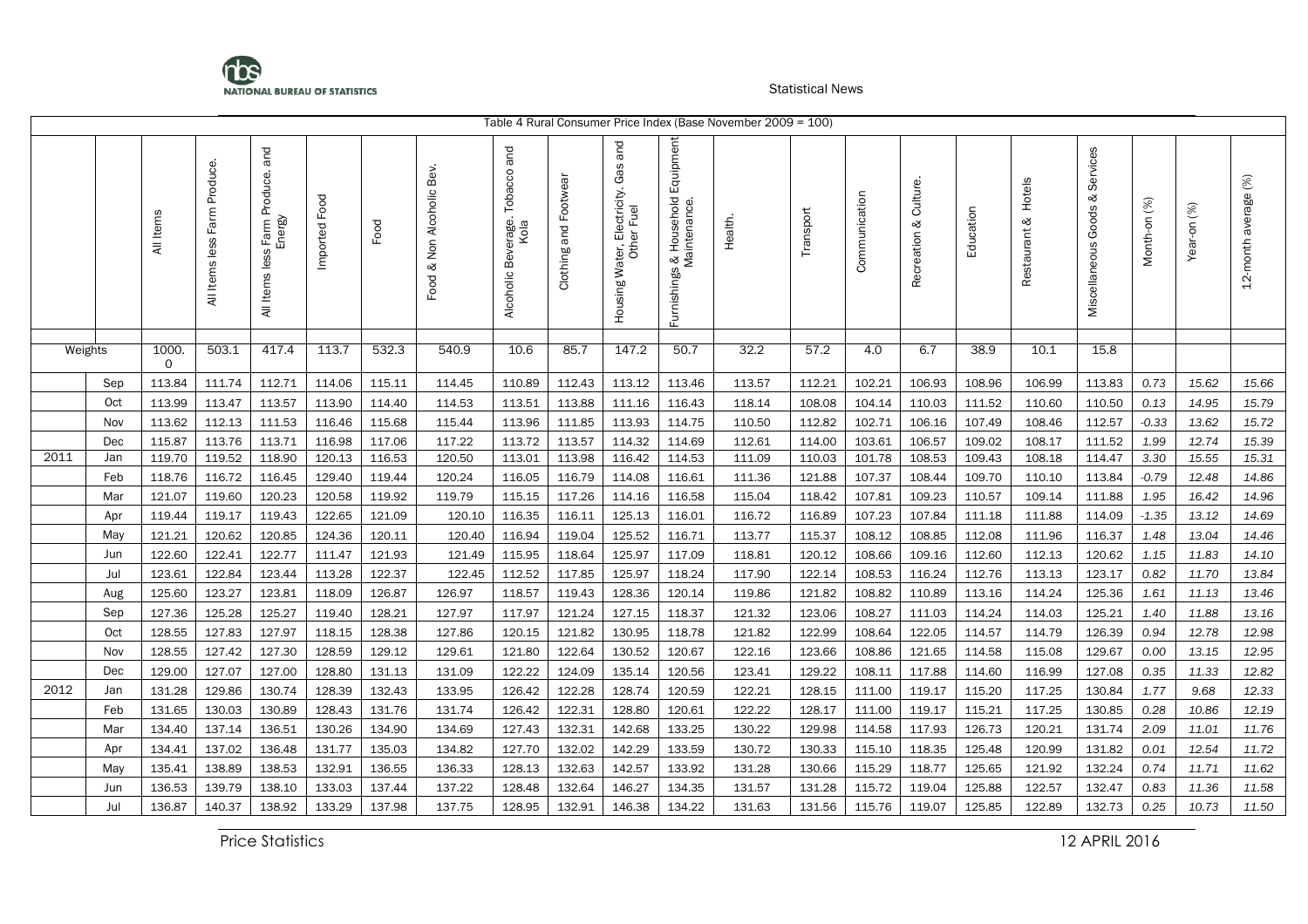

|         |     |           |                                    |                                               |               |        |                              |                                         |                       |                                                      |                                                        | Table 4 Rural Consumer Price Index (Base November 2009 = 100) |           |               |                             |           |                           |                                   |              |             |                      |
|---------|-----|-----------|------------------------------------|-----------------------------------------------|---------------|--------|------------------------------|-----------------------------------------|-----------------------|------------------------------------------------------|--------------------------------------------------------|---------------------------------------------------------------|-----------|---------------|-----------------------------|-----------|---------------------------|-----------------------------------|--------------|-------------|----------------------|
|         |     | All Items | Produce.<br>Farm<br>All Items less | Farm Produce. and<br>Energy<br>All Items less | Imported Food | Food   | & Non Alcoholic Bev.<br>Food | Alcoholic Beverage. Tobacco and<br>Kola | Clothing and Footwear | and<br>Housing Water, Electricity. Gas<br>Other Fuel | . & Household Equipment<br>Maintenance.<br>Furnishings | Health.                                                       | Transport | Communication | Culture.<br>ಳ<br>Recreation | Education | Hotels<br>≈<br>Restaurant | Services<br>Miscellaneous Goods & | Month-on (%) | Year-on (%) | 12-month average (%) |
| Weights |     | 1000.     | 503.1                              | 417.4                                         | 113.7         | 532.3  | 540.9                        | 10.6                                    | 85.7                  | 147.2                                                | 50.7                                                   | 32.2                                                          | 57.2      | 4.0           | 6.7                         | 38.9      | 10.1                      | 15.8                              |              |             |                      |
|         |     | 0         |                                    |                                               |               |        |                              |                                         |                       |                                                      |                                                        |                                                               |           |               |                             |           |                           |                                   |              |             |                      |
|         | Aug | 137.76    | 140.91                             | 139.36                                        | 134.53        | 139.10 | 138.87                       | 129.41                                  | 133.49                | 147.18                                               | 134.69                                                 | 132.21                                                        | 132.13    | 116.02        | 119.26                      | 126.63    | 122.99                    | 132.85                            | 0.65         | 9.68        | 11.37                |
|         | Sep | 138.99    | 141.34                             | 139.58                                        | 134.40        | 140.55 | 140.31                       | 130.00                                  | 134.25                | 148.92                                               | 135.68                                                 | 132.39                                                        | 132.92    | 116.25        | 119.99                      | 126.78    | 123.98                    | 132.90                            | 0.89         | 9.13        | 11.13                |
|         | Oct | 140.21    | 141.92                             | 140.11                                        | 135.99        | 142.02 | 141.77                       | 131.03                                  | 135.45                | 149.86                                               | 135.99                                                 | 133.05                                                        | 133.98    | 116.61        | 120.67                      | 128.20    | 124.31                    | 134.03                            | 0.88         | 9.07        | 10.82                |
|         | Nov | 141.10    | 142.50                             | 140.98                                        | 137.65        | 143.19 | 142.93                       | 131.97                                  | 136.30                | 150.26                                               | 136.68                                                 | 133.70                                                        | 134.18    | 116.85        | 120.81                      | 128.99    | 124.54                    | 134.48                            | 0.63         | 9.76        | 10.55                |
|         | Dec | 142.13    | 143.54                             | 141.90                                        | 138.33        | 144.51 | 144.24                       | 132.84                                  | 137.11                | 151.05                                               | 136.95                                                 | 134.11                                                        | 135.67    | 117.03        | 121.23                      | 129.10    | 125.20                    | 134.96                            | 0.73         | 10.18       | 10.46                |
| 2013    | Jan | 143.17    | 144.93                             | 142.37                                        | 139.46        | 145.71 | 145.43                       | 133.62                                  | 138.42                | 151.98                                               | 138.53                                                 | 134.49                                                        | 136.12    | 117.12        | 121.36                      | 129.19    | 125.64                    | 135.15                            | 0.73         | 9.05        | 10.39                |
|         | Feb | 144.10    | 144.93                             | 142.68                                        | 140.10        | 146.42 | 146.14                       | 134.71                                  | 139.66                | 153.37                                               | 139.70                                                 | 135.57                                                        | 137.35    | 117.60        | 122.37                      | 129.93    | 126.62                    | 136.22                            | 0.65         | 9.46        | 10.28                |
|         | Mar | 145.28    | 147.08                             | 145.92                                        | 140.00        | 148.25 | 147.94                       | 135.40                                  | 139.76                | 153.88                                               | 139.80                                                 | 136.54                                                        | 137.55    | 117.89        | 122.62                      | 130.97    | 126.52                    | 137.70                            | 0.82         | 8.09        | 10.02                |
|         | Apr | 146.38    | 146.51                             | 144.39                                        | 140.49        | 149.15 | 148.85                       | 136.17                                  | 141.23                | 154.67                                               | 142.17                                                 | 137.93                                                        | 139.00    | 118.03        | 124.46                      | 132.77    | 127.27                    | 139.11                            | 0.76         | 8.91        | 9.73                 |
|         | May | 147.11    | 147.23                             | 144.48                                        | 140.91        | 149.78 | 149.49                       | 137.12                                  | 142.31                | 155.26                                               | 143.03                                                 | 139.29                                                        | 139.94    | 118.41        | 125.16                      | 133.54    | 128.12                    | 139.87                            | 0.50         | 8.65        | 9.48                 |
|         | Jun | 147.90    | 147.56                             | 144.77                                        | 142.20        | 150.82 | 150.51                       | 137.54                                  | 142.75                | 155.88                                               | 143.91                                                 | 140.03                                                        | 140.16    | 118.73        | 125.80                      | 133.63    | 128.42                    | 140.31                            | 0.54         | 8.33        | 9.24                 |
|         | Jul | 148.64    | 148.76                             | 146.91                                        | 143.17        | 151.75 | 151.43                       | 138.40                                  | 143.37                | 156.58                                               | 144.23                                                 | 140.59                                                        | 140.56    | 119.01        | 125.98                      | 133.85    | 129.17                    | 140.69                            | 0.50         | 8.60        | 9.06                 |
|         | Aug | 148.95    | 150.25                             | 148.16                                        | 143.70        | 152.35 | 152.03                       | 138.80                                  | 143.50                | 156.22                                               | 144.29                                                 | 140.66                                                        | 140.59    | 119.05        | 126.12                      | 134.10    | 129.21                    | 140.77                            | 0.20         | 8.12        | 8.93                 |
|         | Sep | 150.04    | 151.91                             | 149.94                                        | 144.70        | 153.65 | 153.32                       | 139.51                                  | 144.29                | 157.14                                               | 145.01                                                 | 141.45                                                        | 141.50    | 119.57        | 126.47                      | 135.18    | 130.19                    | 141.64                            | 0.74         | 7.95        | 8.83                 |
|         | Oct | 151.14    | 152.82                             | 150.84                                        | 145.88        | 154.83 | 154.50                       | 140.65                                  | 145.36                | 157.92                                               | 146.21                                                 | 142.48                                                        | 142.50    | 120.47        | 127.43                      | 136.41    | 131.22                    | 142.80                            | 0.73         | 7.79        | 8.72                 |
|         | Nov | 152.17    | 153.75                             | 151.89                                        | 146.76        | 155.99 | 155.65                       | 141.31                                  | 146.45                | 158.77                                               | 147.32                                                 | 143.20                                                        | 143.19    | 120.88        | 128.17                      | 137.19    | 132.08                    | 144.13                            | 0.68         | 7.85        | 8.56                 |
|         | Dec | 153.33    | 155.19                             | 153.37                                        | 148.01        | 157.36 | 157.03                       | 141.96                                  | 147.47                | 159.54                                               | 148.48                                                 | 144.14                                                        | 144.08    | 121.32        | 128.98                      | 138.02    | 133.27                    | 145.23                            | 0.76         | 7.88        | 8.38                 |
| 2014    | Jan | 154.38    | 155.52                             | 153.26                                        | 148.95        | 158.61 | 158.27                       | 142.67                                  | 148.42                | 160.16                                               | 149.20                                                 | 144.94                                                        | 145.34    | 122.10        | 130.16                      | 138.71    | 133.99                    | 146.11                            | 0.68         | 7.83        | 8.28                 |
|         | Feb | 155.13    | 156.15                             | 154.22                                        | 149.57        | 159.54 | 159.20                       | 143.20                                  | 149.16                | 160.71                                               | 149.87                                                 | 145.43                                                        | 145.87    | 122.30        | 131.33                      | 138.88    | 134.39                    | 146.36                            | 0.49         | 7.66        | 8.13                 |
|         | Mar | 156.39    | 156.81                             | 154.92                                        | 150.67        | 161.16 | 160.81                       | 144.00                                  | 149.91                | 161.58                                               | 150.78                                                 | 146.37                                                        | 146.89    | 122.80        | 131.84                      | 139.54    | 135.18                    | 147.19                            | 0.81         | 7.65        | 8.09                 |
|         | Apr | 157.32    | 157.57                             | 155.71                                        | 151.46        | 162.33 | 161.98                       | 144.74                                  | 150.70                | 162.34                                               | 151.28                                                 | 146.89                                                        | 147.57    | 123.41        | 132.54                      | 139.94    | 135.67                    | 147.41                            | 0.59         | 7.47        | 7.97                 |
|         | May | 158.53    | 158.60                             | 156.68                                        | 152.85        | 163.59 | 163.23                       | 145.65                                  | 152.09                | 163.42                                               | 152.58                                                 | 148.02                                                        | 148.62    | 124.00        | 133.48                      | 140.99    | 136.88                    | 148.59                            | 0.77         | 7.76        | 7.90                 |
|         | Jun | 159.71    | 159.67                             | 157.65                                        | 153.99        | 164.85 | 164.49                       | 146.60                                  | 153.22                | 164.75                                               | 153.66                                                 | 148.86                                                        | 149.61    | 124.66        | 134.30                      | 141.36    | 137.83                    | 149.71                            | 0.74         | 7.98        | 7.87                 |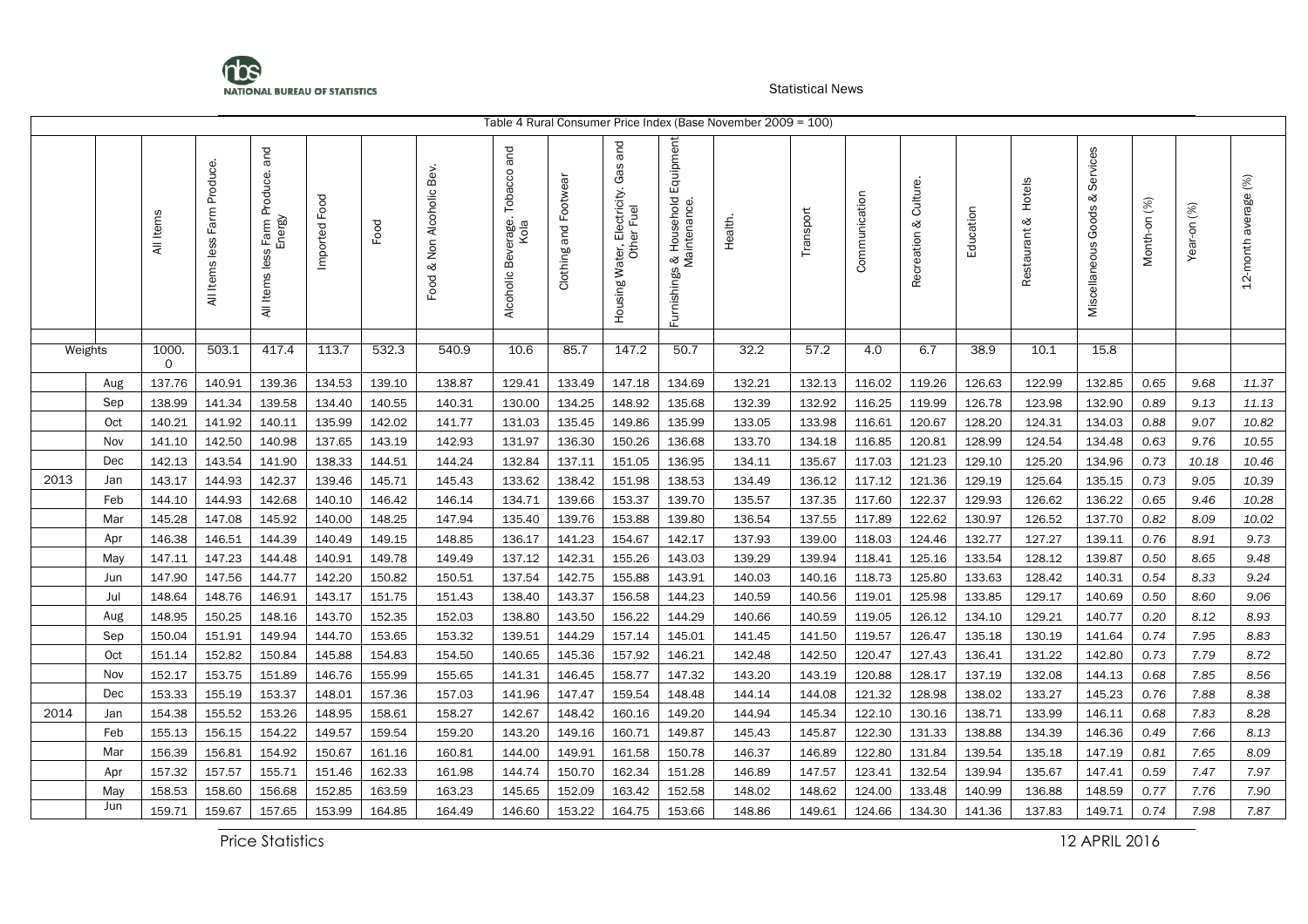

|         |      |            |                                       |                                               |               |        |                              |                                            |                          |                                                                    |                                                                        | Table 4 Rural Consumer Price Index (Base November 2009 = 100) |           |               |                          |           |                        |                                   |              |             |                      |
|---------|------|------------|---------------------------------------|-----------------------------------------------|---------------|--------|------------------------------|--------------------------------------------|--------------------------|--------------------------------------------------------------------|------------------------------------------------------------------------|---------------------------------------------------------------|-----------|---------------|--------------------------|-----------|------------------------|-----------------------------------|--------------|-------------|----------------------|
|         |      | All Items  | Produce.<br>Farm<br>less<br>All Items | Farm Produce. and<br>Energy<br>All Items less | Imported Food | Food   | & Non Alcoholic Bev.<br>Food | and<br>Alcoholic Beverage. Tobacco<br>Kola | and Footwear<br>Clothing | and<br>Gas<br>Electricity.<br>Ier Fuel<br>Housing Water, E<br>Othe | Equipment<br>Household<br>s & Household<br>Maintenance.<br>Furnishings | Health.                                                       | Transport | Communication | Culture.<br>Recreation & | Education | Hotels<br>Restaurant & | Services<br>Miscellaneous Goods & | Month-on (%) | Year-on (%) | 12-month average (%) |
|         |      |            |                                       |                                               |               |        |                              |                                            |                          |                                                                    |                                                                        |                                                               |           |               |                          |           |                        |                                   |              |             |                      |
| Weights |      | 1000.<br>0 | 503.1                                 | 417.4                                         | 113.7         | 532.3  | 540.9                        | 10.6                                       | 85.7                     | 147.2                                                              | 50.7                                                                   | 32.2                                                          | 57.2      | 4.0           | 6.7                      | 38.9      | 10.1                   | 15.8                              |              |             |                      |
|         | Jul  | 160.66     | 159.76                                | 157.94                                        | 154.39        | 166.01 | 165.63                       | 147.49                                     | 154.10                   | 165.75                                                             | 154.24                                                                 | 149.50                                                        | 150.01    | 124.80        | 134.91                   | 141.63    | 138.69                 | 150.36                            | 0.60         | 8.09        | 7.83                 |
|         | Aug  | 161.41     | 160.35                                | 158.52                                        | 155.14        | 166.84 | 166.47                       | 148.22                                     | 154.88                   | 166.19                                                             | 154.96                                                                 | 150.29                                                        | 150.66    | 125.00        | 135.50                   | 142.53    | 139.16                 | 151.20                            | 0.47         | 8.37        | 7.86                 |
|         | Sep  | 162.41     | 161.55                                | 159.80                                        | 156.28        | 167.90 | 167.52                       | 148.95                                     | 156.05                   | 167.06                                                             | 156.32                                                                 | 150.94                                                        | 151.17    | 125.17        | 136.05                   | 143.84    | 139.92                 | 152.20                            | 0.62         | 8.24        | 7.88                 |
|         | Oct  | 163.26     | 162.40                                | 160.68                                        | 157.34        | 168.76 | 168.38                       | 149.85                                     | 157.07                   | 167.75                                                             | 157.22                                                                 | 152.00                                                        | 151.75    | 125.71        | 136.48                   | 144.83    | 141.02                 | 153.26                            | 0.52         | 8.02        | 7.90                 |
|         | Nov  | 164.19     | 163.30                                | 161.59                                        | 158.34        | 169.71 | 169.33                       | 150.47                                     | 158.24                   | 168.63                                                             | 158.20                                                                 | 152.99                                                        | 152.27    | 126.04        | 137.05                   | 145.81    | 141.87                 | 154.19                            | 0.57         | 7.90        | 7.91                 |
|         | Dec  | 165.53     | 164.59                                | 162.90                                        | 159.66        | 171.24 | 170.85                       | 151.63                                     | 159.64                   | 169.67                                                             | 159.36                                                                 | 154.22                                                        | 153.42    | 126.19        | 137.65                   | 146.61    | 143.13                 | 155.43                            | 0.82         | 7.96        | 7.91                 |
| 2015    | Jan  | 166.87     | 165.81                                | 164.16                                        | 160.99        | 172.67 | 172.28                       | 152.59                                     | 161.14                   | 170.91                                                             | 160.78                                                                 | 155.49                                                        | 154.38    | 126.39        | 138.63                   | 147.74    | 144.40                 | 156.52                            | 0.81         | 8.09        | 7.94                 |
|         | Feb  | 168.00     | 166.88                                | 165.18                                        | 162.36        | 173.87 | 173.48                       | 153.53                                     | 162.39                   | 171.96                                                             | 161.78                                                                 | 156.62                                                        | 155.07    | 126.76        | 139.19                   | 148.82    | 145.43                 | 157.61                            | 0.67         | 8.29        | 7.99                 |
|         | Mar  | 169.52     | 168.28                                | 166.59                                        | 163.65        | 175.63 | 175.23                       | 154.62                                     | 163.79                   | 173.24                                                             | 163.30                                                                 | 158.03                                                        | 156.16    | 127.02        | 139.92                   | 149.78    | 146.59                 | 159.05                            | 0.91         | 8.40        | 8.05                 |
|         | Apr  | 170.78     | 169.29                                | 167.48                                        | 165.10        | 177.11 | 176.70                       | 155.41                                     | 164.71                   | 174.45                                                             | 164.20                                                                 | 158.81                                                        | 157.42    | 127.22        | 140.50                   | 150.46    | 147.46                 | 159.90                            | 0.74         | 8.56        | 8.14                 |
|         | May  | 172.63     | 171.25                                | 169.27                                        | 166.80        | 178.93 | 178.52                       | 156.93                                     | 166.75                   | 176.62                                                             | 165.91                                                                 | 160.76                                                        | 159.13    | 127.62        | 141.66                   | 151.86    | 149.10                 | 161.78                            | 1.08         | 8.90        | 8.24                 |
|         | Jun  | 174.24     | 172.59                                | 170.48                                        | 168.47        | 180.79 | 180.36                       | 158.20                                     | 168.31                   | 177.87                                                             | 167.09                                                                 | 161.48                                                        | 160.58    | 127.98        | 142.83                   | 153.25    | 150.63                 | 163.63                            | 0.93         | 9.10        | 8.33                 |
|         | July | 175.50     | 173.70                                | 171.54                                        | 169.97        | 182.22 | 181.79                       | 159.29                                     | 169.62                   | 179.04                                                             | 167.74                                                                 | 162.59                                                        | 161.62    | 128.31        | 143.72                   | 154.29    | 151.78                 | 164.51                            | 0.73         | 9.24        | 8.43                 |
|         | Aug  | 176.55     | 174.78                                | 172.46                                        | 171.38        | 183.32 | 182.89                       | 160.22                                     | 170.58                   | 180.23                                                             | 168.41                                                                 | 163.30                                                        | 162.40    | 128.58        | 143.94                   | 155.85    | 152.71                 | 165.44                            | 0.60         | 9.38        | 8.52                 |
|         | Sep  | 177.52     | 175.67                                | 173.34                                        | 172.77        | 184.33 | 183.90                       | 161.27                                     | 171.44                   | 181.05                                                             | 169.48                                                                 | 163.86                                                        | 163.28    | 128.72        | 144.45                   | 157.51    | 153.65                 | 166.12                            | 0.55         | 9.30        | 8.61                 |
|         | Oct  | 178.22     | 176.37                                | 174.04                                        | 173.61        | 185.08 | 184.64                       | 162.06                                     | 172.27                   | 181.54                                                             | 169.68                                                                 | 164.31                                                        | 164.19    | 129.01        | 144.99                   | 158.65    | 154.31                 | 166.94                            | 0.39         | 9.16        | 8.70                 |
|         | Nov  | 179.40     | 177.44                                | 175.03                                        | 175.14        | 186.52 | 186.07                       | 162.94                                     | 173.45                   | 182.20                                                             | 170.11                                                                 | 164.82                                                        | 165.83    | 129.35        | 145.64                   | 159.62    | 154.99                 | 167.92                            | 0.66         | 9.26        | 8.81                 |
|         | Dec  | 181.11     | 178.73                                | 176.30                                        | 177.02        | 188.57 | 188.11                       | 164.37                                     | 175.54                   | 183.16                                                             | 171.11                                                                 | 165.96                                                        | 167.49    | 130.03        | 146.95                   | 160.41    | 156.43                 | 169.93                            | 0.95         | 9.41        | 8.93                 |
| 2016    | Jan  | 182.69     | 180.16                                | 177.64                                        | 178.86        | 190.32 | 189.85                       | 166.07                                     | 177.23                   | 184.37                                                             | 172.05                                                                 | 167.38                                                        | 168.90    | 130.57        | 147.83                   | 162.60    | 157.98                 | 171.60                            | 0.88         | 9.48        | 9.05                 |
|         | Feb  | 185.96     | 184.57                                | 180.45                                        | 183.96        | 193.15 | 192.65                       | 168.18                                     | 179.77                   | 190.88                                                             | 174.13                                                                 | 169.38                                                        | 171.58    | 131.65        | 149.19                   | 167.17    | 159.48                 | 172.81                            | 1.79         | 10.69       | 9.25                 |
|         | Mar  | 189.93     | 187.97                                | 183.23                                        | 188.91        | 197.51 | 196.96                       | 170.59                                     | 183.89                   | 195.33                                                             | 177.58                                                                 | 171.30                                                        | 175.27    | 132.33        | 151.06                   | 169.47    | 160.12                 | 176.09                            | 2.14         | 12.04       | 9.56                 |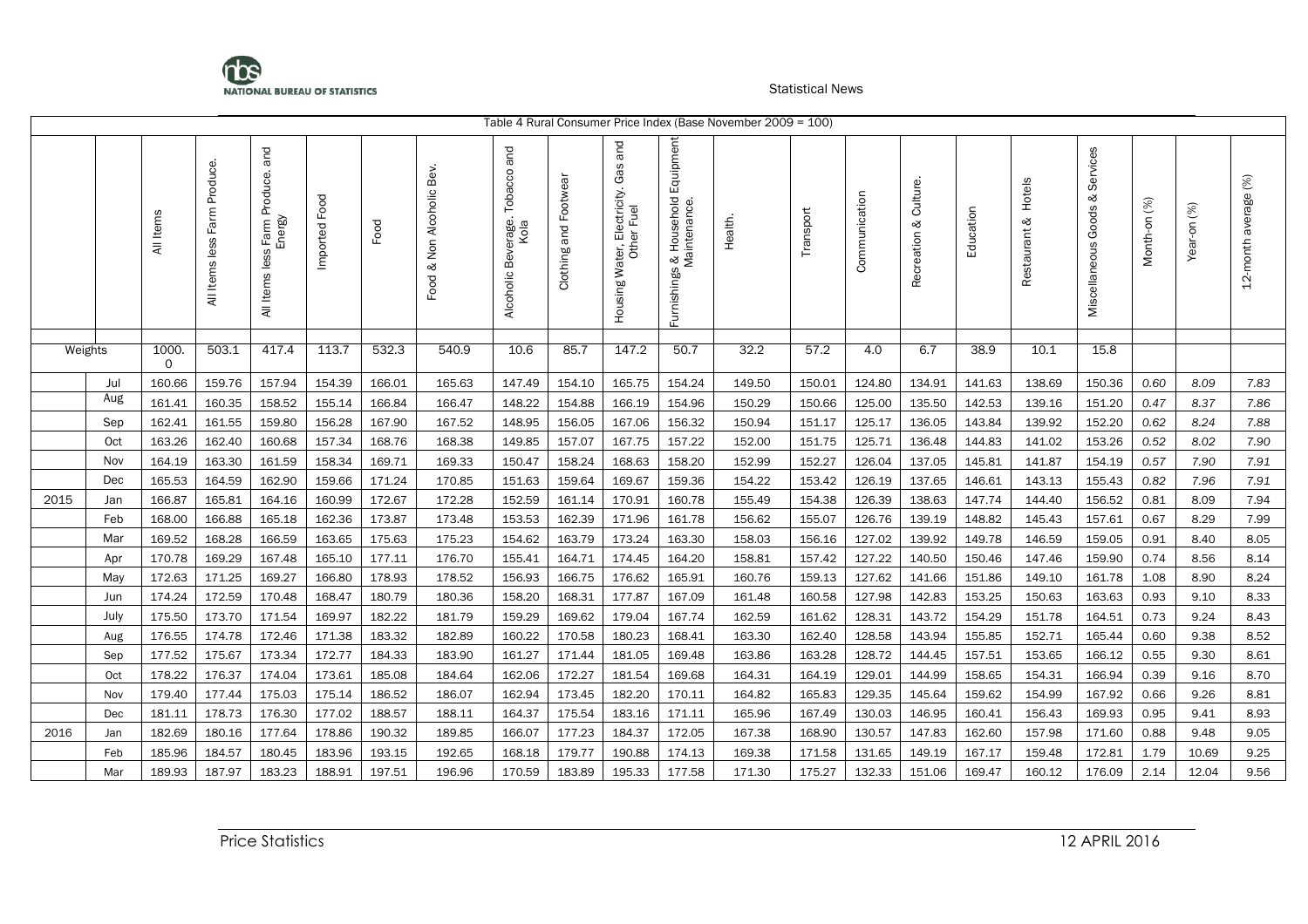

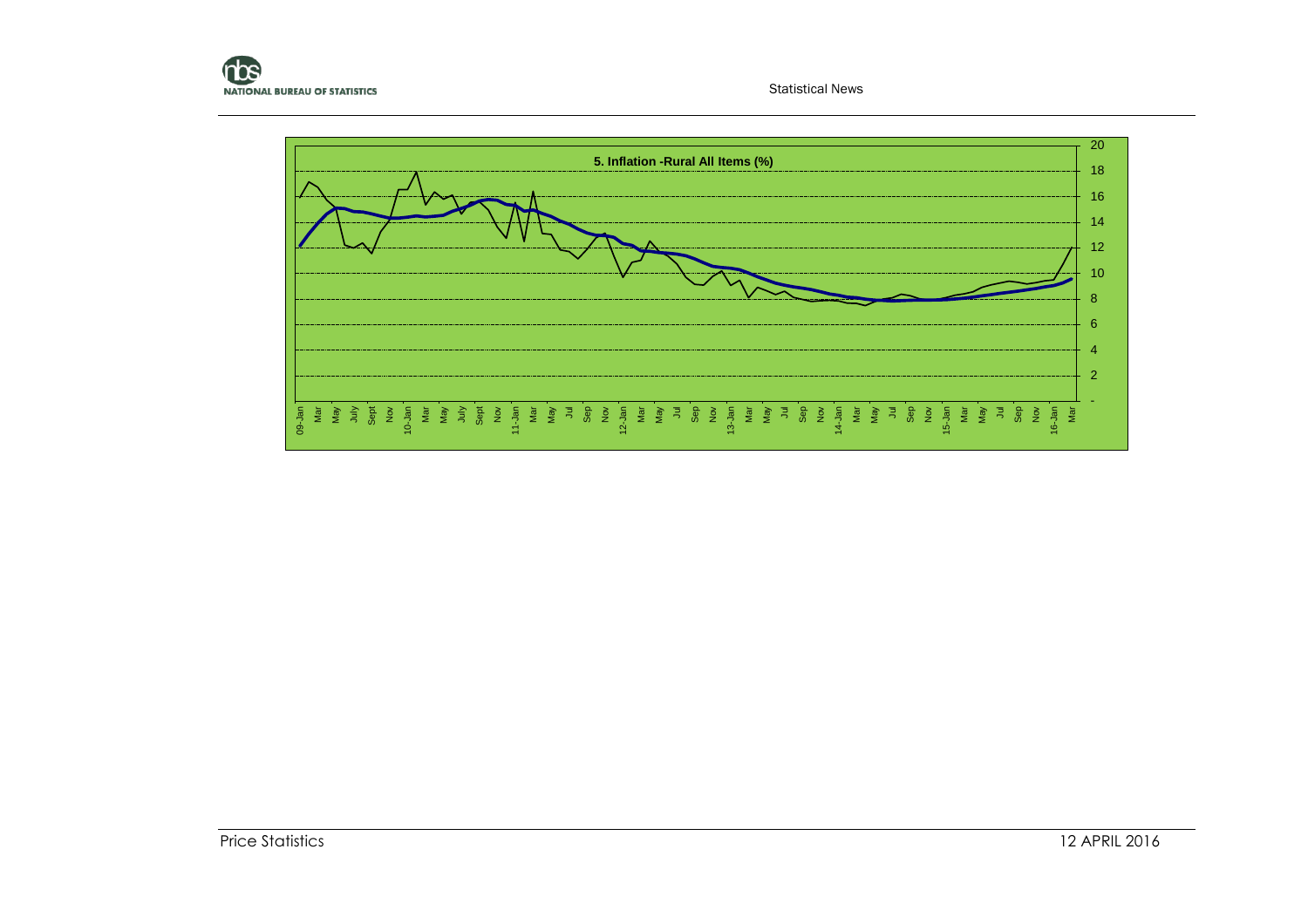

|                                                                                                                  |               | <b>Table 5 Combined Urban And Rural State Consumer Price Index</b> |        |                  |        |                  |
|------------------------------------------------------------------------------------------------------------------|---------------|--------------------------------------------------------------------|--------|------------------|--------|------------------|
|                                                                                                                  |               | (Base Period: November $2009 = 100$ )                              |        |                  |        |                  |
|                                                                                                                  | <b>MAR-15</b> |                                                                    |        | <b>FEB-16</b>    |        | <b>MAR-16</b>    |
| <b>State</b>                                                                                                     | Food          | <b>All Items</b>                                                   | Food   | <b>All Items</b> | Food   | <b>All Items</b> |
| <b>Abia</b>                                                                                                      | 180.41        | 171.02                                                             | 202.00 | 190.84           | 206.14 | 194.80           |
| Abuja                                                                                                            | 165.93        | 171.36                                                             | 185.18 | 186.47           | 189.26 | 189.68           |
| Adamawa                                                                                                          | 170.78        | 168.70                                                             | 185.93 | 181.52           | 189.71 | 185.05           |
| <b>Akwalbom</b>                                                                                                  | 178.12        | 167.50                                                             | 196.18 | 185.50           | 200.80 | 189.54           |
| <b>Anambra</b>                                                                                                   | 167.97        | 165.31                                                             | 190.12 | 185.09           | 195.15 | 189.44           |
| <b>Bauchi</b>                                                                                                    | 165.31        | 170.00                                                             | 185.09 | 187.75           | 189.44 | 191.41           |
| <b>Bayelsa</b>                                                                                                   | 183.50        | 180.18                                                             | 208.31 | 201.12           | 213.86 | 205.50           |
| <b>Benue</b>                                                                                                     | 189.76        | 177.51                                                             | 203.32 | 191.75           | 206.56 | 194.91           |
| <b>Borno</b>                                                                                                     | 175.63        | 165.46                                                             | 194.02 | 183.26           | 197.70 | 186.60           |
| <b>Cross River</b>                                                                                               | 169.43        | 168.24                                                             | 188.13 | 183.25           | 192.64 | 186.40           |
| <b>Delta</b>                                                                                                     | 168.25        | 165.36                                                             | 187.07 | 184.17           | 191.78 | 188.85           |
| <b>Ebonyi</b>                                                                                                    | 166.09        | 162.37                                                             | 181.57 | 178.53           | 186.90 | 183.75           |
| <b>Edo</b>                                                                                                       | 167.79        | 181.94                                                             | 185.12 | 197.65           | 188.85 | 200.96           |
| <b>Ekiti</b>                                                                                                     | 164.94        | 160.75                                                             | 179.76 | 174.23           | 184.13 | 177.53           |
| <b>Enugu</b>                                                                                                     | 169.85        | 163.10                                                             | 189.94 | 179.30           | 194.18 | 183.19           |
| <b>Gombe</b>                                                                                                     | 172.44        | 169.22                                                             | 190.26 | 185.36           | 194.44 | 189.31           |
| <b>Imo</b>                                                                                                       | 172.33        | 165.40                                                             | 189.57 | 180.61           | 195.66 | 184.15           |
| Jigawa                                                                                                           | 171.06        | 166.86                                                             | 189.86 | 185.41           | 194.16 | 189.68           |
| <b>Kaduna</b>                                                                                                    | 171.89        | 168.30                                                             | 192.71 | 189.11           | 197.35 | 193.37           |
| <b>Kano</b>                                                                                                      | 168.98        | 165.43                                                             | 186.63 | 184.17           | 190.21 | 188.11           |
| <b>Katsina</b>                                                                                                   | 173.29        | 157.19                                                             | 192.20 | 174.23           | 196.36 | 177.70           |
| <b>Kebbi</b>                                                                                                     | 162.63        | 164.63                                                             | 179.29 | 181.18           | 184.05 | 185.28           |
| Kogi                                                                                                             | 226.56        | 210.93                                                             | 236.87 | 225.86           | 239.30 | 228.09           |
| <b>Kwara</b>                                                                                                     | 173.39        | 187.72                                                             | 187.65 | 225.49           | 191.67 | 229.59           |
| Lagos                                                                                                            | 180.68        | 179.24                                                             | 199.02 | 197.89           | 204.19 | 202.07           |
| <b>Nassarawa</b>                                                                                                 | 161.20        | 162.84                                                             | 179.41 | 181.10           | 182.78 | 185.18           |
| <b>Niger</b>                                                                                                     | 163.90        | 167.97                                                             | 180.66 | 186.23           | 184.52 | 190.10           |
| Ogun                                                                                                             | 175.33        | 173.87                                                             | 194.05 | 195.67           | 198.61 | 200.07           |
| Ondo                                                                                                             | 174.16        | 170.68                                                             | 192.77 | 188.02           | 197.46 | 191.99           |
| <b>Osun</b>                                                                                                      | 167.00        | 165.49                                                             | 184.34 | 185.30           | 188.38 | 188.56           |
| Oyo                                                                                                              | 183.91        | 177.20                                                             | 201.40 | 197.15           | 204.93 | 200.44           |
| <b>Plateau</b>                                                                                                   | 172.74        | 169.94                                                             | 188.80 | 188.17           | 192.74 | 191.86           |
| <b>Rivers</b>                                                                                                    | 176.04        | 167.35                                                             | 192.74 | 182.11           | 196.81 | 185.31           |
| <b>Sokoto</b>                                                                                                    | 163.72        | 161.73                                                             | 179.76 | 177.17           | 183.96 | 182.09           |
| <b>Taraba</b>                                                                                                    | 176.72        | 169.59                                                             | 190.37 | 182.67           | 193.03 | 185.39           |
| Yobe                                                                                                             | 176.90        | 172.16                                                             | 195.54 | 190.21           | 199.22 | 193.77           |
| Zamfara                                                                                                          | 170.43        | 165.23                                                             | 185.70 | 181.30           | 190.24 | 185.37           |
| Note: Indices may not be used for inter-state price comparison because market baskets differ from State to State |               |                                                                    |        |                  |        |                  |